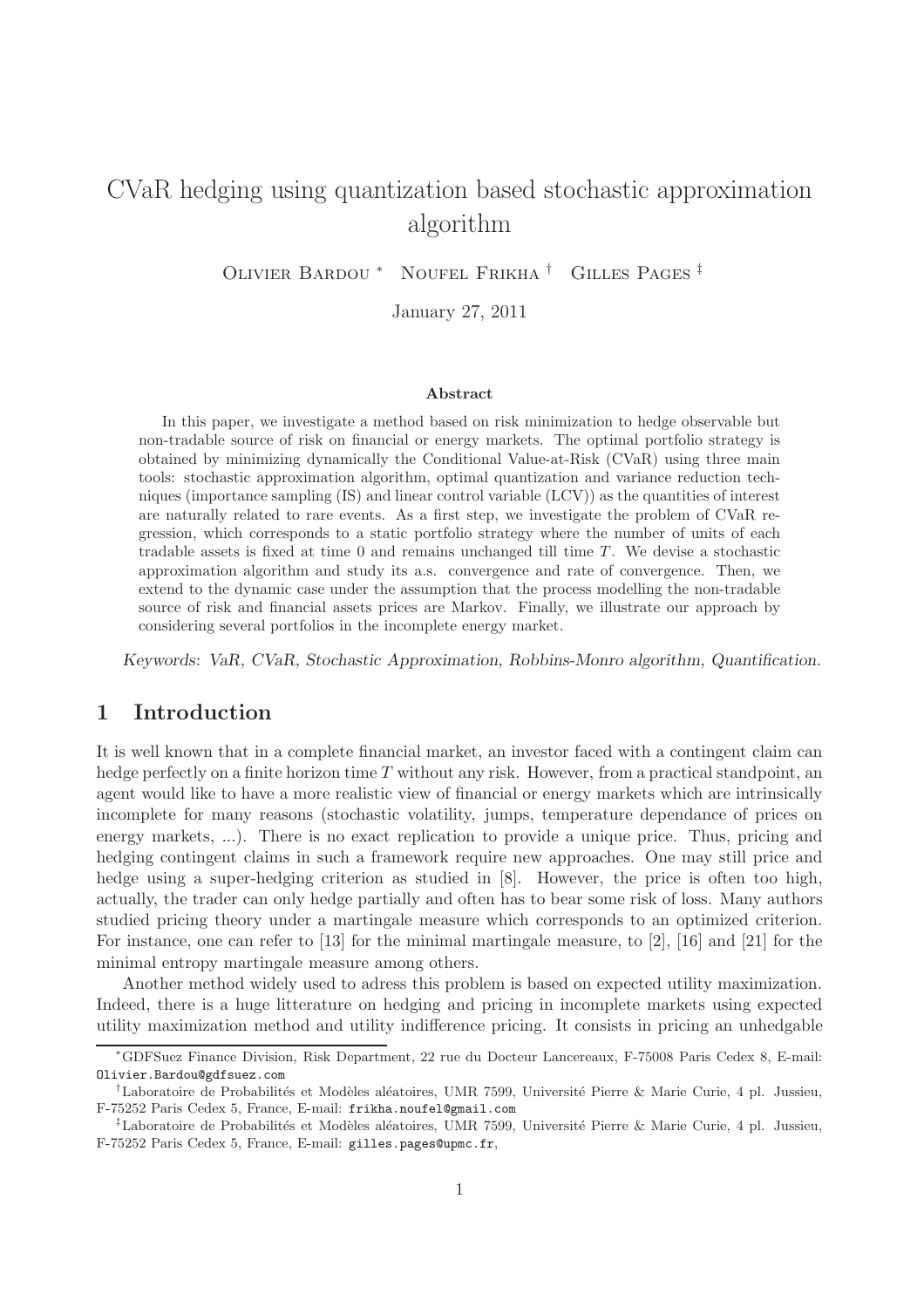claim so that the investor's utility remains unchanged between holding and not holding the contingent claim. We refer to [17], [18] and [9] among many others for some developments. Although, this approach has been studied for long, the main drawback for a pratician remains the lack of knowledge of his own utility function for hedging and pricing derivatives. Moreover, different agents may price and hedge a contingent claim differently according to their own risk preference so that it has little acceptance in practice.

In this article, we propose an alternative method based on risk minimization using stochastic approximation algorithm. To be more precise, we focus on minimizing dynamically the Conditional Value-at-Risk (CVaR). The CVaR is strongly linked to the famous risk measure called Value-at-Risk (VaR) which is certainly the most widely used risk measure in the practice of risk management. By definition, the VaR at level  $\alpha \in (0,1)$  (VaR<sub> $\alpha$ </sub>) of a given portfolio loss distribution is the lowest amount not exceeded by the loss with probability  $\alpha$  (usually  $\alpha \in [0.95, 1)$ ). The Conditional Valueat-Risk at level  $\alpha$  (CVaR<sub> $\alpha$ </sub>) is the conditional expectation of the portfolio losses beyond the VaR<sub> $\alpha$ </sub> level. Compared to VaR, the CVaR is known to have better properties. Risk measures of this type were introduced in [1] and have been shown to share basic coherence properties (which is not the case of  $VaR_{\alpha}$ . The extension to convex risk measures were introduced and extensively studied in [12].

Pricing and hedging using risk measures is a recent approach which has been investigated by many authors. Barrieu and El Karoui in [4] developped a risk minimization problem to hedge nontradable risk on financial market using convex risk measures. Hedging strategy which maximizes the probability of successfull hedge is studied in [11] as an alternative to super-hedging strategy which requires a large amount of initial capital.

In [25], a portfolio optimization method which calculates the  $VaR_{\alpha}$  and optimizes the  $CVaR_{\alpha}$ using a linear programming approach is developed. Portfolio strategies with a low  $CVaR_{\alpha}$  necessarily have a low  $VaR_{\alpha}$ . The method first consists in generating loss scenarios and then in introducing them as constraints in the linear programming problem. The main drawback is that the dimension (number of constraints) of the linear programming problem to be solved is equal to the number of simulated scenarios so that this approach turns out to have strong limitations in practice. In our approach, we are not limited by the number of simulated scenarios.

We consider an energy (or financial) market operating at discrete trading dates  $t_0 = 0 < t_1 <$  $\cdots < t_M = T$ . We have d assets available for trade with price process  $X = (X^1, \dots, X^d)$  and  $X^i = \left(X^i_{t_\ell}\right)$  $0\leq \ell \leq M$  for  $i=1,\cdots,d$ . We will denote  $X_{\ell}$  for  $X_{t_{\ell}}$ . For simplicity, we assume that the risk free rate is equal to zero. The portfolio loss (or the payoff of a financial instrument) with maturity  $T$  is described by an R-valued random variable  $L$  defined on a probability space  $(\Omega, \mathcal{G}, \mathbb{P})$ . In our framework, the source of market incompleteness comes from the presence in L of a state process Z that is observable but not available for trade. Thus, it induces a source of risk that is not completely hedgable. Typically, in the electricity market, the loss L suffered by an energy company may be due to an anormal annual electricity (or gas) anormal consumption. This consumption depends on the temperature, which is an observable but non tradable source of risk. In this example the process  $(Z_{\ell})_{1 \leq \ell \leq M}$  can be considered as the temperature which may influence not only the loss but the assets available for trade, i.e. electricity prices of spot and forward contracts (which are in this example the only available assets for hedge). More generally, this kind of dependance with respect to an observable but non available source of risk is a particularly relevant source of incompleteness in financial and energy markets (stochastic volatility, default time, temperature for energy derivatives, weather contracts, ...). The probability space is equiped with a filtration  $\mathbb{G} = (\mathcal{G}_{\ell})_{0 \leq \ell \leq M}$ . Intuitively,  $\mathcal{G}_{\ell}$  represents the observable information at time  $t_{\ell}$  by all investors, so that  $\mathcal{G}_{\ell} = \sigma \{X_i, Z_i; 0 \leq i \leq \ell\}.$ 

In order to reduce its risk (or hedge the contingent claim), the holder of the portfolio uses a dynamic self-financed strategy represented by a *d*-dimensional predictable process  $\theta = (\theta_\ell)_{0 \leq \ell \leq M}$ ,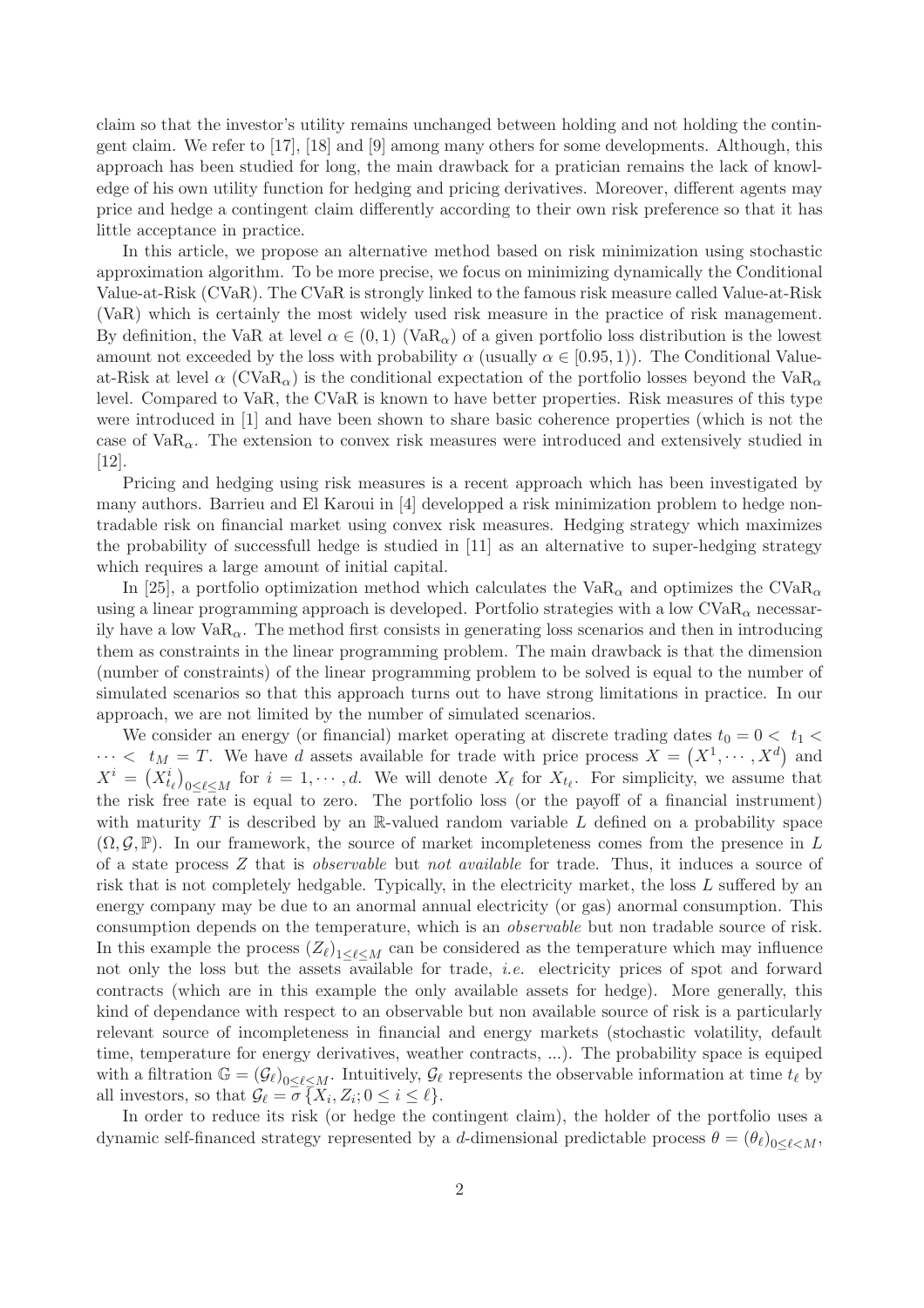where  $\theta_{\ell} \in L^0_{\mathbb{R}^d}(\mathcal{G}_{\ell}, \mathbb{P})$  ( $L^0_{\mathbb{R}^d}(\mathcal{G}_{\ell}, \mathbb{P})$  denotes the space of all  $\mathcal{G}$ -mesurable and  $\mathbb{P}-a.s$ . finite random variables with values in  $\mathbb{R}^d$ ). In such a strategy, we may regard  $\theta_\ell$  as the number of shares invested in the stock at time  $t_{\ell}$ . The gains from a trading strategy  $\theta$  with an initial investment of 0 are described by the discrete stochastic integral  $\sum_{\ell=1}^{M} \theta_{\ell-1} \cdot \Delta X_{\ell}$ , where we denote by  $\Delta X_{\ell}$  the increments  $X_{\ell} - X_{\ell-1}$ . Throughout the paper, we will use the following main assumptions

**Assumption 1.** The process  $(X_{\ell})_{0 \leq \ell \leq M}$  is a  $(\mathbb{G}, \mathbb{P})$ -martingale.

and,

**Assumption 2.** The process  $(X_{\ell}, Z_{\ell})_{0 \leq \ell \leq M}$  taking its values in  $\mathbb{R}^{d} \times \mathbb{R}^{q}$  is Markovian with respect to the filtration G.

The basic problem for the holder of the portfolio is to find the optimal self-financed strategy  $\theta^*$  which minimizes the residual risk of the portfolio's losses, *i.e.* the solution of the following minimization problem

$$
\inf_{\theta \in \mathcal{A}_{\mathcal{G}}} \text{CVaR}_{\alpha} \left( L - \sum_{\ell=1}^{M} \theta_{\ell-1} \Delta X_{\ell} \right) 1, \tag{1}
$$

where  $\mathcal{A}_{\mathcal{G}} = \left\{\theta = (\theta_{\ell})_{0 \leq \ell \leq M-1} \mid \theta_{\ell} \in L^0_{\mathbb{R}^d}(\mathcal{G}_{\ell}, \mathbb{P}), \ \ell = 0, \cdots, M-1 \right\}$  is the set of admissible strategies, that is minimizing the residual risk of the portfolio risk profile over all self-financed strategies.

A natural question which arises is how to measure dynamically the risk of the considered portfolio in this context. To measure the risk at a given time  $t_{\ell}$ , we introduce in a quite natural way and for the first time to our knowledge, the definition of a dynamic version of the CVaR that will be denoted  $\mathcal{G}_{\ell}$ -CVaR based on the Rockafellar & Uryasev's static representation of the CVaR. In order to estimate at time 0, this random risk measure, which reads as a conditional expectation, we use integration cubature formula based on optimal quantization.

For many reasons (transaction costs, difficulties to store energy assets, ...), the holder of the portfolio may not want to trade every day but may be only interested by a rough hedge to reduce its risk. Consequently, we firstly investigate one step self-financed strategies. Decided at time  $t_{\ell_0}$  such strategy is obtained by setting  $\theta_k \equiv \theta_{\ell_0}$ , for  $k = \ell_0, \dots, M-1$ . Consequently, a one-step portfolio strategy decided at time  $t_{\ell_0}$  is an  $\mathbb{R}^d$ -valued random variable  $\theta_{\ell_0} \in L^0_{\mathbb{R}^d}(\mathcal{G}_{\ell_0}, \mathbb{P})$ . The investor risk at time  $t_{\ell_0}$  can be measured by the quantity  $\mathcal{G}_{\ell_0}$ -CVaR<sub> $\alpha$ </sub>  $(L - \theta_{\ell_0}$ .  $(X_M - X_{\ell_0}))^2$  which is only known at time  $t_{\ell_0}$ . However, the investor can estimate this quantity at time 0 by numerically computing  $\mathbb{E}[\mathcal{G}_{\ell_0}\text{-CVaR}_{\alpha}(L-\theta_{\ell_0}\text{.}(X_M-X_{\ell_0}))].$  This quantity is a forward risk, *i.e.* it is the best estimation at time 0 of the risk at time  $t_{\ell_0}$  while the quantity  $CVaR_{\alpha}(L-\theta_{\ell_0}.(X_M-X_{\ell_0}))$  represents the risk at time 0. Consequently, there are two optimization problems.

The first one is to minimize the forward risk, *i.e.* the expectation of the risk profile measured at time  $t_{\ell_0}$  of the portfolio losses using a self-financed one step portfolio strategy starting from an initial wealth of 0

$$
\inf_{\theta_{\ell_0} \in L^0_{\mathbb{R}^d}(\mathcal{G}_{\ell_0}, \mathbb{P})} \mathbb{E}\left[\mathcal{G}_{\ell_0} \text{-CVaR}_{\alpha} \left( L - \theta_{\ell_0} \cdot (X_M - X_{\ell_0}) \right) \right]. \tag{2}
$$

The second one consists in minimizing the risk measured at time  $0$  *(i.e.* we use a static CVaR criterion) of the portfolio losses using a self-financed one step portfolio strategy starting from an initial wealth of 0

$$
\inf_{\theta_{\ell_0} \in L^0_{\mathbb{R}^d}(\mathcal{G}_{\ell_0}, \mathbb{P})} \text{CVaR}_{\alpha} \left( L - \theta_{\ell_0} \cdot (X_M - X_{\ell_0}) \right). \tag{3}
$$

<sup>&</sup>lt;sup>1</sup>We consider the general definition of expectation of a random variable Y, *i.e.* the quantity  $\mathbb{E}[Y]$  exists as soon as  $\mathbb{E}[Y_+] < +\infty$  or  $\mathbb{E}[Y_-] < +\infty$ .

<sup>&</sup>lt;sup>2</sup>We consider the general definition of conditional expectation of a random variable Y, *i.e.* the quantity  $\mathbb{E}[Y|\mathcal{G}_{\ell_0}]$ as soon as  $\mathbb{E}[Y_+|\mathcal{G}_{\ell_0}] < +\infty$  or  $\mathbb{E}[Y_-|\mathcal{G}_{\ell_0}] < +\infty$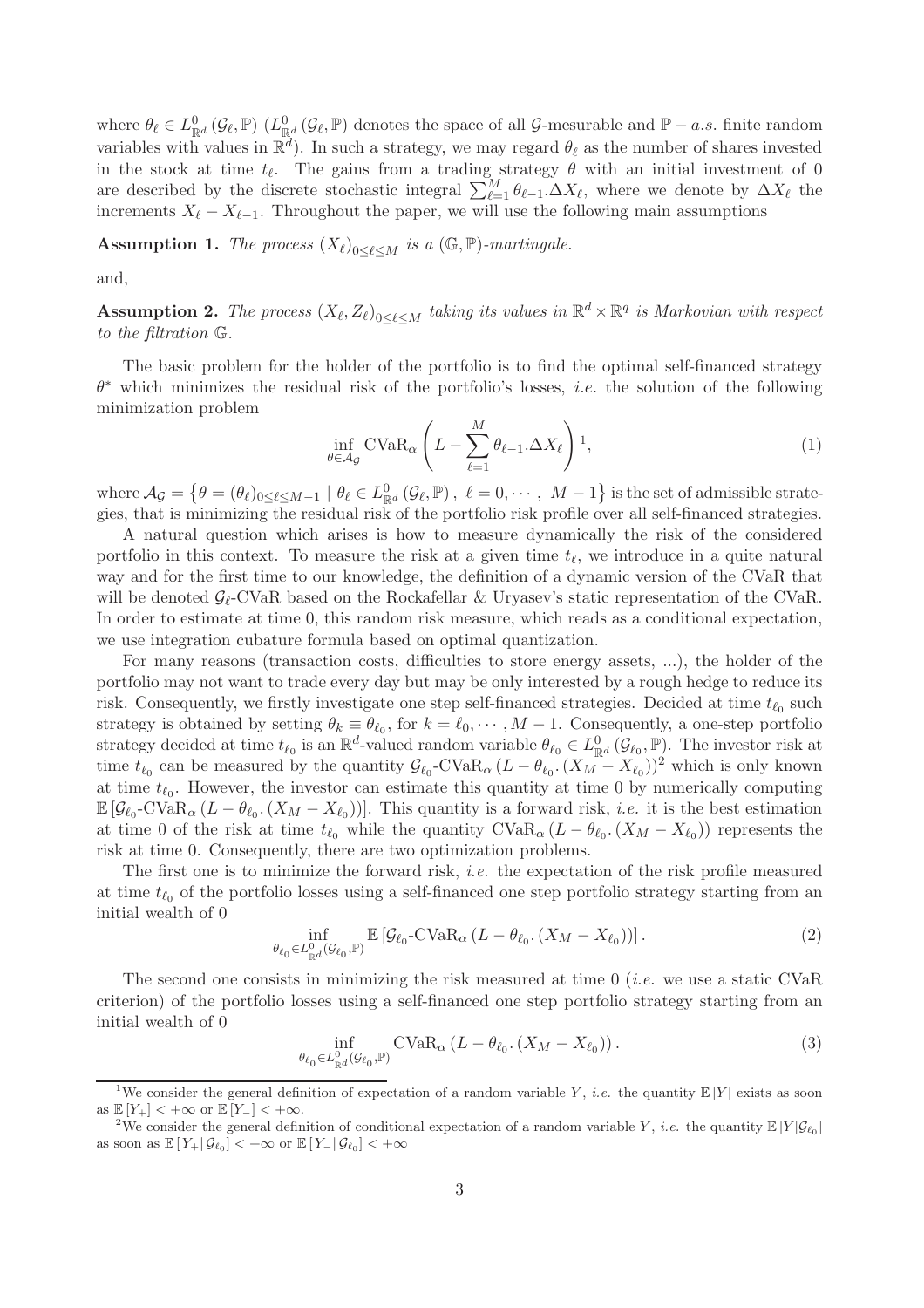The VaR<sub> $\alpha$ </sub> and the CVaR<sub> $\alpha$ </sub> are disymetric risk measures unlike standard deviation. By CVaR hedging we aim at modifying the shape of the loss distribution  $L$ , *i.e.* we reduce the right-hand side of the distribution which corresponds to high loss greater than the left-hand side which corresponds to small losses or potential gains. That is the main difference between CVaR hedging and hedging by means of a quadratic criterion as developed in [14] and [26] among others.

Under a Markovian framework, *i.e.* under Assumption 1, we propose a stochastic approximation algorithm to compute the optimal self-financed portfolio strategy  $\theta^*$  solution of (3), (2) and (1) (and both the VaR and the CVaR of the resulting portfolio).

However, in the case of dynamic self-financed strategies framework, when the number of trading dates M is too large (say  $M \geq 10$ , in practice) or when the dimension of the process  $(X, Z)$  is too large, the proposed algorithm to solve (1) turns out to be numerically untractable. We develop other approaches based on some majorations of the objective function of (1) in order to approximate the optimal solution.

All proposed algorithms are built on some Rockafellar & Uryasev's representation of the CVaR and spatial discretization of the process  $(X_{\ell}, Z_{\ell})_{0 \leq \ell \leq M}$  using optimal vector quantization. This leads us to devise a global Robbins-Monro (RM) procedure to estimate all the quantities of interest. This kind of idea has already been used in [3] to propose an algorithm which simultaneously computes both the VaR and the CVaR. The estimator provided by the algorithm satisfies the standard Central Limit Theorem (CLT) for recursive stochastic algorithm. However, the proposed algorithm is just a first building block. When  $\alpha$  is close to 1 (otherwise the original procedure behaves well), VaR and CVaR are fundamentaly related to rare events. As a matter of fact, in this kind of probem, we are interested in hedging extreme events, i.e. events that are observed with a very small probability (usually less than  $5\%$ ,  $1\%$  or even  $0.1\%$ ) thus we obtain few significant scenarios to update our estimates. As a crucial improvement, we need to introduce a recursive variance reduction method. To compute more accurate estimates, it is necessary to generate more samples in the area of interest, the tail of the distribution. A natural tool used in this situation is importance sampling (IS). Following the IS procedure developed in [20], which has already been used in [3] for the estimation of the VaR and the CVaR, our IS parameters are optimized adaptively by a companion (unconstrained) RM algorithm which is combined with our first procedure. We also propose another variance reduction method based on a linear control variable which can be used alone when IS is not necessary or can be combined with the IS algorithm. It dramatically accelerates the convergence of the original procedure. The weak convergence rate of the resulting procedure is ruled by a CLT with optimal rate and minimal variance.

The paper is organized as follows: in Section 2, we present the dynamic version of the CVaR and develop some fundamental theoretical results on the G-CVaR and CVaR hedging. This will allow us to devise a RM algorithm. Section 3 is devoted to numerical aspects of CVaR hedging. We show how to devise a RM algorithm to compute the optimal strategy with its associated VaR and CVaR. We establish its a.s. convergence and rate of convergence. In order to approximate conditional expectation, we rely on optimal vector quantization. We present our several algorithms to approximate the optimal strategy solution of (1) and briefly mention the two variance reduction tools in the static framework. Finally, Section 5 is devoted to numerical examples. We focus on the energy market which is known to be incomplete. We propose several portfolios to challenge the algorithm and display dynamic CVaR estimations.

Acknowledgements: We would like to thank Sandrine Bouthemy for fruitful and stimulating discussions.

**Notations:**  $\bullet$  |. | will denote the canonical Euclidean norm on  $\mathbb{R}^d$ , u.v will denote the canonical inner product of the two column vector  $u, v \in \mathbb{R}^d$  and  $u^T$  denotes the transpose of the column vector  $u \in \mathbb{R}^d$ .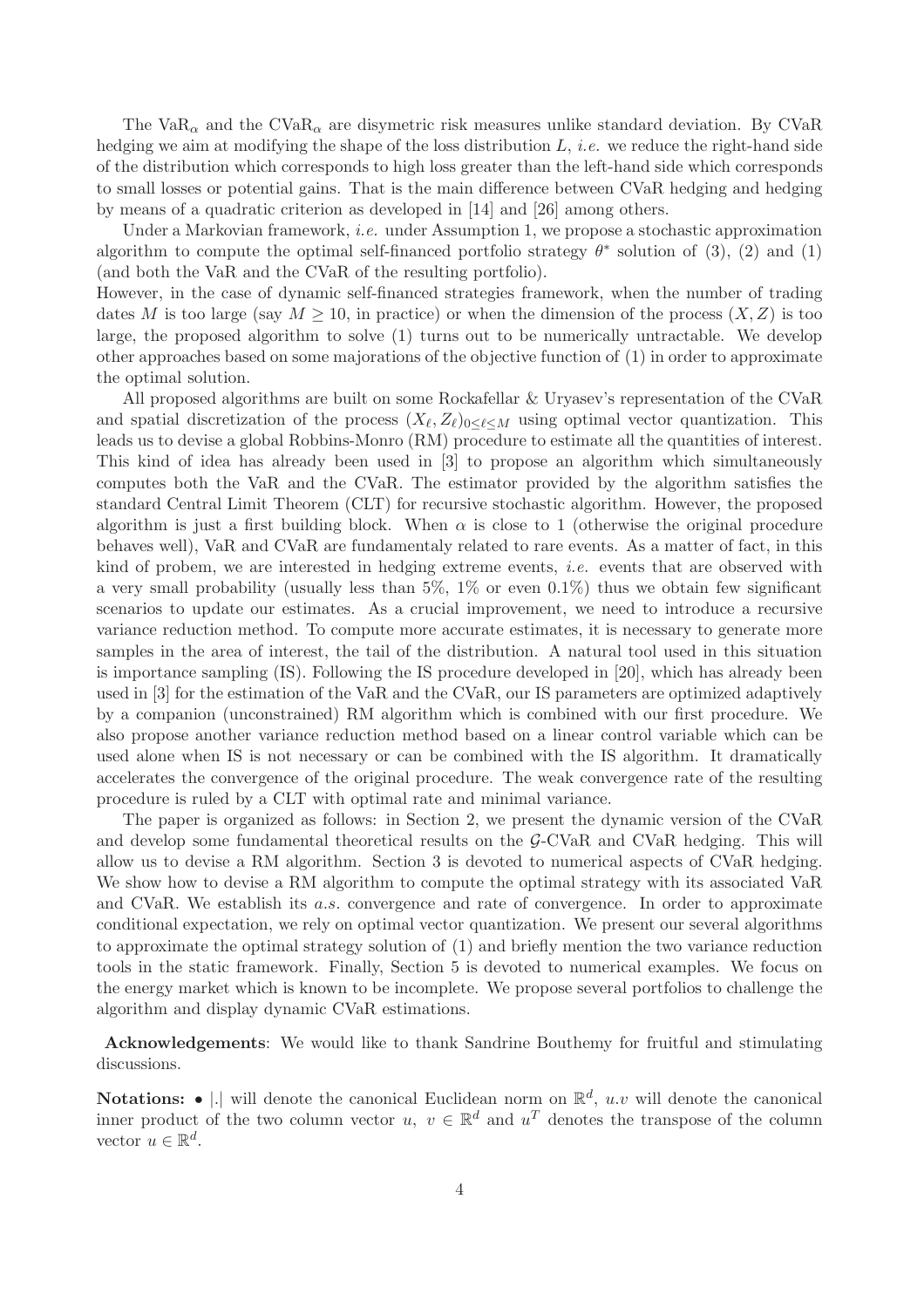- $\bullet \xrightarrow{\mathcal{L}}$  will denote the convergence in distribution and  $\xrightarrow{a.s.}$  will denote the almost sure convergence.
- $x_{+} := \max(0, x)$  will denote the positive part function.
- $L^p(\mathbb{P})$  will denote the sub-space of random variable U such that  $(\mathbb{E}[|U|^p])^{1/p} < +\infty$ .
- $L^p(du)$  will denote the sub-space of function f such that  $\left(\int |f|^p du\right)^{1/p} < +\infty$ .

# 2 Theoretical aspects of CVaR hedging

#### 2.1 Definitions and preliminaries

We start this section by briefly recalling the definitions of the VaR and the CVaR (for more details, we refer to [3]). Then, we introduce the notion of dynamic CVaR that will be fundamental throughout the paper. To measure the risk associated to a loss (or a short position on the contingent claim with payoff) L, one usually considers the VaR at level  $\alpha \in (0,1)$  *i.e.* the lowest  $\alpha$ -quantile of the distribution L

$$
\text{VaR}_{\alpha}(L) := \inf \left\{ \xi \in \mathbb{R} \mid \mathbb{P} \left( L \leq \xi \right) \geq \alpha \right\}.
$$

We assume that the distribution function of L is continuous (*i.e.* with no atom) so that the VaR is the lowest solution of the equation:

$$
\mathbb{P}\left(L\leq\xi\right)=\alpha.
$$

If the distribution function is (strictly) increasing, the above equation has a unique solution, otherwise there may (infinitely) more. In fact, in what follows, we will consider that *any* solution of the previous equation is the  $VaR<sub>\alpha</sub>(L)$ . Another risk measure commonly used to provide information about the tail of the distribution of L is the Conditional Value-at-Risk (at level  $\alpha$ ). Assuming that  $L \in L^1_{\mathbb{R}}(\mathbb{P})$ , it is defined by:

$$
\text{CVaR}_{\alpha}(L) := \mathbb{E}\left[L|L \ge \text{VaR}_{\alpha}(L)\right].
$$

The next proposition shows that these two quantities are solutions to a convex optimization problem which value function can be represented as an expectation, as pointed out in [25]. It has already been used in [3] to devise a RM algorithm to compute both the VaR and the CVaR. We briefly recall this important result in order to justify the definition of the dynamic CVaR.

**Proposition 2.1.** Suppose that the distribution function of L is continuous and that  $L \in L^1_{\mathbb{R}}(\mathbb{P})$ . Let V be the function defined on  $\mathbb R$  by:

$$
V(\xi) = \xi + \frac{1}{1 - \alpha} \mathbb{E} \left[ (L - \xi)_{+} \right]. \tag{4}
$$

Then, the function V is convex, Lipschitz continuous, differentiable and  $VaR<sub>0</sub>(L)$  is any point of the set

$$
\arg \min V = \{ \xi \in \mathbb{R} \mid V'(\xi) = 0 \} = \{ \xi \in \mathbb{R} \mid \mathbb{P}(L \le \xi) = \alpha \},
$$

where  $V'$  denotes the derivative of V. This derivative  $V'$  can in turn be represented as an expectation by

$$
\forall \xi \in \mathbb{R}, \quad V'(\xi) = \mathbb{E}\left[1 - \frac{1}{1 - \alpha} \mathbf{1}_{\{L \ge \xi\}}\right]. \tag{5}
$$

Furthermore,

$$
\text{CVaR}_{\alpha}(L) = \min_{\xi \in \mathbb{R}} V(\xi). \tag{6}
$$

We refer to [25] or [3] for a proof. Now we are in position to define the dynamic CVaR. We consider a sub  $\sigma$ -field  $\mathcal{F} \subseteq \mathcal{G}$ , representative of the information observable by all investors. Given the above result concerning the CVaR, it is quite natural to define the G-CVaR according to the following definition.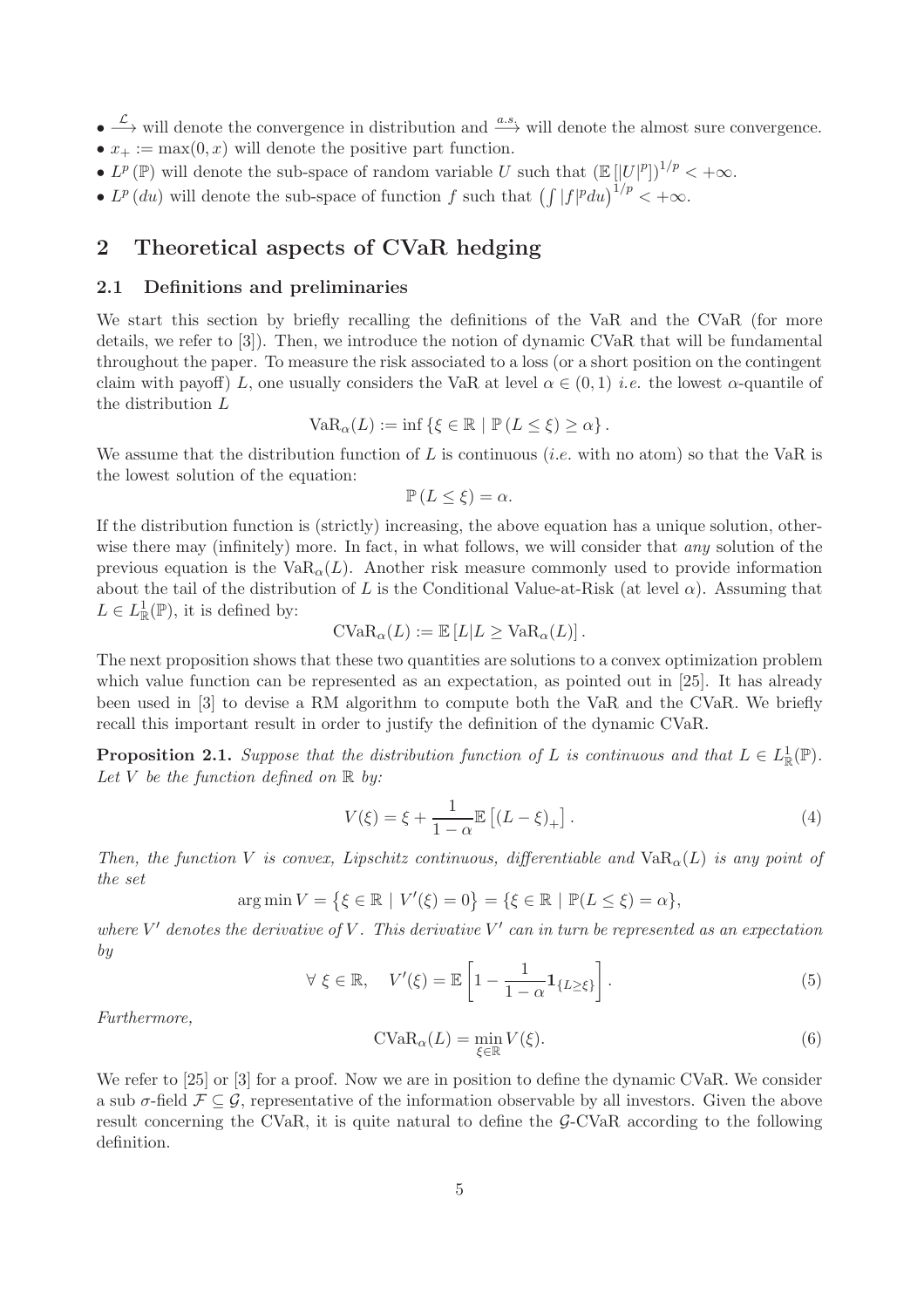**Definition 2.1.** Suppose that L satisfies  $\mathbb{E}[L_+ | \mathcal{F}] < +\infty$  a.s. The F-CVaR is a random risk measure defined by

$$
\mathcal{F}\text{-CVaR}_{\alpha}(L) := \underset{\xi \in L^{0}(\mathcal{F})}{\text{ess inf}} \xi + \frac{1}{1-\alpha} \mathbb{E}\left[ (L-\xi)_{+} | \mathcal{F} \right].
$$

By construction, it is straightforward that it satisfies the following coherence properties

- 1. Sub-additivity: for every L, L' such that  $\mathbb{E}\left[L_{+} + L'_{+} \mid \mathcal{F}\right] < +\infty$ , a.s.,  $\mathcal{F}\text{-CVaR}_{\alpha}(L+L') \le$  $\mathcal{F}\text{-}\text{CVaR}_{\alpha}(L) + \mathcal{F}\text{-}\text{CVaR}_{\alpha}(L').$
- 2. Positive homogeneity: If  $\lambda \in L^0_{\mathbb{R}}(\mathcal{F})$  with  $\lambda \geq 0$  a.s.,  $\mathcal{F}\text{-CVaR}_{\alpha}(\lambda L) = \lambda \times \mathcal{F}\text{-CVaR}_{\alpha}(L)$ .
- 3. Translation invariance: for all  $Z \in L^0_{\mathbb{R}}(\mathcal{F}), \mathcal{F}\text{-CVaR}_{\alpha}(L+Z) = Z + \mathcal{F}\text{-CVaR}_{\alpha}(L).$
- 4. Monotonicity: for every L, L' such that  $\mathbb{E}\left[L_{+} + L'_{+} \mid \mathcal{F}\right] < +\infty$  and  $L \leq L'$  a.s.,  $\mathcal{F}\text{-CVaR}_{\alpha}(L) \leq$  $\mathcal{F}\text{-}\mathrm{CVaR}_{\alpha}(L').$

When  $\mathcal{F} = {\emptyset, \Omega}$ , the  $\mathcal{F}\text{-CVaR}_{\alpha}(L)$  coincides with the usual  $CVaR_{\alpha}(L)$ . To estimate  $\mathcal{F}\text{-CVaR}_{\alpha}(L)$ at time 0, one may compute the quantity  $\mathbb{E}[\mathcal{F}-CVaR_{\alpha}(L)]$  which is still a coherent risk measure in the sense of [1].

#### 2.2 General properties

In this section, we state some useful properties satisfied by the  $\mathcal{G}_{\ell}$ -CVaR<sub> $\alpha$ </sub>.

If one aims at measuring the risk at time  $t_{\ell}$  of his financial strategy  $\theta \in A$  started at time  $t_0 = 0$  using a CVaR criterion, one has to compute  $\mathcal{G}_{\ell}$ -CVaR<sub> $\alpha$ </sub>  $(L - \sum_{p=1}^{M} \theta_{p-1} \Delta X_p)$ , which is only known at time  $t_{\ell}$ . It is natural for the holder of the portfolio to ask how the risk evolves with time until maturity. Next result shows that the  $\mathcal{G}_{\ell}$ -CVaR risk measure is time consistent, *i.e.* the risk of any position decreases with time.

**Proposition 2.2.** We set  $M = +\infty$  for this result. Let  $Y \in L^1_{\mathbb{R}}(\mathcal{G}_{\infty}, \mathbb{P})$  where  $\mathcal{G}_{\infty} = \vee_{\ell} \mathcal{G}_{\ell}$ . The sequence  $(\mathcal{G}_{\ell}$ -CVa $R_{\alpha}(Y)_{1\leq \ell \leq M}$  is a G-supermartingale. Moreover, it satisfies,

$$
\mathcal{G}_n\text{-CVaR}_{\alpha}(Y) \xrightarrow{a.s} Y, \quad \text{as } n \to +\infty.
$$

*Proof.* First note that for  $\ell = 1, \dots, M$ ,

$$
\mathcal{G}_{\ell}\text{-CVaR}_{\alpha}(Y) = \underset{\xi \in L^{0}(\mathcal{G}_{\ell})}{\text{ess inf }} \xi + \frac{1}{1-\alpha} \mathbb{E}\left[ (Y-\xi)_{+} | \mathcal{G}_{\ell} \right] \leq \frac{1}{1-\alpha} \mathbb{E}\left[ Y_{+} | \mathcal{G}_{\ell} \right] \in L^{1}(\mathbb{P}),
$$

and by Jensen's inequality,

$$
\mathbb{E}\left[Y|\mathcal{G}_{\ell}\right] = \underset{\xi \in L^{0}(\mathcal{G}_{\ell})}{\text{ess inf}}\xi + \frac{1}{1-\alpha}\left(\mathbb{E}\left[Y|\mathcal{G}_{\ell}\right] - \xi\right)_{+} \leq \mathcal{G}_{\ell} - \text{CVaR}_{\alpha}(Y),\tag{7}
$$

so that,  $\mathcal{G}_{\ell}$ -CVa $R_{\alpha}(Y) \in L^1_{\mathbb{R}}(\mathbb{P})$ . Then, by definition, we have

$$
\mathcal{G}_{\ell}\text{-CVaR}_{\alpha}(Y) \leq \xi + \frac{1}{1-\alpha} \mathbb{E}\left[ (Y-\xi)_{+} | \mathcal{G}_{\ell} \right], \text{ for all } \xi \in L_{\mathbb{R}}^{0}(\mathcal{G}_{\ell-1}),
$$

which implies that

$$
\mathbb{E}\left[\mathcal{G}_{\ell}\text{-CVaR}_{\alpha}(Y)|\mathcal{G}_{\ell-1}\right] \leq \underset{\xi \in L^{0}(\mathcal{G}_{\ell-1})}{\text{ess}\inf} \xi + \frac{1}{1-\alpha} \mathbb{E}\left[\left(Y-\xi\right)_{+}|\mathcal{G}_{\ell-1}\right] = \mathcal{G}_{\ell-1}\text{-CVaR}_{\alpha}(Y).
$$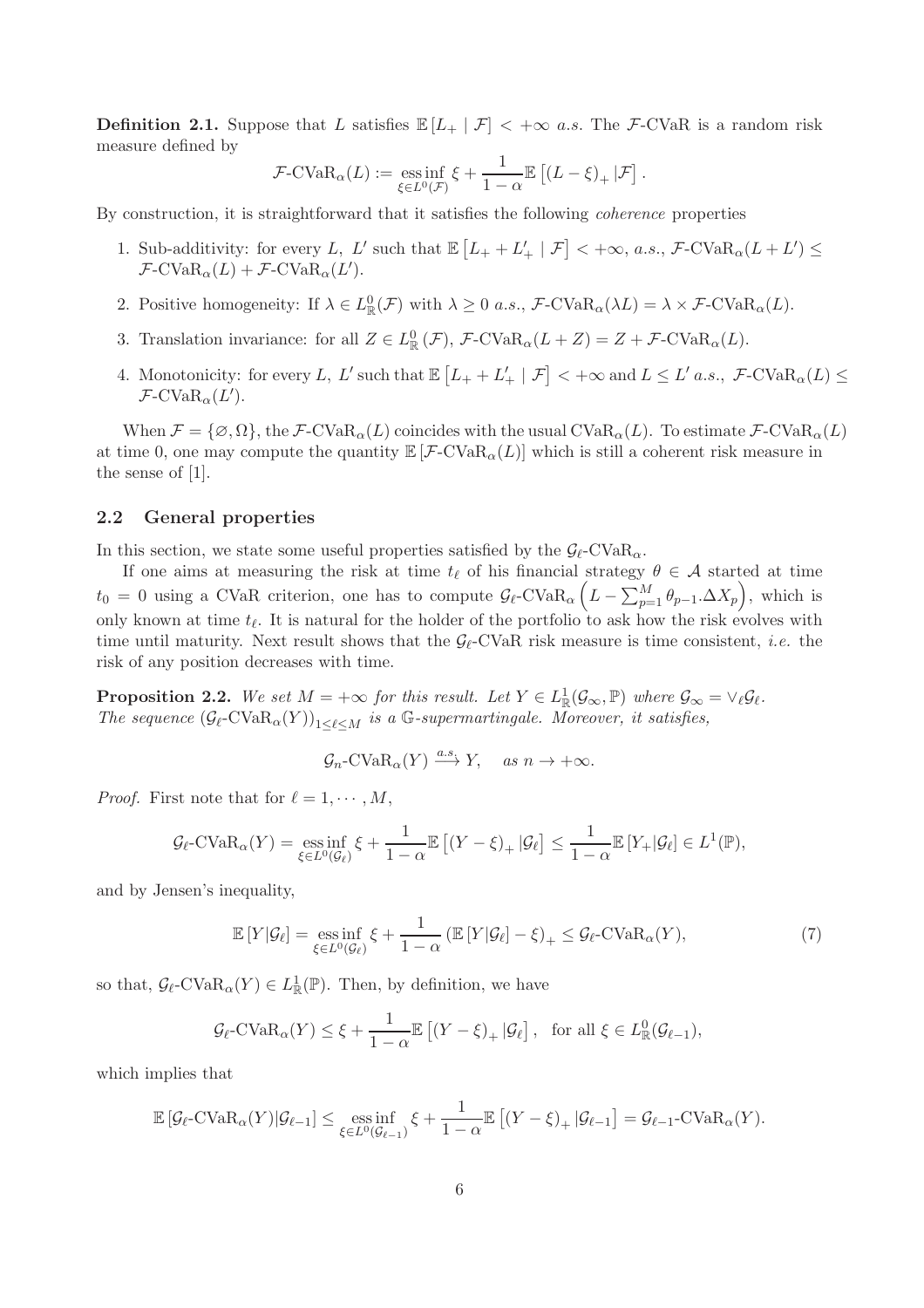Consequently, the sequence  $(\mathcal{G}_{\ell}$ -CVa $R_{\alpha}(Y)$ <sub>1</br/> $\ell$ /s is a G-supermartingale.</sub> Now, owing to (7), for  $n \geq 1$ 

$$
(\mathcal{G}_n\text{-CVaR}_{\alpha}(Y))_{-} \leq (\mathbb{E}[Y|\mathcal{G}_n])_{-} \leq (\mathbb{E}[Y_{-}|\mathcal{G}_n]) \leq \mathbb{E}[|Y| |\mathcal{G}_n],
$$

and

$$
\sup_{n\geq 0} \mathbb{E}\left[ (\mathcal{G}_n\text{-CVaR}_{\alpha}(Y))_{-} \right] \leq \mathbb{E}\left[ |Y| \right] < +\infty.
$$

Doob's martingale convergence theorem implies that the sequence  $(\mathcal{G}_n$ -CVa $R_\alpha(Y)_{n\geq 1}$  a.s. converges toward  $\tilde{Y}_{\infty} \in L^{1}(\mathbb{P})$ . Now, from the first inequality and the *a.s.* convergence of the sequence  $(\mathbb{E}[Y|\mathcal{G}_n])_{n\geq 1}$  toward  $\mathbb{E}[Y|\mathcal{G}_\infty] = Y$  (the convergence also holds in  $L^1$ ), we get

$$
\tilde{Y}_{\infty} \geq Y.
$$

On the other hand, for every  $n \geq 1$ 

$$
\mathcal{G}_n\text{-CVaR}_{\alpha}(Y) \leq \mathbb{E}\left[Y|\mathcal{G}_n\right] + \frac{1}{1-\alpha}\mathbb{E}\left[(Y-\mathbb{E}\left[Y|\mathcal{G}_n\right])_+|\mathcal{G}_n\right],
$$

so that, for every  $n \geq m \geq 1$  and every  $A \in \mathcal{G}_m$ ,

$$
\mathbb{E}\left[\mathbf{1}_A\mathcal{G}_n\text{-CVaR}_{\alpha}(Y)\right] \leq \mathbb{E}\left[\mathbf{1}_A\left(Y + \frac{1}{1-\alpha}\left(Y - \mathbb{E}\left[Y|\mathcal{G}_n\right]\right)_+\right)\right].\tag{8}
$$

It follows from Fatou's Lemma that

$$
\mathbb{E}\left[\mathbf{1}_A \tilde{Y}_{\infty}\right] = \mathbb{E}\left[\mathbf{1}_A \underline{\lim}_n \mathcal{G}_n\text{-CVaR}_{\alpha}(Y)\right] \le \underline{\lim}_n \mathbb{E}\left[\mathbf{1}_A \mathcal{G}_n\text{-CVaR}_{\alpha}(Y)\right],
$$

since  $\mathcal{G}_n$ -CVa $R_\alpha(Y) \geq \mathbb{E}[Y|\mathcal{G}_n]$ , *a.s.*, for every  $n \geq 1$  and  $\mathbb{E}[Y|\mathcal{G}_n]$  converges in  $L^1(\mathbb{P})$ . Now  $(Y - \mathbb{E}[Y|\mathcal{G}_n])_+ \stackrel{L^1(\mathbb{P})}{\longrightarrow} 0$  which shows that

$$
\overline{\lim}_{n} \mathbb{E}\left[\mathbf{1}_{A}\left(Y+\frac{1}{1-\alpha}\left(Y-\mathbb{E}\left[Y|\mathcal{G}_{n}\right]\right)_{+}\right)\right] \leq \mathbb{E}\left[\mathbf{1}_{A}Y\right].
$$

Combining these inequalities with (8) yields

$$
\forall m \geq 1, \ \forall A \in \mathcal{G}_m, \ \mathbb{E}\left[\mathbf{1}_A \tilde{Y}_{\infty}\right] \leq \mathbb{E}\left[\mathbf{1}_A Y\right],
$$

which in turn implies that

 $\tilde{Y}_{\infty} < Y$ .

This completes the proof.

This result naturally implies that the sequence  $(\mathbb{E}[\mathcal{G}_{\ell}-CVaR_{\alpha}(Y)])_{1\leq \ell \leq M}$  is non-increasing, thus the average risk (hopefully) decreases with time for any strategy  $\theta \in \overline{A}$ . The result concerning the convergence of the supermartingale is quite intuitive. If the loss of the considered portfolio satisfies L is  $\mathcal{G}_M$ -measurable (as it is the case in our modelization) then the average risk associated to this position decreases toward the average loss itself.

Another useful result concerns the supermartingale property of the hedged portfolio.

 $\Box$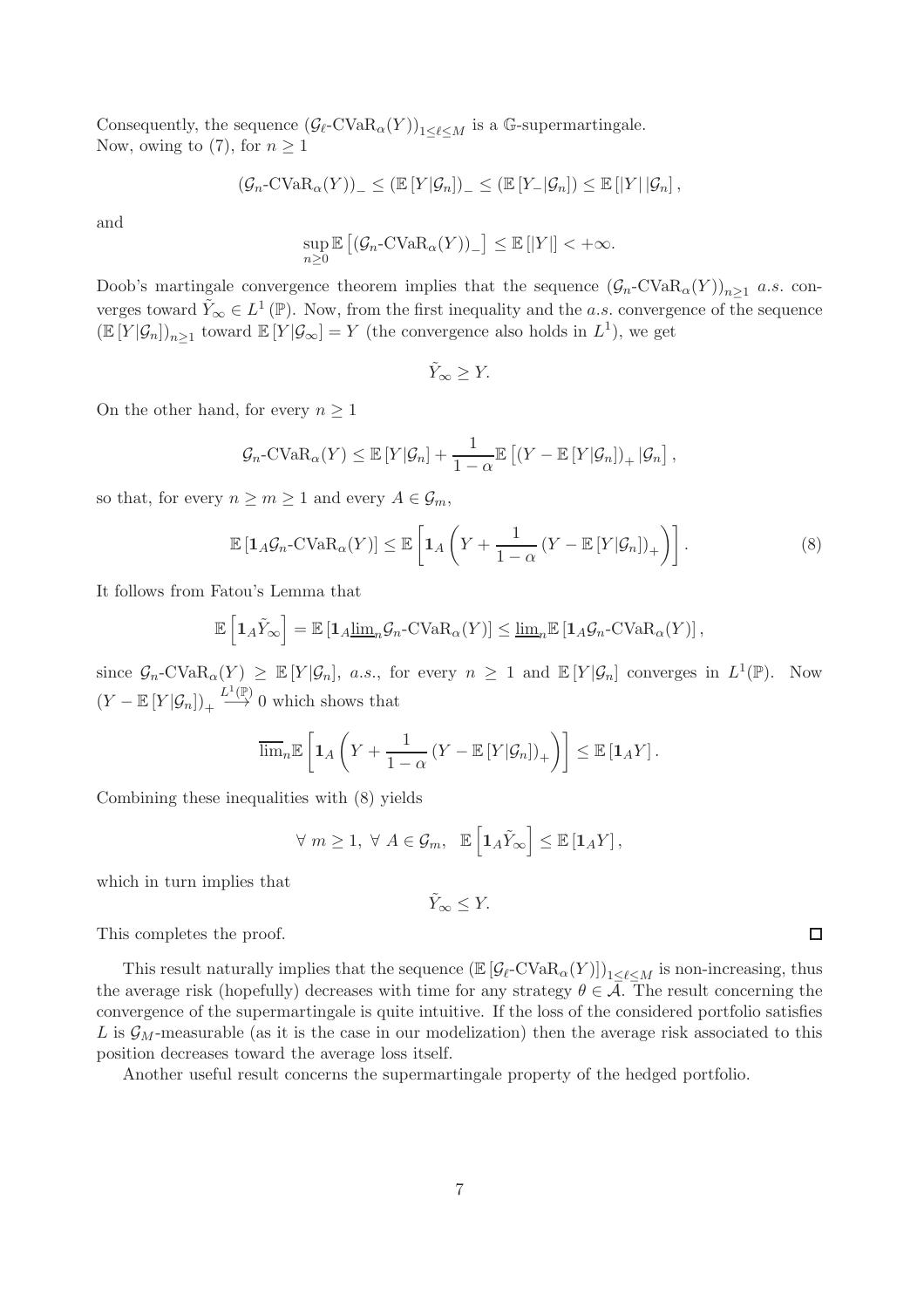Corollary 2.3. Suppose that  $L \in L^1_{\mathbb{R}}(\mathbb{P})$  and that there exists  $p' > 1$  such that  $\Delta X_{\ell} \in L^{p'}_{\mathbb{R}}$  $_{\mathbb{R}^d}^p(\mathbb{P})$  for  $\ell = 1, \cdots, M$ . Let  $\theta \in \mathcal{A}$  such that  $\theta_{\ell} \in L^p_{\mathbb{R}}$  $_{\mathbb{R}^d}^p(\mathbb{P})$  with  $p=\frac{p'}{p'-p}$  $\frac{p}{p'-1}$ . Then,

$$
\left(\mathcal{G}_k\text{-CVaR}_{\alpha}\left(L-\sum_{\ell=1}^M\theta_{\ell-1}\text{-}\Delta X_{\ell}\right)\right)_{0\leq k\leq M} \text{ is a supermartingale}
$$

and satisfies, for every  $k \in \{0, \cdots, M-1\},\$ 

$$
\mathcal{G}_k - \text{CVaR}_{\alpha} \left( L - \sum_{\ell=k+1}^M \theta_{\ell-1} \Delta X_{\ell} \right) = \mathcal{G}_k - \text{CVaR}_{\alpha} \left( L - \sum_{\ell=1}^M \theta_{\ell-1} \Delta X_{\ell} \right) - \sum_{\ell=1}^\ell \theta_{\ell-1} \Delta X_{\ell}.
$$
 (9)

*Proof.* Hölder's inequality implies that  $\sum_{\ell=1}^{M} \theta_{\ell-1} \Delta X_{\ell} \in L^1_{\mathbb{R}}(\mathbb{P})$  so that in view of the definition of the  $\mathcal{G}_k$ -CVaR,  $\mathcal{G}_k$ -CVaR<sub> $\alpha$ </sub>  $(L - \sum_{\ell=1}^M \theta_{\ell-1}.\Delta X_{\ell}) \in L^1(\mathbb{P})$ . Now by the change of variable,  $\xi =$  $\tilde{\xi} + \sum_{\ell=1}^k \theta_{\ell-1} \Delta X_{\ell}$ , we have

$$
\mathcal{G}_k - \text{CVaR}_{\alpha} \left( L - \sum_{\ell=1}^M \theta_{\ell-1} \cdot \Delta X_{\ell} \right) = \underset{\xi \in L^0(\mathcal{G}_k)}{\text{ess inf }} \xi + \frac{1}{1 - \alpha} \mathbb{E} \left[ \left( L - \sum_{\ell=1}^M \theta_{\ell-1} \cdot \Delta X_{\ell} - \xi \right)_+ \middle| \mathcal{G}_k \right]
$$
  
\n
$$
= \sum_{\ell=1}^k \theta_{\ell-1} \Delta X_{\ell}
$$
  
\n
$$
+ \underset{\xi \in L^0(\mathcal{G}_k)}{\text{ess inf }} \tilde{\xi} + \frac{1}{1 - \alpha} \mathbb{E} \left[ \left( L - \sum_{\ell=k+1}^M \theta_{\ell-1} \cdot \Delta X_{\ell} - \tilde{\xi} \right)_+ \middle| \mathcal{G}_k \right]
$$
  
\n
$$
= \sum_{\ell=1}^k \theta_{\ell-1} \Delta X_{\ell} + \mathcal{G}_{\ell} - \text{CVaR}_{\alpha} \left( L - \sum_{\ell=k+1}^M \theta_{\ell-1} \cdot \Delta X_{\ell} \right).
$$

In particular, if X is a  $(\mathcal{G}, \mathbb{P})$ -martingale (9) implies that for every  $k \in \{0, \dots, M-1\}$ 

$$
\mathbb{E}\left[\mathcal{G}_k\text{-CVaR}_{\alpha}\left(L-\sum_{\ell=1}^M\theta_{\ell-1}\text{-}\Delta X_{\ell}\right)\right]=\mathbb{E}\left[\mathcal{G}_k\text{-CVaR}_{\alpha}\left(L-\sum_{\ell=k+1}^M\theta_{\ell-1}\text{-}\Delta X_{\ell}\right)\right],
$$

which means that the mean estimate at time 0 of the risk at time  $t_k$  does not depend on the decisions taken prior to time  $t_k$ . This property follows from the fact that the hedging strategy is self-financed.

#### 2.3 CVaR hedging using a one step self financed strategy

In this section, we adress the two problems (2) and (3), that is hedging a contingent claim using a one step strategy starting with an initial investment of 0 and a CVaR or a  $\mathcal{G}_{\ell_0}$ -CVaR criterion at a fixed time  $t_{\ell_0}$ .

By one step strategy decided at time  $t_{\ell_0}$ , we mean that the investor is restricted to rebalance its portfolio only once at time  $t_\ell \in \{t_0, \dots, t_{M-1}\}$ . By a one step static strategy, we mean that the investor uses a one step strategy decided at time  $t_0 = 0$ .

This case of study is interesting since in energy markets, practiciens may be interested only by a rough hedge of their loss using only few forward contracts, especially when dealing with physical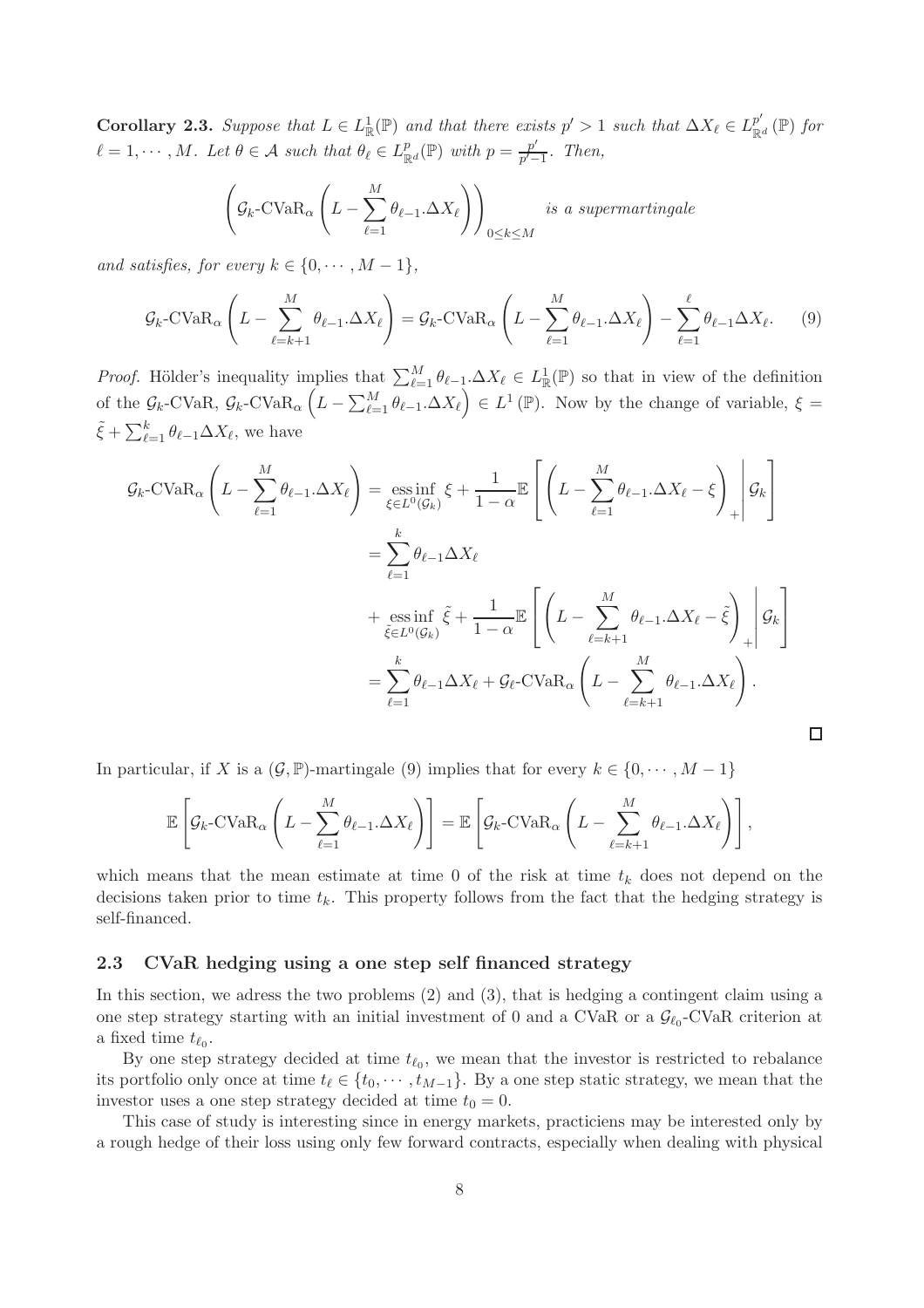assets like gas storage or power plant. Moreover, theoretical results in the dynamic framework will be built on similar ideas used in this section.

Without loss of generality, we can suppose that the market operates with only two dates  $t_{\ell_0}$ and  $T = t_M$ . We will denote X for  $X_M - X_{\ell_0}$ . Actually, we use a general  $\sigma$ -algebra  $\mathcal{F} \subseteq \mathcal{A}$  with the possibility of setting F to  $\mathcal{G}_{\ell_0}$  with  $\ell_0 = 0, \cdots, M-1$ . Consequently, we consider the two more general problems

$$
\inf_{\theta \in L_{\mathbb{R}^d}^0(\mathcal{F}, \mathbb{P})} \mathbb{E}\left[\mathcal{F}\text{-CVaR}_{\alpha}\left(L - \theta \cdot X\right)\right],\tag{10}
$$

and

$$
\inf_{\theta \in L_{\mathbb{R}^d}^0(\mathcal{F}, \mathbb{P})} \text{CVaR}_{\alpha} \left( L - \theta \cdot X \right). \tag{11}
$$

Note that (11) can be written

$$
\inf_{\xi \in L_{\mathbb{R}}^{0}(\mathcal{F}, \mathbb{P})} \inf_{\theta \in L_{\mathbb{R}^{d}}^{0}(\mathcal{F}, \mathbb{P})} \mathbb{E}\left[\xi + \frac{1}{1-\alpha} \left(L - \theta \cdot X - \xi\right)_{+}\right]
$$
\n(12)

so that, in a first step, one may adress the stochastic optimization problem

$$
\inf_{\theta \in L_{\mathbb{R}^d}^0(\mathcal{F}, \mathbb{P})} \mathbb{E}\left[\xi + \frac{1}{1-\alpha} \left(L - \theta \cdot X - \xi\right)_+\right].\tag{13}
$$

Up to the change of variable  $L := L - \xi$ , we can suppose that  $\xi = 0$  and  $\alpha = 0$  so that, without loss of generality, the problem (13) is equivalent to minimizing the short fall risk

$$
\inf_{\theta \in L^0_{\mathbb{R}^d}(\mathcal{F}, \mathbb{P})} \mathbb{E}\left[ (L - \theta \cdot X)_+ \right]. \tag{14}
$$

First, we will show that there exists an optimal one step trading strategy  $\tilde{\theta}$  solution to (14) thus for all  $\xi \in \mathbb{R}$  there exists  $\theta_{\alpha}^*(\xi)$  solution to (13). Finally, we will come back to (12) and deduce the existence of an optimal  $\xi_{\alpha}^*$  solution of (12)

Now in order to derive the existence of solutions to (10) and (11), we assume the existence of a regular conditional distribution of the couple  $(L, X)$  given F denoted by  $\Pi(dy, dx) = \Pi(\omega, dy, dx)$ and we make the following assumptions on the conditionnal distribution of the couple  $(L, X)$ .

Assumption 3 (Static Case).

- *i*) The distribution of L and X satisfies  $L \in \mathbb{L}^1_{\mathbb{R}}(\mathbb{P}), X \in \mathbb{L}^1_{\mathbb{R}^d}(\mathbb{P}).$
- $ii)$  ess inf<sub>u∈L<sup>0</sup><sub>R</sub>d</sub>( $\mathcal{F}, \mathbb{P}$ ), |u|=1  $\mathbb{E} \left[ (u.X)_+ \mid \mathcal{F} \right] > 0$  a.s.

Assumption 4 (Forward Case).

- *i*) The distribution of L and X satisfies  $L \in \mathbb{L}^1_{\mathbb{R}}(\mathbb{P}), X \in \mathbb{L}^1_{\mathbb{R}^d}(\mathbb{P}).$
- $ii)$  ess inf<sub>u∈L<sup>0</sup><sub>ℝd</sub>( $\mathcal{F}, \mathbb{P}$ ), |u|=1</sub>  $\mathcal{F}$ -CVaR<sub>α</sub> ( $u.X$ ) > 0 *a.s.*

The following proposition is the key result to solve our optimization problem. The proof is postponed to an appendix and relies on classical arguments from stochastic control theory.

**Proposition 2.4.** Let  $V_f$  and  $V_s$  be the two functions defined respectively on  $\Omega \times \mathbb{R} \times \mathbb{R}^d$  and  $\Omega \times \mathbb{R}^d$ by

$$
V_f(\omega, \xi, \theta) = \int v_f(\xi, \theta, y, x) \Pi(\omega, dx, dy), \qquad (15)
$$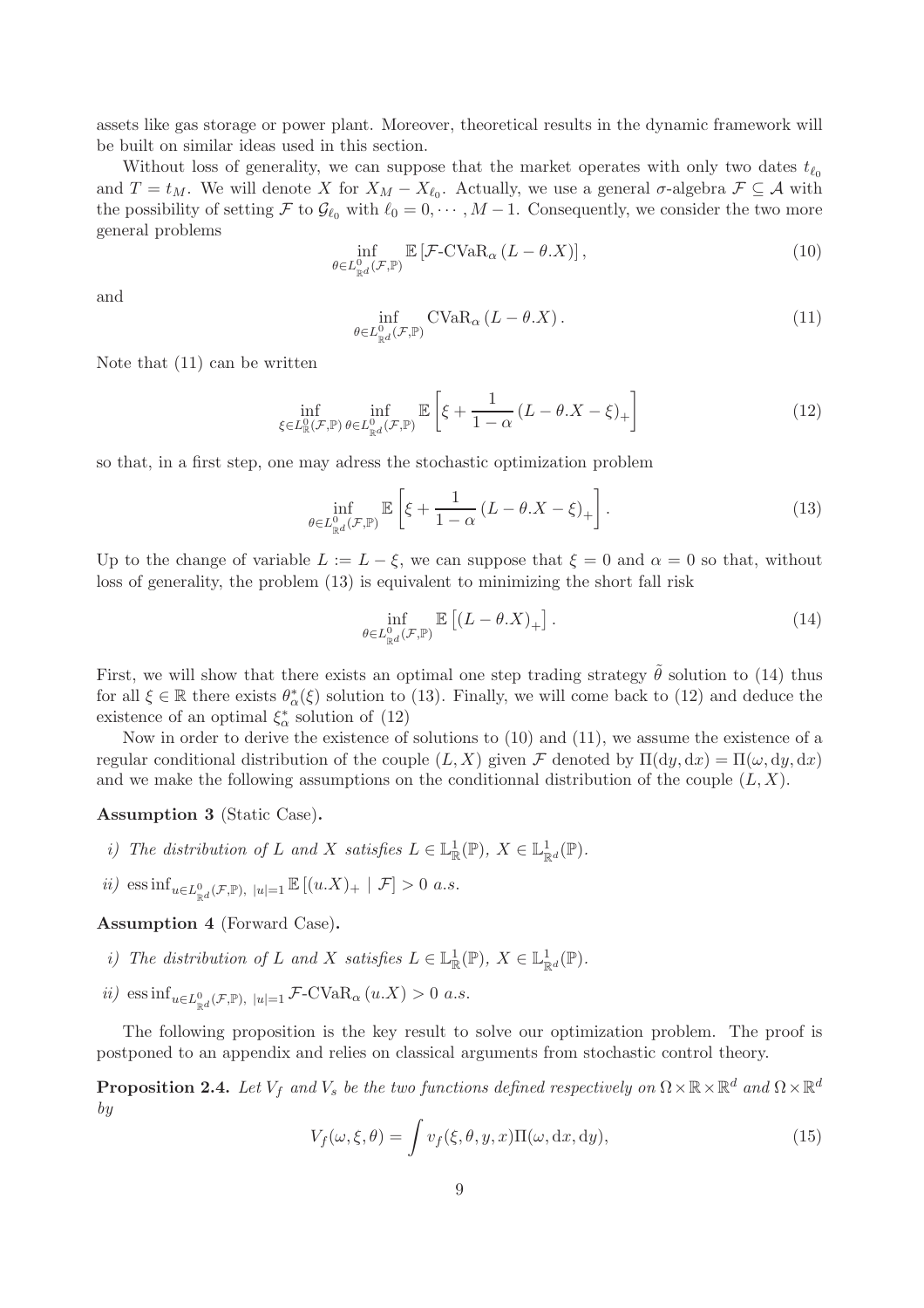$$
V_s(\omega, \xi, \theta) = \int v_s(\theta, y, x) \Pi(\omega, dx, dy)
$$
\n(16)

where

$$
v_f(\xi, \theta, y, x) = \xi + \frac{1}{1 - \alpha} (y - \theta \cdot x - \xi)_+, \qquad (17)
$$

and

$$
v_s(\theta, y, x) = (y - \theta \cdot x)_+, \qquad (18)
$$

Then, we have

i) Static Risk: Suppose that Assumption 3 is satisfied. Then, for all  $\omega \in \Omega$ , the function  $V_s(\omega,.)$ is convex, lipschitz continuous and  $\lim_{|\theta| \to +\infty} V_s(\omega, \theta) = +\infty$ . Moreover, we have

$$
\inf_{\theta \in L_{\mathbb{R}^d}^0(\mathcal{F}, \mathbb{P})} \mathbb{E}\left[ (L - \theta. X)_{+} \right] = \mathbb{E}\left[ \underset{\theta \in L_{\mathbb{R}^d}^0(\mathcal{F}, \mathbb{P})}{\text{ess inf}} \mathbb{E}\left[ (L - \theta. X)_{+} \big| \mathcal{F} \right] \right],\tag{19}
$$

and

ess inf 
$$
\mathbb{E} \left[ (L - \theta \cdot X)_{+} \middle| \mathcal{F} \right] (\omega) = \min_{\theta \in \mathbb{R}^d} V_s(\omega, \theta).
$$
 (20)

ii) Forward Risk: Suppose that Assumption 4 is satisfied. Then, for all  $\omega \in \Omega$ , the function  $V_f(\omega, \ldots)$  is convex, continuous and for all  $\xi \in \mathbb{R}$ ,  $\lim_{|\xi| \in \theta} \sum_{j \neq j} V_f(\omega, \xi, \theta) = +\infty$ . Moreover, we have

$$
\inf_{\theta \in L_{\mathbb{R}^d}^0(\mathcal{F}, \mathbb{P})} \mathbb{E}\left[\mathcal{F}\text{-CVaR}_{\alpha}\left(L-\theta.X\right)\right] = \mathbb{E}\left[\underset{\theta \in L_{\mathbb{R}^d}^0(\mathcal{F}, \mathbb{P}), \ \xi \in L_{\mathbb{R}}^0(\mathcal{F}, \mathbb{P})}{\text{ess inf}} \mathbb{E}\left[\xi + \frac{1}{1-\alpha}\left(L-\theta.X-\xi\right)_+\bigg|\mathcal{F}\right]\right], (21)
$$

and

$$
\underset{\theta \in L_{\mathbb{R}^d}^0(\mathcal{F}, \mathbb{P}), \ \xi \in L_{\mathbb{R}}^0(\mathcal{F}, \mathbb{P})}{\text{ess inf}} \mathbb{E}\left[\xi + \frac{1}{1-\alpha} \left(L - \theta \cdot X - \xi\right)_+ \middle| \mathcal{F}\right](\omega) = \underset{(\xi, \theta) \in \mathbb{R} \times \mathbb{R}^d}{\text{min}} V_f(\omega, \xi, \theta). \tag{22}
$$

**Remark 2.1.** The non-degeneracy Assumptions 3 ii) and 4 ii) can be replaced by the stronger assumption:

- $\mathbb{E}[X | \mathcal{F}] = 0$  and  $\mathbb{E}[XX^T | \mathcal{F}]$  is *a.s.* positive definite in  $\mathcal{S}(d, \mathbb{R})$ .
- The conditional distribution of X given  $\mathcal F$  is continuous (no affine hyperplane has positive mass).

Indeed, for  $\omega \in \Omega$ , we have  $\text{ess inf}_{u \in L^0_{\mathbb{R}^d}(\mathcal{F}, \mathbb{P}), |u|=1} \mathcal{F}\text{-CVaR}_{\alpha}(u.X)(\omega) = \text{inf}_{\xi \in \mathbb{R}, u \in \mathcal{S}_d(0,1)} V_f(\omega, \xi, u)$ where  $S_d(0,1) := \{u \in \mathbb{R}^d \mid |u| = 1\}$  denotes the (compact) unit sphere. Furthermore, since the function  $v_f(\xi,.,y,x)$  is Lipschitz continuous for all  $\xi, y \in \mathbb{R}$ ,  $x \in \mathbb{R}^d$ , it follows that for any  $u, u' \in \mathcal{S}_d(0,1),$ 

$$
\left| \inf_{\xi \in \mathbb{R}} \int v_f(\xi, u, 0, x) \Pi(dx, dy) - \inf_{\xi \in \mathbb{R}} \int v_f(\xi, u', 0, x) \Pi(dx, dy) \right|
$$
  

$$
\leq \sup_{\xi \in \mathbb{R}} \left| \int \left( v_f(\xi, u, y, x) - v_f(\xi, u', y, x) \right) \Pi(dx, dy) \right|
$$
  

$$
\leq \frac{|u - u'|}{1 - \alpha} \int |x| \Pi(dx, dy), \ a.s.
$$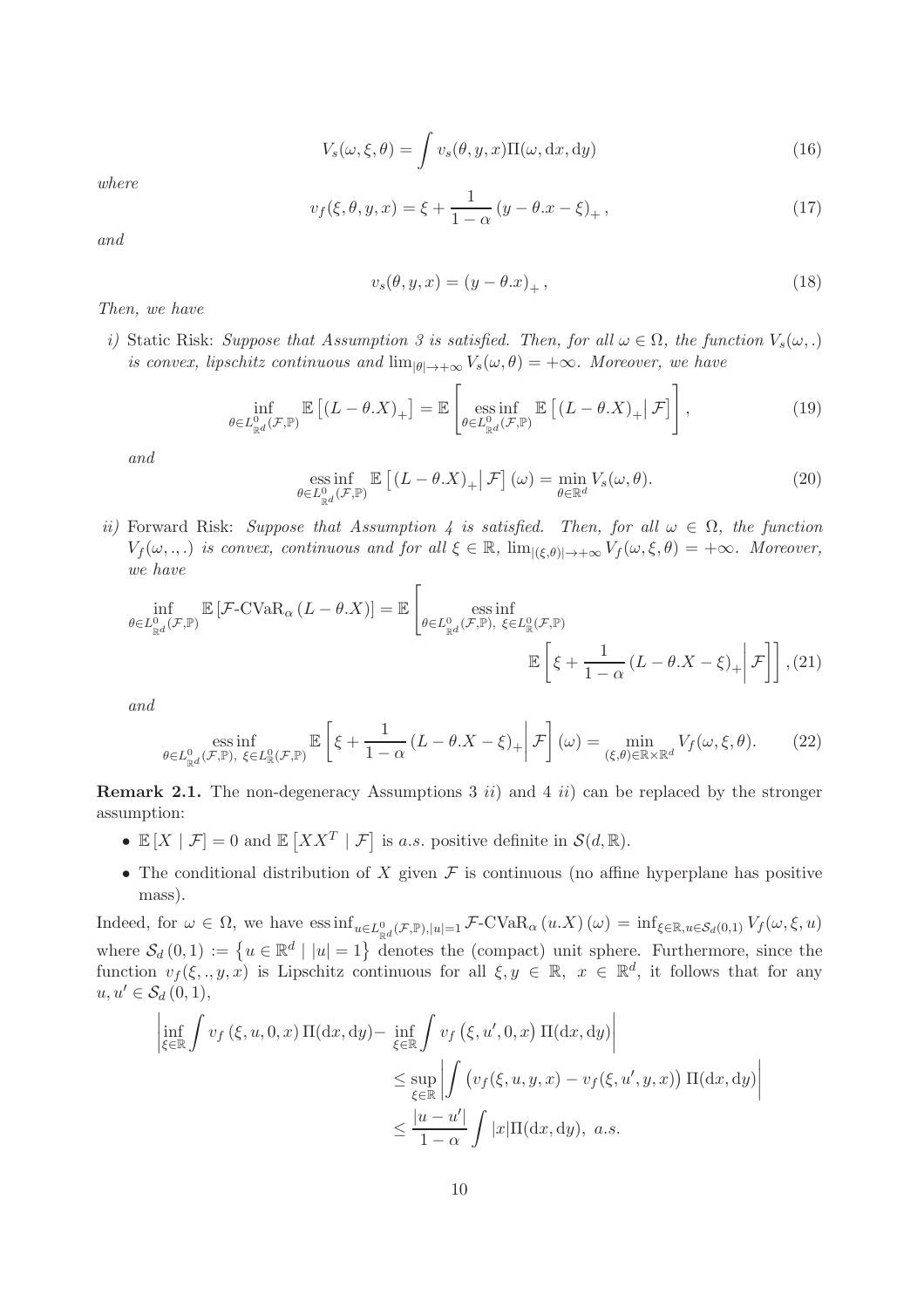Consequently, for all  $\omega \in \Omega$ , the function  $u \mapsto \inf_{\xi \in \mathbb{R}} V_f(\omega, \xi, u)$  is continuous on  $\mathcal{S}_d(0, 1)$ . Thus, it remains to check that for all  $u \in \mathcal{S}_d(0,1)$ ,  $\inf_{\xi \in \mathbb{R}} V_f(\omega,\xi,u) > 0$ , knowing that  $\mathbb{E}[X | \mathcal{F}] = 0$  a.s. Proposition 2.1 implies that there exists  $\xi_{\alpha}^*$  such that  $\inf_{\xi \in \mathbb{R}} V_f(\omega, \xi, u) = V_f(\omega, \xi_{\alpha}^*, u)$ . There are three cases to check:

- if  $\xi_{\alpha}^* > 0$ , then it is straighforward that  $V_f(\omega, \xi_{\alpha}^*, u) \geq \xi_{\alpha}^* > 0$ ,
- if  $\xi_{\alpha}^* < 0$ , then Jensen's inequality leads to

$$
V_f(\omega, \xi_\alpha^*, u) \ge \xi_\alpha^* + \frac{1}{1-\alpha} \left( u \cdot \int x\Pi(\omega, dx, dy) - \xi_\alpha^* \right)_+ = -\frac{\alpha}{1-\alpha} \xi_\alpha^* > 0,
$$

• if  $\xi_{\alpha}^{*} = 0$ ,  $\int v_{f}(\xi_{\alpha}^{*}, u, 0, x) \Pi(\omega, dx, dy) = \frac{1}{1-\alpha} \mathbb{E} \left[ (u.X)_{+} \mid \mathcal{F} \right] (\omega)$ . Now, if  $\mathbb{E} \left[ (u.X)_{+} \mid \mathcal{F} \right] =$ 0, then  $\mathbb{E}[|u.X| \mid \mathcal{F}] = 0$ , since  $\mathbb{E}[u.X | \mathcal{F}] = 0$ . Then  $u.X = 0$  *a.s.*, so that it implies that  $u = 0$ , which is impossible.

The right-hand sides of  $(20)$  and  $(22)$  show that the two optimization problems  $(10)$  and  $(11)$ can be written

$$
\inf_{\theta \in L^0_{\mathbb{R}^d}(\mathcal{F})} \mathbb{E}\left[\mathcal{F}\text{-CVaR}_{\alpha}\left(L - \theta \cdot X\right)\right] = \mathbb{E}\left[\min_{(\xi,\theta) \in \mathbb{R} \times \mathbb{R}^d} V_f(\xi,\theta)\right],\tag{23}
$$

and,

$$
\inf_{\theta \in L^0_{\mathbb{R}^d}(\mathcal{F})} \text{CVaR}_{\alpha} \left( L - \theta \cdot X \right) = \inf_{\xi \in \mathbb{R}} \mathbb{E} \left[ \min_{\theta \in \mathbb{R}^d} V_f(\xi, \theta) \right],\tag{24}
$$

respectively. Consequently, for all  $\omega \in \Omega$ , we have to solve deterministic optimization problems. Next result provides a characterization of those minima and will allow us to devise (later on) numerical procedures to estimate the quantities of interest.

**Proposition 2.5.** Suppose Assumption 3 is satisfied. Then, for all  $\xi \in \mathbb{R}$ 

Arg min 
$$
V_f(\xi,.) = \left\{ \theta \in \mathbb{R}^d \mid \nabla_{\theta} V_f(\xi, \theta) = 0 \right\} \neq \varnothing
$$
.

If Assumption 4 is satisfied then

Arg min 
$$
V_f = \{ (\xi, \theta) \in \mathbb{R} \times \mathbb{R}^d | \nabla_{(\xi, \theta)} V_f(\xi, \theta) = 0 \} \neq \emptyset
$$
.

where the gradient of  $V_f$  can be represented for every  $(\xi, \theta) \in \mathbb{R} \times \mathbb{R}^d$  by

$$
\nabla_{(\xi,\theta)} V_f(\xi,\theta) = \int \nabla_{(\xi,\theta)} v_f(\xi,\theta,y,x) \Pi(\mathrm{d}x,\mathrm{d}y) \tag{25}
$$

and,

$$
\nabla_{\theta} V_f(\xi, \theta) = \int \nabla_{\theta} v_f(\xi, \theta, y, x) \Pi(\mathrm{d}x, \mathrm{d}y). \tag{26}
$$

Moreover,  $\xi \mapsto \mathbb{E} [\min_{\theta \in \mathbb{R}^d} V_f(\xi, \theta)]$  is Lipschitz continuous, convex, and  $\lim_{|\xi| \to +\infty} \mathbb{E} [\min_{\theta \in \mathbb{R}^d} V_f(\xi, \theta)] =$  $+\infty$ . Consequently, (10) and (11) admit solutions.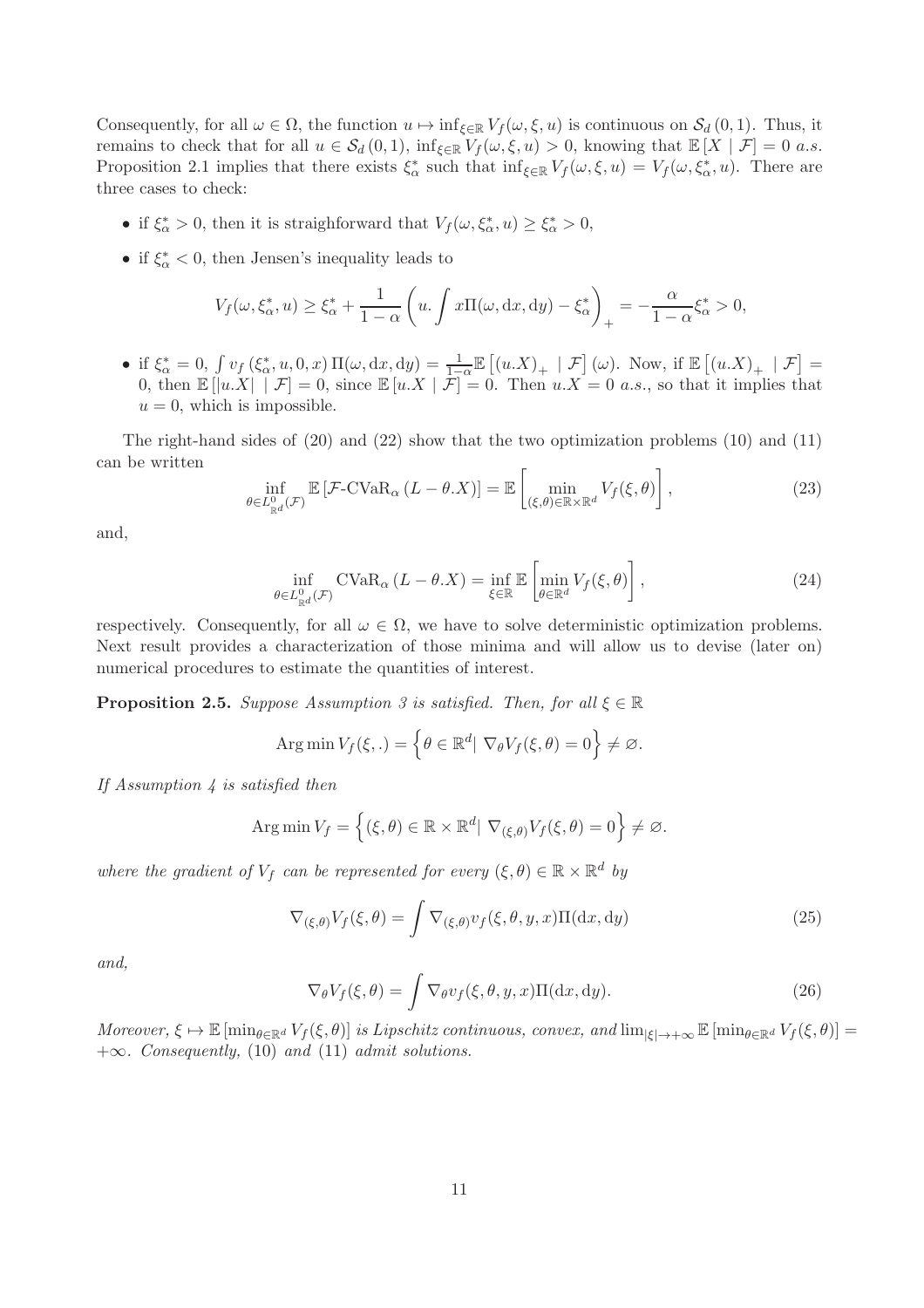*Proof.* Since the functions  $(\xi, \theta) \mapsto v_f(\xi, \theta, y, x), (y, x) \in \mathbb{R} \times \mathbb{R}^d$ , are convex, the function  $V_f$  is convex. To justify the formal differentiation of  $V_f$  to get (25) and (26), we only need to check the domination property. First note that we have, for all  $(y, x) \in \mathbb{R} \times \mathbb{R}^d$ 

$$
\frac{\partial v_f}{\partial \xi}(\xi, \theta, y, x) = 1 - \frac{1}{1 - \alpha} \mathbf{1}_{\{y - \theta, x \ge \xi\}},
$$

$$
\frac{\partial v_f}{\partial \theta}(\xi, \theta, y, x) = -\frac{1}{1 - \alpha} x \mathbf{1}_{\{y - \theta, x \ge \xi\}},
$$

so that there exists  $C > 0$  such that

$$
\left|\nabla_{(\xi,\theta)} v_f(\xi,\theta,L,X)\right| \leq C\left(1+|X|\right) \in \mathbb{L}^1_{\mathbb{R}}\left(\mathbb{P}\right).
$$

Now, let  $\xi, \xi' \in \mathbb{R}$ , there exists a real constant  $K > 0$  such that

$$
\left| \mathbb{E} \left[ \inf_{\theta \in \mathbb{R}^d} V_f(\xi, \theta) \right] - \mathbb{E} \left[ \inf_{\theta \in \mathbb{R}^d} V_f(\xi', \theta) \right] \right| \leq \mathbb{E} \left[ \sup_{\theta \in \mathbb{R}^d} \left| V_f(\xi, \theta) - V_f(\xi', \theta) \right| \right] \leq K \left| \xi - \xi' \right|,
$$

and, owing to Jensen's inequality

$$
\mathbb{E}\left[\min_{\theta\in\mathbb{R}^d}V_f(\xi,\theta)\right]\geq \xi+\frac{1}{1-\alpha}\left(\mathbb{E}\left[L\right]-\xi\right)_+,
$$

so that  $\lim_{|\xi|\to+\infty} \mathbb{E} [\min_{\theta\in\mathbb{R}^d} V_f(\xi,\theta)] = +\infty$ . This completes the proof.

#### 2.4 CVaR hedging using a dynamic self financed strategy

In this section, we adress the main problem (1), that is hedging a contingent claim with a dynamic self-financed strategy starting with an initial investment of 0 using a static CVaR criterion at a fixed time  $t = 0$ . Actually, in this theoretical section, we consider the more general multistage stochastic optimization problem:

$$
\inf_{\theta \in \mathcal{A}_{\mathcal{F}}} \text{CVaR}_{\alpha} \left( L - \sum_{\ell=1}^{M} \theta_{\ell-1} \Delta X_{\ell} \right) = \inf_{\xi \in \mathbb{R}} \inf_{\theta \in \mathcal{A}_{\mathcal{F}}} \mathbb{E} \left[ \xi + \frac{1}{1 - \alpha} \left( L - \sum_{\ell=1}^{M} \theta_{\ell-1} \Delta X_{\ell} - \xi \right)_{+} \right] \tag{27}
$$

where  $\mathcal{A}_{\mathcal{F}}$  is the set of all sequences  $\theta = (\theta_0, \dots, \theta_{M-1})$  such that  $\theta_\ell \in L^0(\mathcal{F}_\ell)$ ,  $\mathcal{F}_0 \subseteq \mathcal{F}_1 \subseteq$  $\cdots \mathcal{F}_{M-1} \subseteq \mathcal{A}$  fixed  $\sigma$ -algebras. Later on, for numerical applications, we will set  $\mathcal{F}_{\ell}$  to  $\mathcal{G}_{\ell}, \ell =$  $0, \cdots, M-1.$ 

Note that in order to solve (27), we may adress firstly the multistage stochastic optimization problem

$$
\inf_{\theta \in \mathcal{A}_{\mathcal{F}}} \mathbb{E}\left[\xi + \frac{1}{1-\alpha} \left(L - \sum_{\ell=1}^{M} \theta_{\ell-1} \Delta X_{\ell} - \xi\right)_{+}\right], \quad \text{for each } \xi \in \mathbb{R}.
$$
 (28)

Up to the change of variable  $L := L - \xi$ , we can suppose that  $\xi = 0$  and  $\alpha = 0$  so that, without loss of generality, the problem (28) is equivalent to minimizing the shortfall risk

$$
\inf_{\theta \in \mathcal{A}_{\mathcal{F}}} \mathbb{E}\left[\left(L - \sum_{\ell=1}^{M} \theta_{\ell-1}.\Delta X_{\ell}\right)_{+}\right].
$$
\n(29)

 $\Box$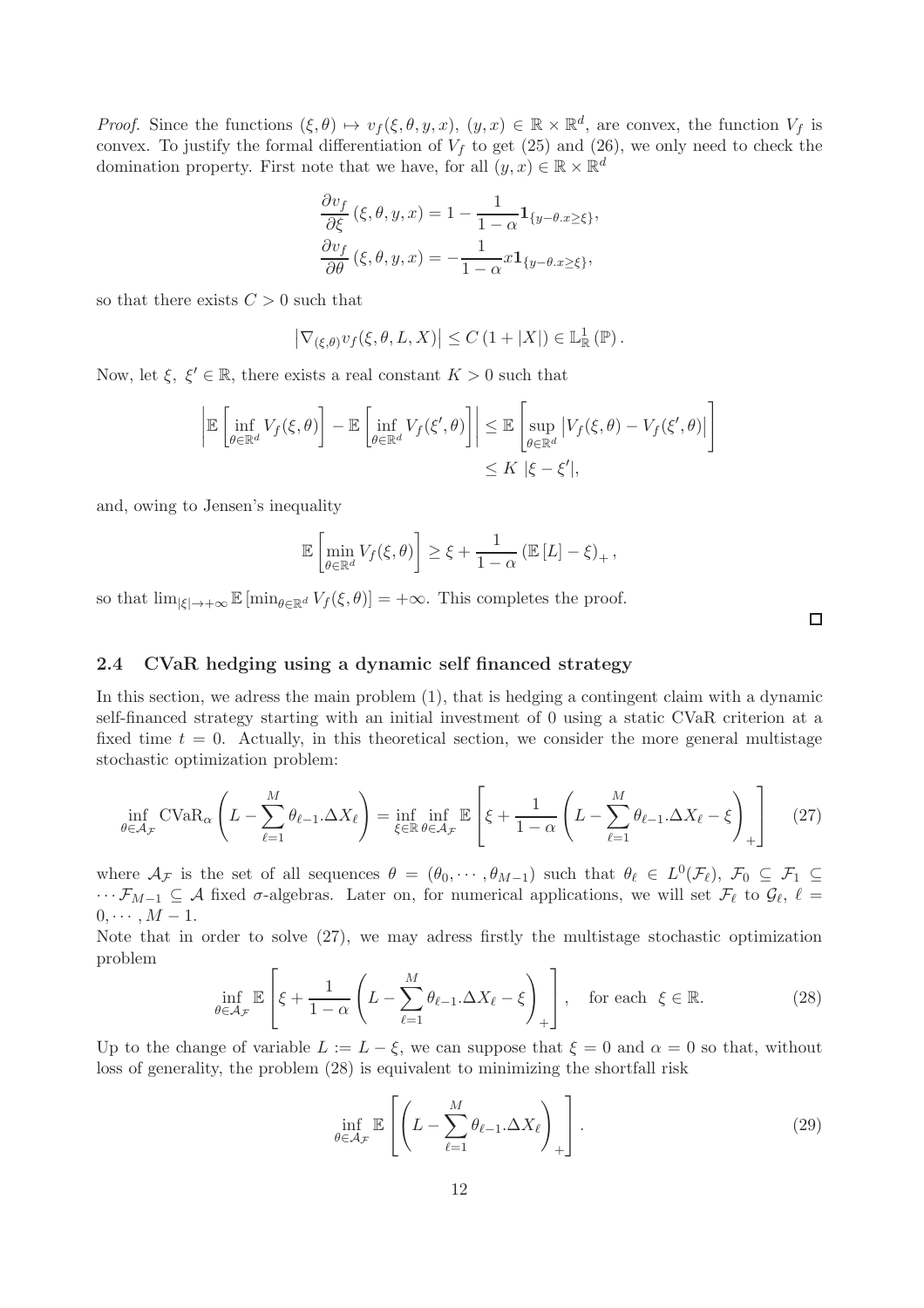The optimization (29) is a classical stochastic control problem. One may think that it is possible to derive existence of solutions of problem (29) using results on dynamic programming. Unfortunately, in our case, standard assumptions of dynamic programming are not fulfilled (see e.g. [10]).

However, we can adapt this classical approach in order to derive the existence of an optimal shortfall-hedging sequence  $\theta := (\theta_\ell)_{0 \leq \ell \leq M-1}$  solution of (29), thus we obtain the existence of an optimal CVaR-hedging sequence  $\theta_{\alpha}^* := (\theta_{\ell,\alpha}^*)_{0 \leq \ell \leq M-1}$  solution of (28). Finally, we will come back to (27) and using similar arguments to those of the static framework, we will deduce the existence of  $\xi^*_{\alpha}$  solution of the problem

$$
\inf_{\xi \in \mathbb{R}} \inf_{\theta \in \mathcal{A}_{\mathcal{F}}} \mathbb{E}\left[\xi + \frac{1}{1-\alpha}\left(L - \sum_{\ell=1}^M \theta_{\ell-1}.\Delta X_\ell - \xi\right)_+\right] = \inf_{\xi \in \mathbb{R}} \mathbb{E}\left[\xi + \frac{1}{1-\alpha}\left(L - \sum_{\ell=1}^M \theta_{\ell-1,\alpha}^*.\Delta X_\ell - \xi\right)_+\right].
$$

In order to derive similar results to those obtained in Section 2.3, we consider a family of regular conditional distributions  $(\Pi_{\ell})_{0 \leq \ell \leq M-1}$  where  $\Pi_{\ell}(dy, dx) = \Pi_{\ell}(\omega, dy, dx)$  denotes the regular conditional distribution of the couple  $(L, \Delta X_1, \cdots, \Delta X_M)$  given  $\mathcal{F}_{\ell}$  and we make the following assumption.

#### Assumption 5.

- i) The distribution of  $(L, \Delta X_1, \dots, \Delta X_M)$  satisfies  $L \in \mathbb{L}^1_{\mathbb{R}}(\mathbb{P})$ ,  $\Delta X_\ell \in \mathbb{L}^1_{\mathbb{R}^d}(\mathbb{P})$ ,  $\ell = 1, \dots, M$
- $ii)$  ess inf<sub>u∈L<sup>0</sup><sub> $\mathbb{R}^d$ </sub>( $\mathcal{F}, \mathbb{P}$ ),  $|u|=1$   $\mathbb{E} [(u.\Delta X_\ell)_+ | \mathcal{F}_{\ell-1}] > 0$  a.s.</sub>

Remark 2.2. In the same way that Remark 2.1 in the one step framework, the non-degeneracy Assumption 5 can be replaced by the stronger assumption

- $\mathbb{E}[X_{\ell} | \mathcal{F}_{\ell-1}] = 0$  and  $\mathbb{E}[X_{\ell}X_{\ell}^T | \mathcal{F}_{\ell-1}]$  is *a.s.* positive definite in  $\mathcal{S}(d,\mathbb{R})$  for  $\ell = 1,\cdots,M$ .
- The conditional distribution of  $X_{\ell}$  given  $\mathcal{F}_{\ell-1}$  is continuous (no affine hyperplane has positive mass) for  $\ell = 1, \cdots, M$ .

In the spirit of the dynamic programming principle, we construct the solution of (29) using a step by step backward induction. To be more precise, using similar arguments to those used to prove (21), one first notices that (29) can be written

$$
\inf_{\theta_{\ell} \in L_{\mathbb{R}^d}^0(\mathcal{F}_{\ell}, \mathbb{P}), \ell = 0, \cdots, M-2} \mathbb{E}\left[\left.\underset{\theta_{M-1} \in L_{\mathbb{R}^d}^0(\mathcal{F}_{M-1}, \mathbb{P})}{\text{ess inf}} \mathbb{E}\left[\left(L - \sum_{\ell=1}^M \theta_{\ell-1} \Delta X_{\ell}\right)_+\bigg| \mathcal{F}_{M-1}\right]\right],\tag{30}
$$

so that one may start by solving the following problem

$$
\underset{\theta_{M-1} \in L_{\mathbb{R}^d}^0(\mathcal{F}_{M-1}, \mathbb{P})}{\text{ess inf}} \mathbb{E}\left[\left(L - \sum_{\ell=1}^M \theta_{\ell-1}.\Delta X_{\ell}\right)_+\bigg| \mathcal{F}_{M-1}\right](\omega) = \underset{\theta_{M-1} \in \mathbb{R}^d}{\text{min}} V_{M-1}(\omega, \theta_{0:M-2}, \theta_{M-1}) \quad (31)
$$
\n
$$
= V_{M-1}(\omega, \theta_{0:M-2}, \tilde{\theta}_{M-1}) \quad a.s. \tag{32}
$$

where  $\tilde{\theta}_{M-1} \in L^0_{\mathbb{R}^d}(\mathcal{F}_{M-1}), V_{M-1}$  is defined for all  $\omega \in \Omega, \theta_\ell \in L^0_{\mathbb{R}^d}(\mathcal{F}_\ell), \ell = 1, \cdots, M-1$ , by

$$
V_{M-1}(\omega, \theta_{0:M-2}, \theta_{M-1}) := \mathbb{E}\left[\left(L - \sum_{\ell=1}^{M} \theta_{\ell-1} \Delta X_{\ell}\right)_{+}\middle| \mathcal{F}_{M-1}\right](\omega)
$$

$$
= \int \left(y - \sum_{\ell=1}^{M} \theta_{\ell-1}(\omega) \Delta x_{\ell}\right)_{+} \Pi_{M-1}(\omega, dx, dy). \tag{33}
$$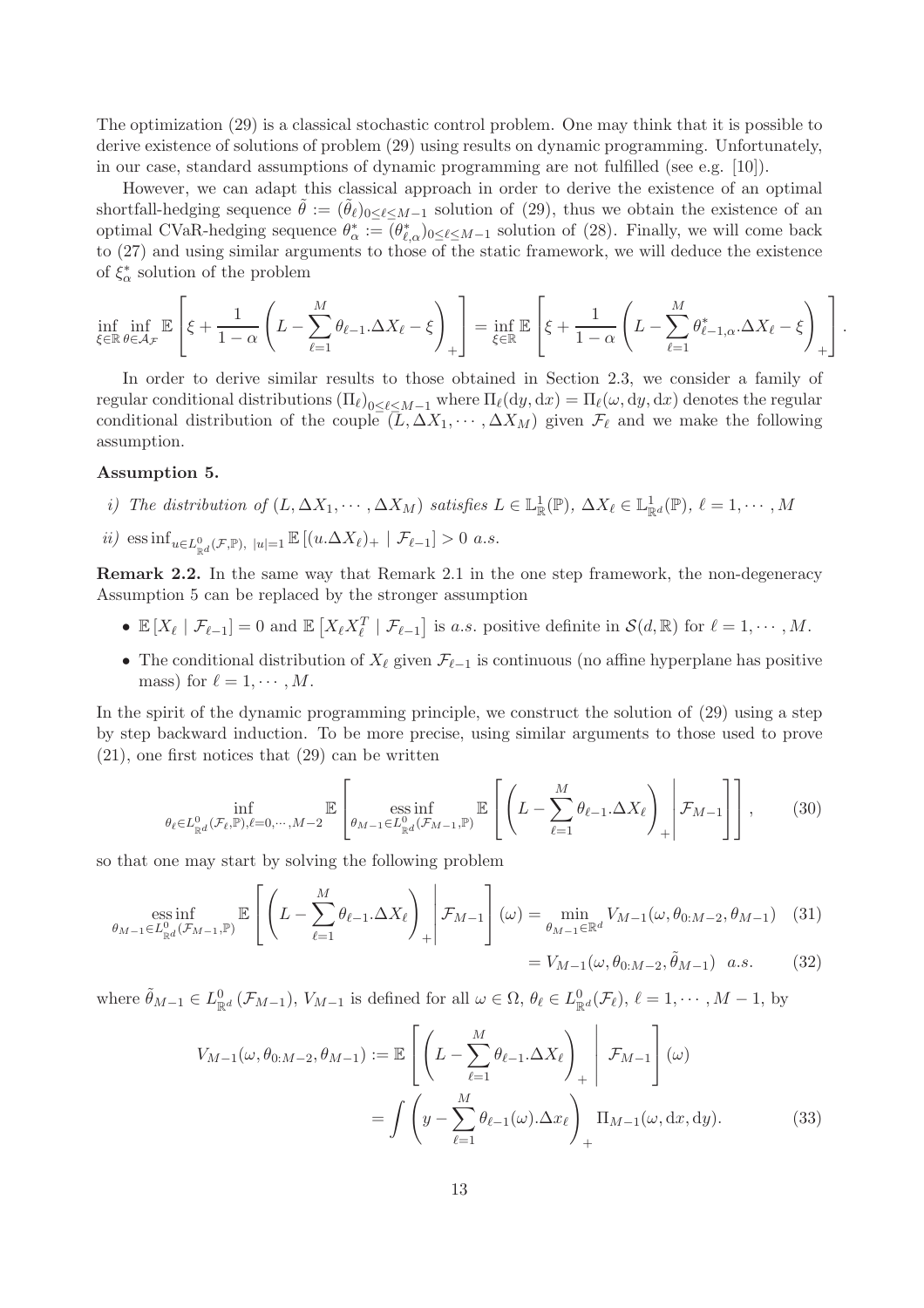This follows from similar arguments to those of the proof of Proposition 2.4, i.e. from the fact that for all  $\omega \in \Omega$ ,  $\theta_{\ell} \in L^0(\mathcal{F}_{\ell})$ ,  $\ell = 1, \cdots, M-2$ , the function (defined on  $\mathbb{R}^d$ ) by  $\theta_{M-1} \mapsto$  $V_{M-1}(\xi, \theta_{0:M-2}, \theta_{M-1})$  is convex, Lipschitz continuous and  $\lim_{|\theta_{M-1}| \to +\infty} V_{M-1}(\xi, \theta_{0:M-2}, \theta_{M-1}) =$ +∞. Thus, it implies that (31) has a solution that we denote by  $\tilde{\theta}_{M-1} := \tilde{\theta}_{M-1}(\omega, \theta_0, \dots, \theta_{M-2}),$ which is  $\mathcal{F}_{M-1}$ -measurable (owing to measurable selection, see e.g. Lemma 3 and Lemma 4 in [10]) so that (32) holds.

Then we proceed by a backward induction: we denote by  $\tilde{\theta}_{\ell:M-1} := (\tilde{\theta}_{\ell}, \cdots, \tilde{\theta}_{M-1})$  the solution built down to step  $\ell$ . At step  $\ell - 1$ , we adress for every  $\theta_{0:\ell-2} \in L^0_{\mathbb{R}^d}(\mathcal{F}_0, \mathbb{P}) \times \cdots \times L^0_{\mathbb{R}^d}(\mathcal{F}_{\ell-2}, \mathbb{P}),$ the problem

ess inf  
\n
$$
\underset{\theta_{\ell-1} \in L_{\mathbb{R}^d}^0(\mathcal{F}_{\ell-1}, \mathbb{P})}{\text{ES}} \mathbb{E}\left[V_{\ell}(\theta_{0:\ell-1}, \tilde{\theta}_{\ell}) \Big| \mathcal{F}_{\ell-1}\right](\omega) = \underset{\theta_{\ell-1} \in \mathbb{R}^d}{\text{min}} V_{\ell-1}(\omega, \theta_{0:\ell-2}, \theta_{\ell-1})
$$
\n
$$
= V_{\ell-1}(\omega, \theta_{0:\ell-2}, \tilde{\theta}_{\ell-1}) \quad a.s. \tag{34}
$$

where for all  $\theta_k \in L^0_{\mathbb{R}^d}(\mathcal{F}_k, \mathbb{P}), k = 0, \cdots, \ell-1$ , the functions  $V_{\ell}$  and  $V_{\ell-1}$  are defined by

$$
V_{\ell}(\omega, \theta_{0:\ell-1}, \tilde{\theta}_{\ell}) := \mathbb{E}\left[\left(L - \sum_{k=1}^{\ell} \theta_{k-1} \Delta X_k - \sum_{k=\ell+1}^{M} \tilde{\theta}_{k-1} \Delta X_k\right)_{+}\middle| \mathcal{F}_{\ell}\right](\omega)
$$

$$
= \int \left(y - \sum_{k=1}^{\ell} \theta_{k-1}(\omega) \Delta x_k - \sum_{k=\ell+1}^{M} \tilde{\theta}_{k-1} \Delta x_k\right)_{+} \Pi_{\ell}(\omega, dx, dy) \tag{35}
$$

and,

$$
V_{\ell-1}(\omega, \theta_{0:\ell-2}, \theta_{\ell-1}) = \int \left( y - \sum_{k=1}^{\ell} \theta_{k-1}(\omega) \Delta x_k - \sum_{k=\ell+1}^{M} \tilde{\theta}_{k-1} \Delta x_k \right) \Pi_{\ell-1}(\omega, dx, dy) \tag{36}
$$

The following proposition implies that (27) has an optimal solution  $(\xi_{\alpha}^*, \theta_{\alpha}^*) \in \mathbb{R} \times \mathcal{A}_{\mathcal{F}}$ .

Proposition 2.6. Suppose that Assumption 5 is satisfied. Then,

- i) (30) is satisfied, the problem (31) has a solution and for  $\ell = M 1, \dots, 1$ , one can find an  $\mathcal{F}_{\ell-1}$ -measurable random variable  $\theta_{\ell-1}$  solution of (34). Thus, (28) has an optimal solution denoted by  $\theta_{\alpha}^* := (\theta_{\alpha,\ell}^*)_{0 \leq \ell \leq M-1}$ .
- ii) The function  $\xi \mapsto \xi + \frac{1}{1-\alpha} \inf_{\theta \in A_{\mathcal{F}}} \mathbb{E}\left[ \left( \frac{1}{\lambda} \right) \mathbb{E}\left[ \left( \frac{1}{\lambda} \right) \mathbb{E}\left[ \left( \frac{1}{\lambda} \right) \mathbb{E}\left[ \left( \frac{1}{\lambda} \right) \mathbb{E}\left[ \left( \frac{1}{\lambda} \right) \mathbb{E}\left[ \left( \frac{1}{\lambda} \right) \mathbb{E}\left[ \left( \frac{1}{\lambda} \right) \mathbb{E}\left[ \left( \frac{1}{\$  $L - \sum_{\ell=1}^{M} \theta_{\ell-1} \Delta X_{\ell} - \xi$ + 1 is convex, Lipschitz continuous and satisfies  $\lim_{|\xi| \to +\infty} \xi + \frac{1}{1-\xi}$  $\frac{1}{1-\alpha}\inf_{\theta\in\mathcal{A}_{\mathcal{F}}}\mathbb{E}\Bigg[\Bigg($  $L - \sum_{\ell=1}^{M} \theta_{\ell-1} \Delta X_{\ell} - \xi$  $^{+}$ 1  $= +\infty$  so that (27) admits a solution.

*Proof. i*) The proof of (30) uses similar arguments than those used in the proof of (19). Let  $\tilde{\theta}_{M-1}$  be a solution of (31). We go one step backward. For all  $\omega \in \Omega$ ,  $\theta_{\ell} \in L^0_{\mathbb{R}^d}(\mathcal{F}_{\ell})$ ,  $\ell =$  $0, \dots, M-3$ , (using the definition of  $V_{M-1}$ ) we are interested by the function

$$
\theta_{M-2} \mapsto V_{M-2}(\omega, \theta_{0:M-3}, \theta_{M-2}) :=
$$
\n
$$
\mathbb{E}\left[\left(L - \sum_{\ell=1}^{M-2} \theta_{\ell-1} \Delta X_{\ell} - \theta_{M-2} \Delta X_{M-1} - \tilde{\theta}_{M-1} \Delta X_M\right) + \left|\mathcal{F}_{M-1}\right|\right] \mathcal{F}_{M-2}\left[(\omega) \Delta X_{\ell} - \theta_{M-2} \Delta X_{M-1} - \tilde{\theta}_{M-1} \Delta X_M\right] + \left[\mathcal{F}_{M-1}\right] \mathcal{F}_{M-2}\left[(\omega) \Delta X_{\ell} - \theta_{M-2} \Delta X_{M-1} - \tilde{\theta}_{M-1} \Delta X_M\right] \mathcal{F}_{M-1}\left[(\omega) \Delta X_{\ell} - \theta_{M-2} \Delta X_{M-1} - \tilde{\theta}_{M-1} \Delta X_M\right]
$$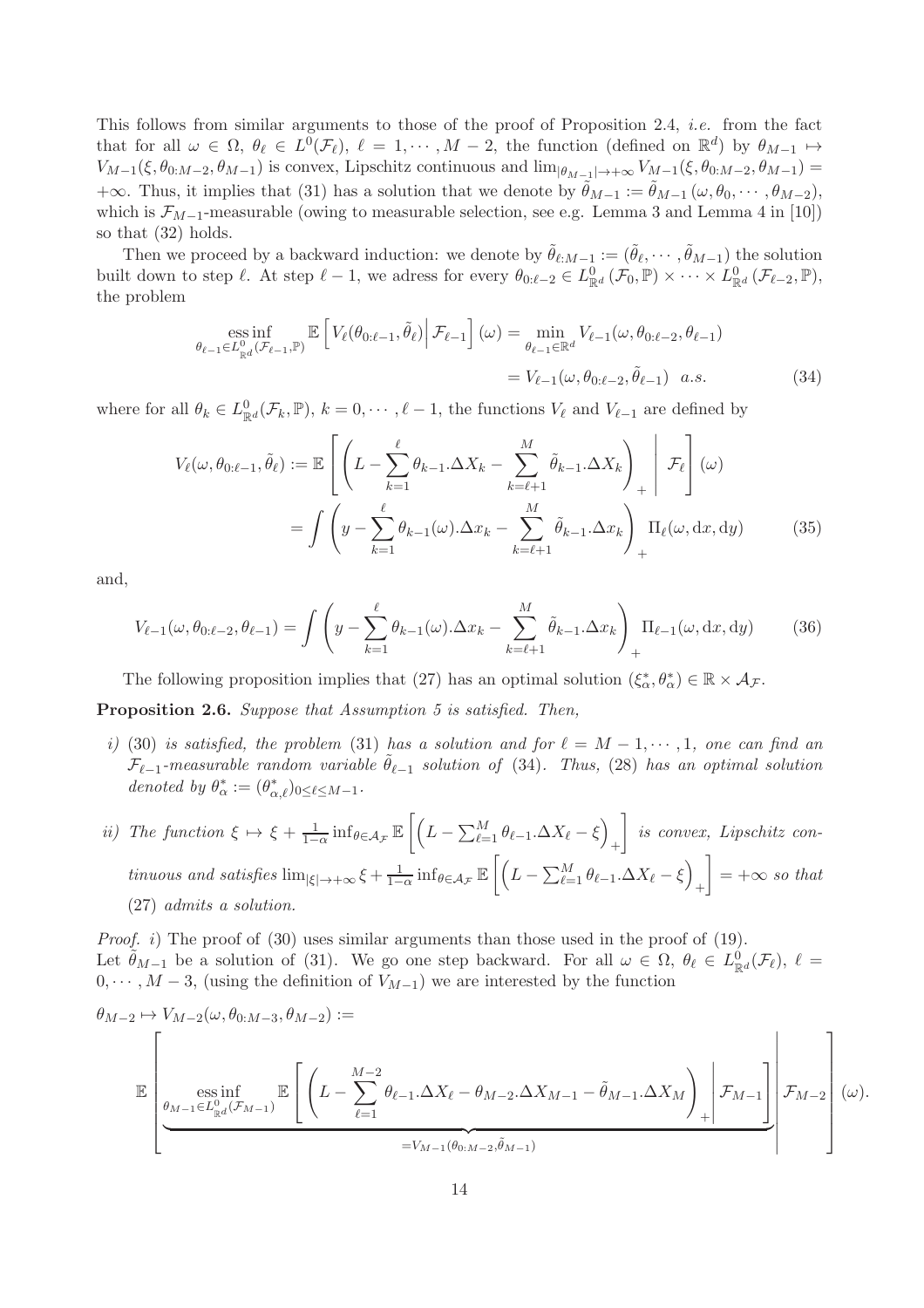It is straightforward that this function is convex. Let  $\theta_{M-2}$ ,  $\theta'_{M-2} \in L^0_{\mathbb{R}^d}(\mathcal{F}_{M-2}, \mathbb{P})$ , using the standard inequality  $|\text{ess inf}_{i \in I} a_i - \text{ess inf}_{i \in I} b_i| \leq \text{ess sup}_{i \in I} |a_i - b_i|$ , we have

$$
\left|V_{M-2}(\theta_{0:M-3},\theta_{M-2})-V_{M-2}(\theta_{0:M-3},\theta'_{M-2})\right| \leq |\theta_{M-2}-\theta'_{M-2}|\mathbb{E}\left[\left|\Delta X_{M-1}\right|\left|\mathcal{F}_{M-2}\right|\right] \ a.s.
$$

so that the function is Lipschitz continuous.

**Lemma 2.7.** (Conditional Jensen's inequality) Let F be a non-negative convex function and  $\beta$  be a sub- $\sigma$ -algebra of A. If X is random variable such that  $\mathbb{E}(|X| \mid \mathcal{B}| < +\infty$ , a.s. then

$$
\mathbb{E}\left[F(X) \mid \mathcal{B}\right] \geq F\left(\mathbb{E}\left[X \mid \mathcal{B}\right]\right) \quad a.s.
$$

Proof. This is a straightforward adaptation of the proof of Jensen's inequality.

Now, owing to Lemma 2.7 , we have

$$
V_{M-2}(\theta_{0:M-3}, \theta_{M-2}) \geq \mathbb{E}\left[\left(\mathbb{E}\left[L \mid \mathcal{F}_{M-1}\right] - \sum_{\ell=1}^{M-2} \theta_{\ell-1} \Delta X_{\ell} - \theta_{M-2} \Delta X_{M-1}\right)_{+}\middle| \mathcal{F}_{M-2}\right].
$$
 (37)

We aim at showing that the right-hand side of (37) goes to infinity as  $|\theta_{M-2}| \to +\infty$ . First, the sub-additivity of the function  $x \mapsto x_+$  implies that

$$
\mathbb{E}\left[\left.(-\theta_{M-2}.\Delta X_{M-1})_{+}\right| \mathcal{F}_{M-2}\right] \leq \mathbb{E}\left[\left(\mathbb{E}\left[L|\mathcal{F}_{M-1}\right]-\sum_{\ell=1}^{M-1}\theta_{\ell-1}.\Delta X_{\ell}\right)_{+}\right| \mathcal{F}_{M-2}\right] + \mathbb{E}\left[\left(-\mathbb{E}\left[L|\mathcal{F}_{M-1}\right]+\sum_{\ell=1}^{M-2}\theta_{\ell-1}.\Delta X_{\ell}\right)_{+}\right| \mathcal{F}_{M-2}\right].
$$

We focus on the left-hand side of the above inequality, this quantity is lower bounded by

$$
|\theta_{M-2}| \underset{u \in L^0_{\mathbb{R}^d}(\mathcal{F}_{M-2}, \mathbb{P}), |u|=1}{\text{ess inf}} \mathbb{E}\left[\left(u.\Delta X_{M-1}\right)_+ \middle| \mathcal{F}_{M-2}\right],
$$

Consequently, Assumption 5 implies that for all  $\omega \in \Omega$ ,  $\theta_{\ell} \in L^0_{\mathbb{R}^d}(\mathcal{F}_{\ell}, \mathbb{P})$ ,  $\ell = 0, \cdots, M-3$ ,  $\lim_{|\theta_{M-2}|\to+\infty} V_{M-2}(\omega,\theta_{0:M-3},\theta_{M-2}) = +\infty$  and the function  $\theta_{M-2} \to V_{M-2}(\omega,\theta_{0:M-3},\theta_{M-2})$  has a minimum  $\hat{\theta}_{M-2}$  which is  $\mathcal{F}_{M-2}$ -measurable owing to measurable selection theorem.

Furthermore, using similar arguments to those used for the proof of Proposition 2.4, one shows that for all  $\omega \in \Omega$ , for every  $\theta_{0:M-3} \in L^0_{\mathbb{R}^d}(\mathcal{F}_0) \times \cdots \times L^0_{\mathbb{R}^d}(\mathcal{F}_{M-3})$ 

ess inf 
$$
V_{M-2}(\omega, \theta_{0:M-3}, \theta_{M-2})
$$
  
\n $\qquad \qquad = \text{ess inf}$   
\n
$$
\qquad \qquad \text{ess inf}
$$
\n
$$
(\theta_{M-2}, \theta_{M-1}) \in L^0_{\mathbb{R}^d}(\mathcal{F}_{M-2}) \times L^0_{\mathbb{R}^d}(\mathcal{F}_{M-1}) \mathbb{E}\left[\left(L - \sum_{\ell=1}^M \theta_{\ell-1} \Delta X_{\ell}\right)_+ | \mathcal{F}_{M-2}\right] \quad a.s.
$$

Now if the solution is built down to step  $\ell$ , for all  $\omega \in \Omega$  and  $\theta_k \in L^0(\mathcal{F}_k)$ ,  $k = 0, \dots, \ell - 2$ , one shows that the function  $\theta_{\ell-1} \mapsto V_{\ell-1}(\omega, \theta_{0:\ell-2}, \theta_{\ell-1})$  is convex, Lipschitz continuous and satisfies  $\lim_{|\theta_{\ell-1}| \to +\infty} V_{\ell-1}(\omega, \theta_{0:\ell-2}, \theta_{\ell-1}) = +\infty$ . Consequently, there exists  $\tilde{\theta}_{\ell-1}$  solution of (34). Thus, (28) has an optimal  $\theta_{\alpha}^* := (\theta_{\alpha,\ell}^*)_{0 \leq \ell \leq M-1}$ .

Now we come back to our original problem

 $\theta_\Lambda$ 

$$
\inf_{\xi \in \mathbb{R}} \xi + \frac{1}{1 - \alpha} \inf_{\theta \in \mathcal{A}_{\mathcal{F}}} \mathbb{E}\left[\left(L - \sum_{\ell=1}^{M} \theta_{\ell-1} \Delta X_{\ell} - \xi\right)_{+}\right] = \inf_{\xi \in \mathbb{R}} \xi + \frac{1}{1 - \alpha} \mathbb{E}\left[\left(L - \sum_{\ell=1}^{M} \theta_{\alpha,\ell-1}^{*} \Delta X_{\ell} - \xi\right)_{+}\right].
$$

 $\Box$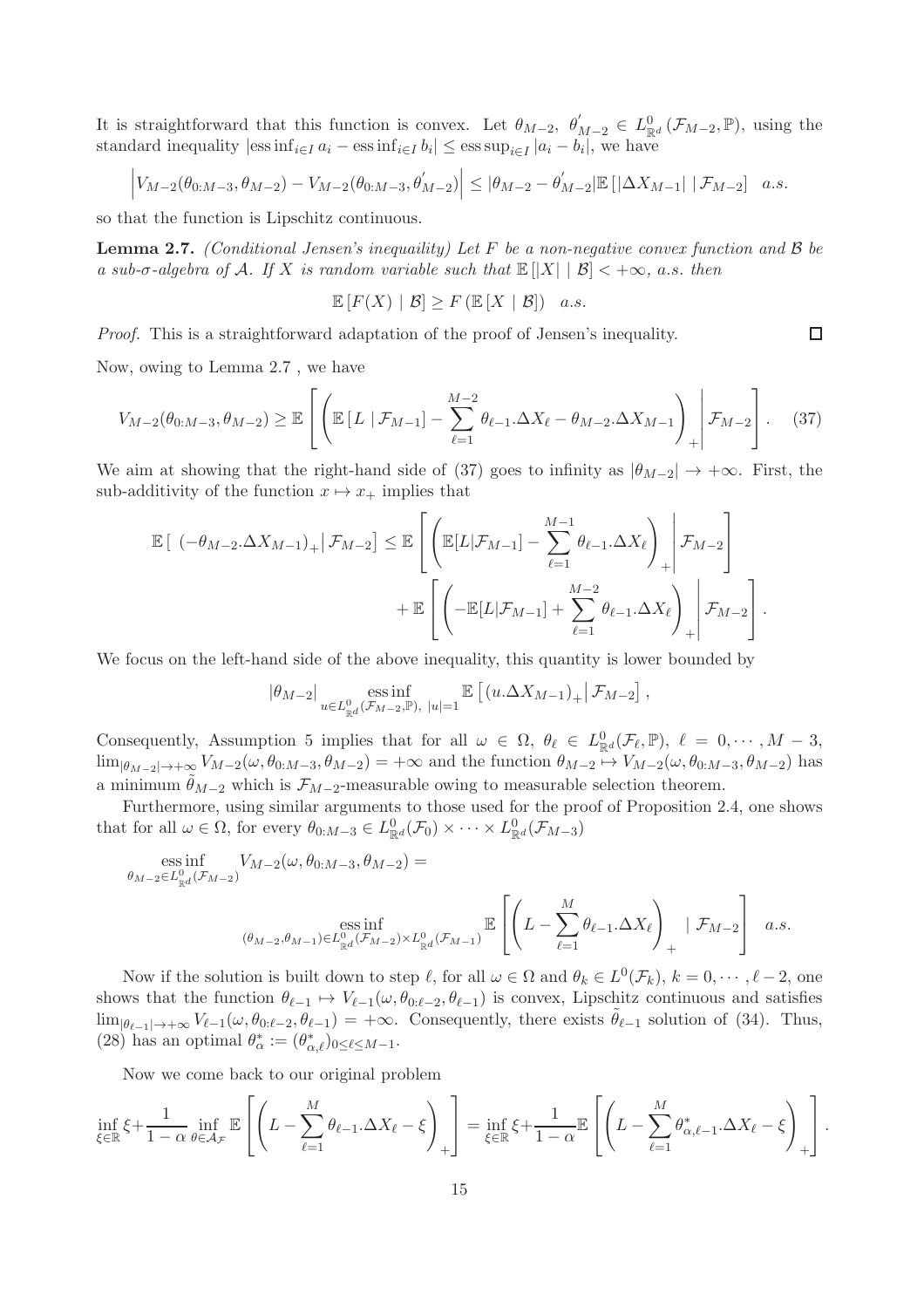For all  $x \in \mathbb{R}$ , the functions  $\xi \mapsto \xi + \frac{1}{1-\alpha}(x-\xi)$  are convex and Lipschitz continuous so that  $\xi \mapsto \xi + \frac{1}{1-}$  $\frac{1}{1-\alpha}\inf_{\theta\in\mathcal{A}_{\mathcal{F}}}\mathbb{E}\Bigg[\Bigg($  $L - \sum_{\ell=1}^{M} \theta_{\ell-1} \Delta X_{\ell} - \xi$ + 1 is convex, Lipschitz continuous. Owing to Assumption 5 and using Lemma 2.7 with a backward induction, one shows

$$
\xi + \frac{1}{1 - \alpha} \inf_{\theta \in \mathcal{A}_{\mathcal{F}}} \mathbb{E}\left[\left(L - \sum_{\ell=1}^M \theta_{\ell-1}.\Delta X_{\ell} - \xi\right)_+\right] \ge \xi + \frac{1}{1 - \alpha} \left(\mathbb{E}[L] - \xi\right)_+,
$$

 $\frac{1}{1-\alpha} \inf_{\theta \in \mathcal{A}_{\mathcal{F}}} \mathbb{E}\left[\left(\right,$ 1  $L - \sum_{\ell=1}^{M} \theta_{\ell-1} \Delta X_{\ell} - \xi$ so that  $\lim_{|\xi| \to +\infty} \xi + \frac{1}{1-\xi}$  $= +\infty$ . This completes the  $^{+}$ proof.  $\Box$ 

## 3 Computational and numerical aspects of CVaR hedging

In this section, we propose several methods to compute the optimal strategies of the three problems (3), (2) and (1). First, we will focus on (2) since it will be the main building block when we are going to propose several algorithms to approximate the optimal dynamic strategy solution of (1).

#### 3.1 Markovian framework and Optimal Vector Quantization

In order to simplify the numerical computation of conditional expectations that appear in the problem (2), we will work under Assumption 2.

To be more precise, from a modeling point of view, it is quite natural to consider that the random variable L can be written as a function of the process  $(X, Z)$ , *i.e.*  $L = \phi(X, Z)$ . Typically, in the electricity market, Z can be considered as the temperature process and may influence electricity spot prices and electricity forward prices. Consequently, we assume that there exists two continuous functions  $F: \mathbb{R}^d \times \mathbb{R}^q \times \mathbb{R}^{r_{\ell_0}} \to \mathbb{R}$  and  $G: (\mathbb{R}^d)^{\ell_0+1} \times (\mathbb{R}^q)^{\ell_0+1} \times \mathbb{R}^{r_{\ell_0}} \to \mathbb{R}^d$  such that

$$
X_M - X_{\ell_0} = G(X_{\ell_0}, Z_{\ell_0}, U_{\ell_0} + 1)
$$
 and  $L = F(X_{\ell_0}, Z_{\ell_0}, U_{\ell_0 + 1})$ 

where  $U_{\ell_0+1}$  is a  $r_{\ell_0}$ -dimensional random variable independent of  $\mathcal{G}_{\ell_0} := \sigma(X_{\ell_0}, Z_{\ell_0})$ . We will denote U for  $U_{\ell_0+1}$ . Under this markovian framework, the function (15) can be written for all  $(x, z) \in \mathbb{R}^d \times \mathbb{R}^q$ 

$$
V(\xi, \theta, x, z) = \mathbb{E}\left[v(\xi, \theta, x, z, U)\right],
$$

where  $v(\xi, \theta, x, z, u) := \xi + \frac{1}{1 - \xi}$  $\frac{1}{1-\alpha}$   $(F(x, z, u) - \theta.G(x, z, u) - \xi)$ <sub>+</sub> so that (22) becomes

$$
\underset{\theta \in L_{\mathbb{R}^d}^0(\mathcal{G}_{\ell_0}, \mathbb{P}), \xi \in L_{\mathbb{R}}^0(\mathcal{G}_{\ell_0}, \mathbb{P})}{\text{ess inf}} \mathbb{E}\left[\xi + \frac{1}{1-\alpha} \left(L - \theta \cdot X - \xi\right)_+ \middle| \mathcal{G}_{\ell_0}\right] = \left(\underset{(\xi, \theta) \in \mathbb{R} \times \mathbb{R}^d}{\min} V(\xi, \theta, x, z)\right)_{(x, z) = (X_{\ell_0}, Z_{\ell_0})} a.s.\tag{38}
$$

Consequently, in order to solve the global problem (2) we need to solve the local optimization problem that appears in the right-hand side of the above equation for each  $(X_{\ell_0}(\omega), Z_{\ell_0}(\omega))$ . Then, we have to estimate the quantity

$$
\mathbb{E}\left[\left(\inf_{(\theta,\xi)\in\mathbb{R}^d\times\mathbb{R}}V(\xi,\theta,x,z)\right)_{|x=X_{\ell_0},z=Z_{\ell_0}}\right].\tag{39}
$$

When the dimension of the random variable  $(X_{\ell_0}, Z_{\ell_0})$  is large (greater than 5, 10), one can use Monte-Carlo simulations and estimates  $(39)$  using N samples by

$$
\frac{1}{N} \sum_{k=1}^N \left( \inf_{(\theta,\xi)\in\mathbb{R}^d\times\mathbb{R}} V(\xi,\theta,x,z) \right)_{|x=X_{\ell_0,k},z=Z_{\ell_0,k}},
$$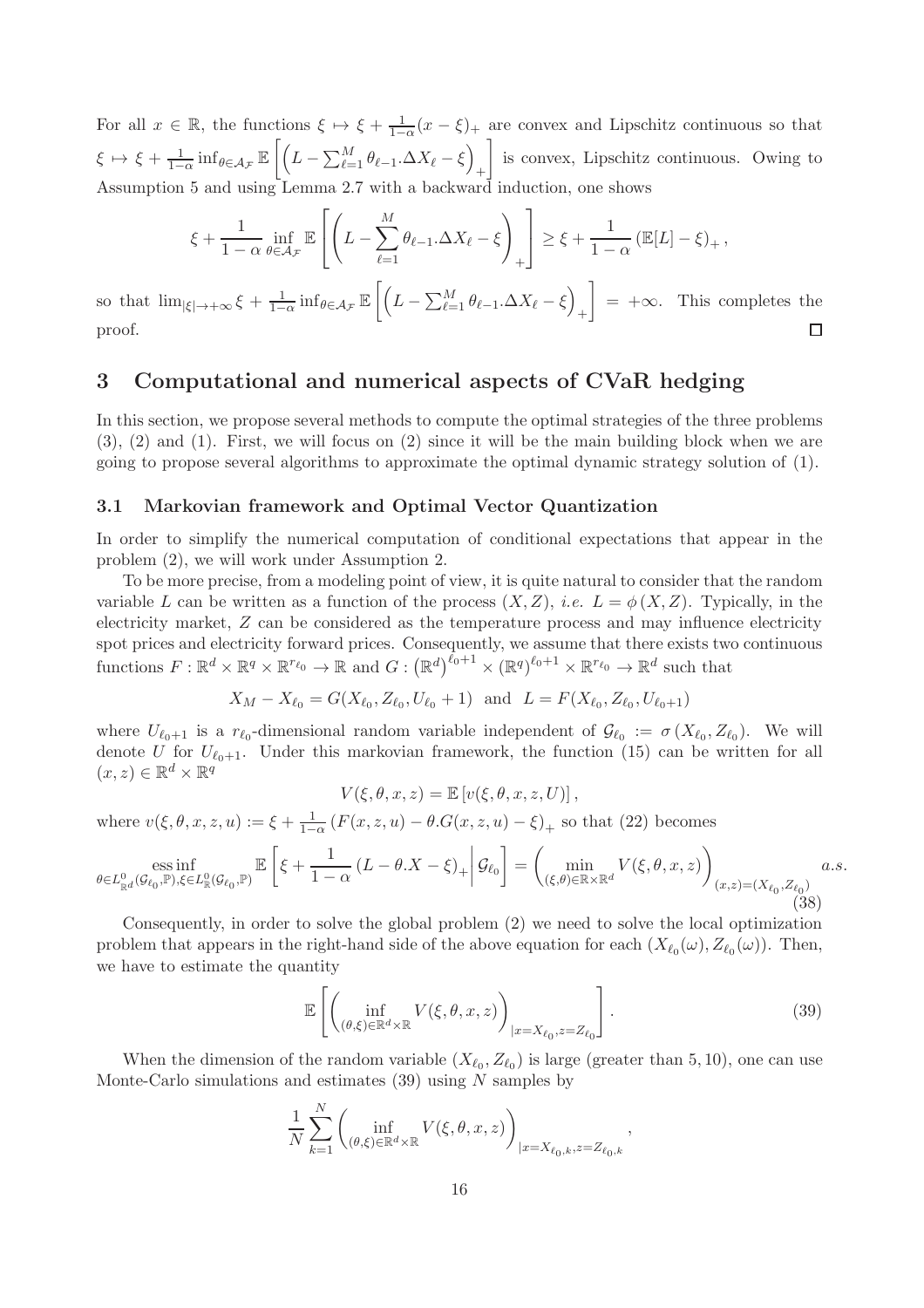where  $(X_{\ell_0,k}, Z_{\ell_0,k})_{1 \leq k \leq N}$  are i.i.d. random vectors having the distribution of  $(X_{\ell_0}, Z_{\ell_0})$ .

When the dimension of the random variable  $(X_{\ell_0}, Z_{\ell_0})$  is small (say less than 5, 10), we can use an integration cubature formula based for instance on a spatial discretization of  $(X_{\ell_0}, Z_{\ell_0})$ . A commonly used method in such a framework is optimal vector quantization. Thus, we consider an optimal  $N_{\ell_0}$ -quantization  $(\hat{X}_{\ell_0}, \hat{Z}_{\ell_0})$  of the random variable  $(X_{\ell_0}, Z_{\ell_0})$ , based on an optimal quantization grid  $\Gamma_{\ell_0} := \Gamma_{(X_{\ell_0}, Z_{\ell_0})}^{N_{\ell_0}} = ((x_{\ell_0}^1, z_{\ell_0}^1), \cdots, (x_{\ell_0}^{N_{\ell_0}}))$  $\frac{N_{\ell_0}}{\ell_0}, z_{\ell_0}^{N_{\ell_0}}$  $\binom{N_{\ell_0}}{\ell_0}$ ). Then if we denote  $CV^*_{\alpha}(x^j_{\ell})$  $_{\ell_0}^j, z_\ell^j$  $l_0^{\,j})$ for  $\inf_{(\theta,\xi)\in\mathbb{R}^d\times\mathbb{R}}V(\xi,\theta,(x^j_\ell))$  $_{\ell_0}^j, z_\ell^j$  $(\ell_0)(i)$ ,  $j = 1, \dots, N_{\ell_0}$ , the quantization based quadrature formula to approximate (39) is given by

$$
\sum_{j=1}^{N_{\ell_0}} CV_{\alpha}^*(x_{\ell_0}^j, z_{\ell_0}^j) \mathbb{P}\left( (X_{\ell_0}, Z_{\ell_0}) \in C_j(x_{\ell_0}, z_{\ell_0}) \right),\tag{40}
$$

where  $(C_j(x_{\ell_0}, z_{\ell_0}))_{j=1,\dots,N_{\ell_0}}$  is a Voronoi tesselation of the  $N_{\ell_0}$ -quantizer  $\Gamma_{\ell_0}$ . Fore more details about optimal vector quantization, including error bounds for cubature formulae, we refer to [22].

Consequently, we need to compute the solution as well as the value of the objective function for all nodes of a quantifization grid (or for all Monte-Carlo samples). Thus, throughout this section, we will focus on the value function that appears within the brackets of the right-hand side of (38).

For the sake of simplicity, we will temporarily drop  $(x, z)$  in the notations so that we will denote  $F(U)$  for  $F(x, z, U)$ ,  $G(U)$  for  $G(x, z, U)$ ,  $V(\xi, \theta)$  for  $V(\xi, \theta, x, z)$ ,  $V(\xi, \theta, U)$  for  $v(\xi, \theta, x, z, U)$  and so on. Thus, we will omit "for all  $(x, z) \in \mathbb{R}^d \times \mathbb{R}^{q}$ " in any assumption or property given below about those distributions or functions.

#### 3.2 Computing CVaR hedging by stochastic approximation: a first approach

The above local representation (38) naturally yields a stochastic gradient algorithm derived from the Lyapunov function V which will converge toward  $(\xi^*_{\alpha}, \theta^*_{\alpha}) \in \text{Arg min } V$ . Then, following the procedure investigated in [3], a companion recursive procedure can be easily devised which has  $CV^*_{\alpha} := CV^*_{\alpha}(x, z) = \text{CVaR}_{\alpha}(F(U) - \theta^*_{\alpha} G(U))$  as a target, *i.e.*, the CVaR<sub>α</sub> of the CVaR-hedged portfolio at the point  $(x, z)$ . Finally, in order to compute the value function at time  $t_{\ell}$  *i.e.* the global expectation (39), we will rely on the cubature formula based on optimal vector quantization given by (40).

First, we set

$$
H_1(\xi, \theta, U) := \frac{\partial v}{\partial \xi}(\xi, \theta, U) = 1 - \frac{1}{1 - \alpha} \mathbf{1}_{\{F(U) - \theta, G(U) \ge \xi\}},\tag{41}
$$

$$
H_{2:d+1}(\xi,\theta,U) := \frac{\partial v}{\partial \theta}(\xi,\theta,U) = -\frac{1}{1-\alpha}G(U)\mathbf{1}_{\{F(U)-\theta,G(U)\geq\xi\}},\tag{42}
$$

so that,

$$
\nabla_{(\xi,\theta)} V(\xi,\theta) = \mathbb{E} \left[ \left( H_1(\xi,\theta,U) \,, H_{2:d+1}(\xi,\theta,U) \right) \right].
$$

Since we are looking for  $(\xi, \theta)$  for which  $\mathbb{E}[H_1(\xi, \theta, U)]$  and  $\mathbb{E}[H_{2:d+1}(\xi, \theta, U)] = 0$ , we implement a classical R.M. algorithm to approximate  $(\xi^*, \theta^*_\alpha)$ , *i.e.*, we define recursively for  $n \geq 1$ :

$$
\xi_n = \xi_{n-1} - \gamma_n H_1(\xi_{n-1}, \theta_{n-1}, U_n), \qquad (43)
$$

$$
\theta_n = \theta_{n-1} - \gamma_n H_{2:d+1} (\xi_{n-1}, \theta_{n-1}, U_n), \qquad (44)
$$

where  $(U_n)_{n\geq 1}$  is an i.i.d. sequence of random vectors with the same distribution as U, independent of  $(\xi_0, \theta_0)$ , with  $\xi_0 \in L^2_{\mathbb{R}}(\mathbb{P})$ ,  $\theta_0 \in L^2_{\mathbb{R}^d}(\mathbb{P})$  and  $(\gamma_n)_{n \geq 1}$  is a positive deterministic step sequence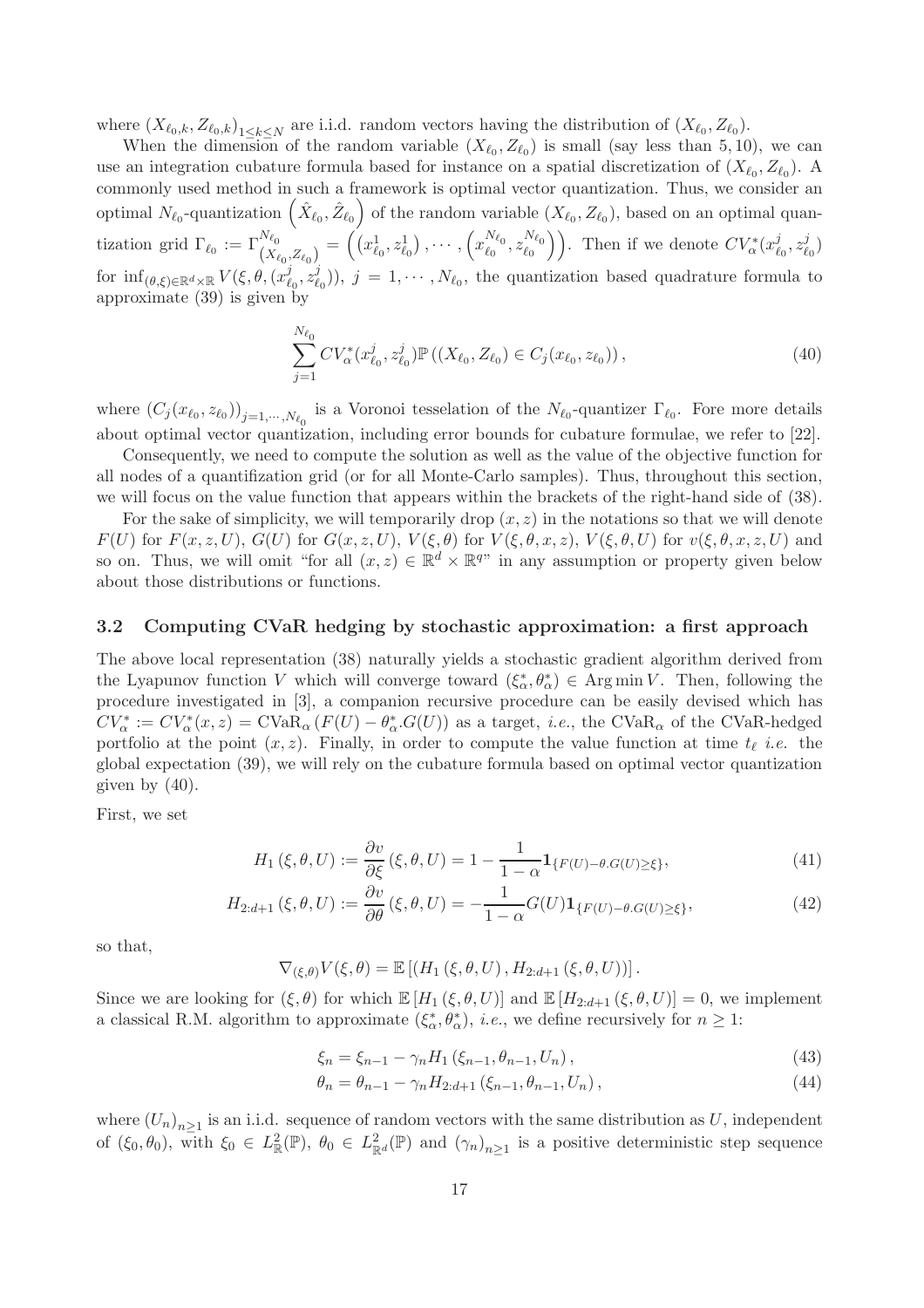satisfying

$$
\sum_{n\geq 1} \gamma_n = +\infty \quad \text{and} \quad \sum_{n\geq 1} \gamma_n^2 < +\infty. \tag{45}
$$

Following [3], as a second step, in order to estimate  $CVaR_{\alpha}(F(U) - \theta_{\alpha}^* G(U))$ , *i.e.* the  $CVaR_{\alpha}$ of the local CVaR hedged loss, we devise a companion procedure using the same step sequence than (43) and (44), for  $n \geq 1$ 

$$
C_n = C_{n-1} - \gamma_n H_{d+2} (\xi_{n-1}, \theta_{n-1}, C_{n-1}, U_n), \qquad (46)
$$

with  $H_{d+2}(\xi, \theta, c, u) := c - v(\xi, \theta, u)$ . In order to derive the a.s. convergence of (43), (44) and (46), we introduce the following additional assumption on the distribution of  $F(U)$  and  $G(U)$ .

**Assumption 6.** Let  $a > 0$ .  $F(U) \in \mathbb{L}^{2a}(\mathbb{P})$  and  $G(U) \in \mathbb{L}^{2a}(\mathbb{P})$ .

To establish the a.s. convergence of  $(\xi_n, \theta_n, C_n)_{n \geq 1}$ , we will rely on Robbins-Monro Theorem (see e.g. [7]). In fact we will use the following slight extension (which takes into acount the case of non-uniqueness of the target). For a proof, we refer e.g. to [20].

**Theorem 3.1.** (Extended Robbins-Monro Theorem) Let  $H : \mathbb{R}^q \times \mathbb{R}^d \to \mathbb{R}^d$  be a Borel function and let X be an  $\mathbb{R}^d$ -valued random vector such that  $\mathbb{E}[|H(y,X)|] < +\infty$  for every  $y \in \mathbb{R}^d$ . Then set

 $\forall y \in \mathbb{R}^d$ ,  $h(y) = \mathbb{E}[H(y, X)].$ 

Suppose that the function h is continuous and that  $\mathcal{T}^* := \{h = 0\}$  satisfies

$$
\forall y \in \mathbb{R}^d \setminus \mathcal{T}^*, \forall y^* \in \mathcal{T}^*, \quad \langle y - y^*, h(y) \rangle > 0. \tag{47}
$$

Let  $(\gamma_n)_{n>1}$  be a deterministic step sequence satisfying (45). Suppose that

$$
\forall y \in \mathbb{R}^d, \quad \mathbb{E}[|H(y, X)|^2] \le C(1+|y|^2) \tag{48}
$$

(which implies that  $|h(y)|^2 \leq C(1+|y|)$ ).

Let  $(X_n)_{n>1}$  be an i.i.d. sequence of random vectors having the distribution of X, let  $y_0$  be a random vector independent of  $(X_n)_{n\geq 1}$  satisfying  $\mathbb{E}|y_0|^2 < +\infty$ , all defined on the same probability space  $(\Omega, A, \mathbb{P}).$ 

Then, the recursive procedure defined for  $n \geq 1$  by

$$
y_n = y_{n-1} - \gamma_n H(y_{n-1}, X_n),
$$

satisfies:

$$
\exists y_{\infty} : (\Omega, \mathcal{A}) \to \mathcal{T}^*, y_{\infty} \in \mathbb{L}^2(\mathbb{P}) \text{ such that } y_n \xrightarrow{a.s.} y_{\infty}.
$$

The convergence also holds in  $L^p(\mathbb{P}), p \in (0, 2)$ .

In the next proposition, we establish the a.s. convergence of the sequence  $(\xi_n, \theta_n, C_n)_{n \geq 1}$  toward its target  $(\xi^*_{\alpha}, \theta^*_{\alpha}, C^*_{\alpha}).$ 

**Theorem 3.2.** Suppose that Assumptions 4 and 6 are satisfied (for  $a = 1$ ), and that the step sequence  $(\gamma_n)_{n\geq 1}$  satisfies the usual decreasing step assumption (45).

Then the recursive procedure defined by  $(43)$ ,  $(44)$  and  $(46)$  satisfies:

$$
\exists (\xi_{\alpha}^*, \theta_{\alpha}^*) : (\Omega, \mathcal{A}) \to \text{Arg min } V, \text{ (which is a compact set)},
$$

such that

$$
(\xi_n,\theta_n)\xrightarrow{a.s.}(\xi_\alpha^*,\theta_\alpha^*)\,,\quad n\to+\infty.
$$

Moreover,

$$
C_n \xrightarrow{a.s.} CV_{\alpha}^* = \min_{(\xi,\theta) \in \mathbb{R} \times \mathbb{R}^d} V(\xi,\theta) = V(\xi_{\alpha}^*,\theta_{\alpha}^*) \quad n \to +\infty.
$$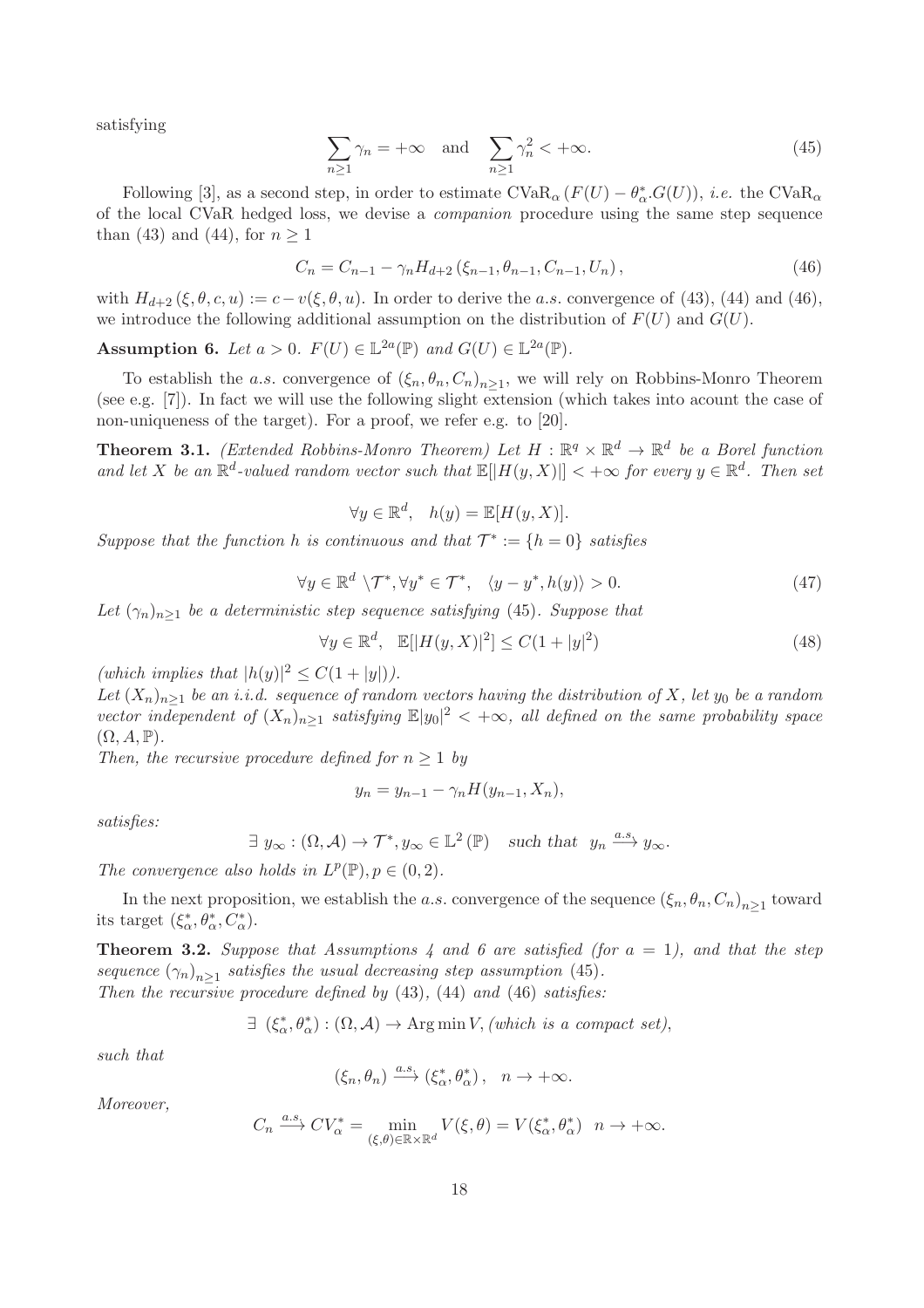*Proof.* We first prove the a.s. convergence of  $(\xi_n, \theta_n)_{n \geq 1}$  using the above Extended Robbins-Monro Theorem; that of  $(C_n)_{n>1}$  will follow the lines of the proof of the a.s. convergence of the CVaR algorithm in [3] (Section 2.2). In order to apply the R.M. theorem, we have to check the following facts:

• Mean reversion. For the sake of simplicity, we denote by y the couple  $(\xi, \theta)$ . The mean function of the algorithm defined by (43) and (44) reads

$$
l(y) := \mathbb{E}[(H_1(y, U), H_{2:d+1}(y, U))] = \nabla V(y)
$$

so that  $\mathcal{T}^* := \{l = 0\} = \{\nabla V = 0\}.$  Moreover, if  $y^* \in \mathcal{T}^*$  and  $y \in \mathbb{R} \times \mathbb{R}^d \backslash \mathcal{T}^*$ ,

$$
\langle y - y^*, l(y) \rangle = \langle y - y^*, \nabla V(y) \rangle > 0,
$$

since the function  $V$  is a convex differentiable function and  $\text{Arg min } V$  is non empty.

• Linear Growth of  $(\xi, \theta) \mapsto \mathbb{E}\left[ |H_1(\xi, \theta, U)|^2 + |H_{2:d+1}(\xi, \theta, U)|^2 \right]$ . This conditions is clearly fulfilled since there exists a real constant  $C > 0$  such that

$$
\mathbb{E}\left[\left|H_1\left(\xi,\theta,U\right)\right|^2\right] < C \quad \text{and} \quad \mathbb{E}\left[\left|H_{2:d+1}\left(\xi,\theta,U\right)\right|^2\right] < \frac{1}{\left(1-\alpha\right)^2} \mathbb{E}\left[\left|G(U)\right|\right|^2\right] < C,
$$

so that,

$$
\mathbb{E}\left[|H_1(\xi,\theta,U)|^2 + |H_{2:d+1}(\xi,\theta,U)|^2\right] \leq C\left(1+|y|^2\right).
$$

Consequently, we have

$$
(\xi_n,\theta_n)\xrightarrow{a.s.}(\xi_\alpha^*,\theta_\alpha^*)\,.
$$

In order to prove the a.s. convergence of  $(C_n)_{n\geq 1}$  toward  $CV^*_{\alpha}$ , we set for convenience  $\gamma_0 :=$  $1 + \sup_{n>1} \gamma_n$ . Then, one defines recursively a sequence  $(\Delta_n)_{n\geq 1}$  by

$$
\Delta_{n+1} = \Delta_n \frac{\gamma_{n+1}}{\gamma_n} \frac{\gamma_0}{\gamma_0 - \gamma_{n+1}}, \ n \ge 0, \ \Delta_0 = 1.
$$

Elementary computations show by induction that

$$
\gamma_n = \gamma_0 \frac{\Delta_n}{S_n}, \ n \ge 0, \text{ with } S_n := \sum_{k=0}^n \Delta_k. \tag{49}
$$

Furthermore, it follows from (49) that for every  $n \geq 1$ ,  $\log(S_n) \geq \frac{1}{\gamma_0}$  $\frac{1}{\gamma_0} \sum_{k=1}^n \gamma_k$ , which implies that  $\lim_{n} S_n = +\infty.$ 

Now using (46) and (49), one gets for every  $n \geq 1$ 

$$
S_n C_n = S_{n-1} C_{n-1} + \Delta_n (\Delta N_n + V(\xi_{n-1}, \theta_{n-1}))
$$

where  $\Delta N_n := v(\xi_{n-1}, \theta_{n-1}, U_n) - V(\xi_{n-1}, \theta_{n-1}), n \ge 1$ , defines a sequence of martingale increments with respect to the natural filtration of the algorithm  $\mathcal{F}_n := \sigma(\xi_0, \theta_0, U_1, \dots, U_n), n \geq 0$ . This implies that

$$
C_n = \frac{1}{S_n} \left( \sum_{k=0}^{n-1} \Delta_{k+1} \Delta N_{k+1} \right) + \frac{1}{S_n} \left( \sum_{k=0}^{n-1} \Delta_{k+1} V(\xi_k, \theta_k) \right).
$$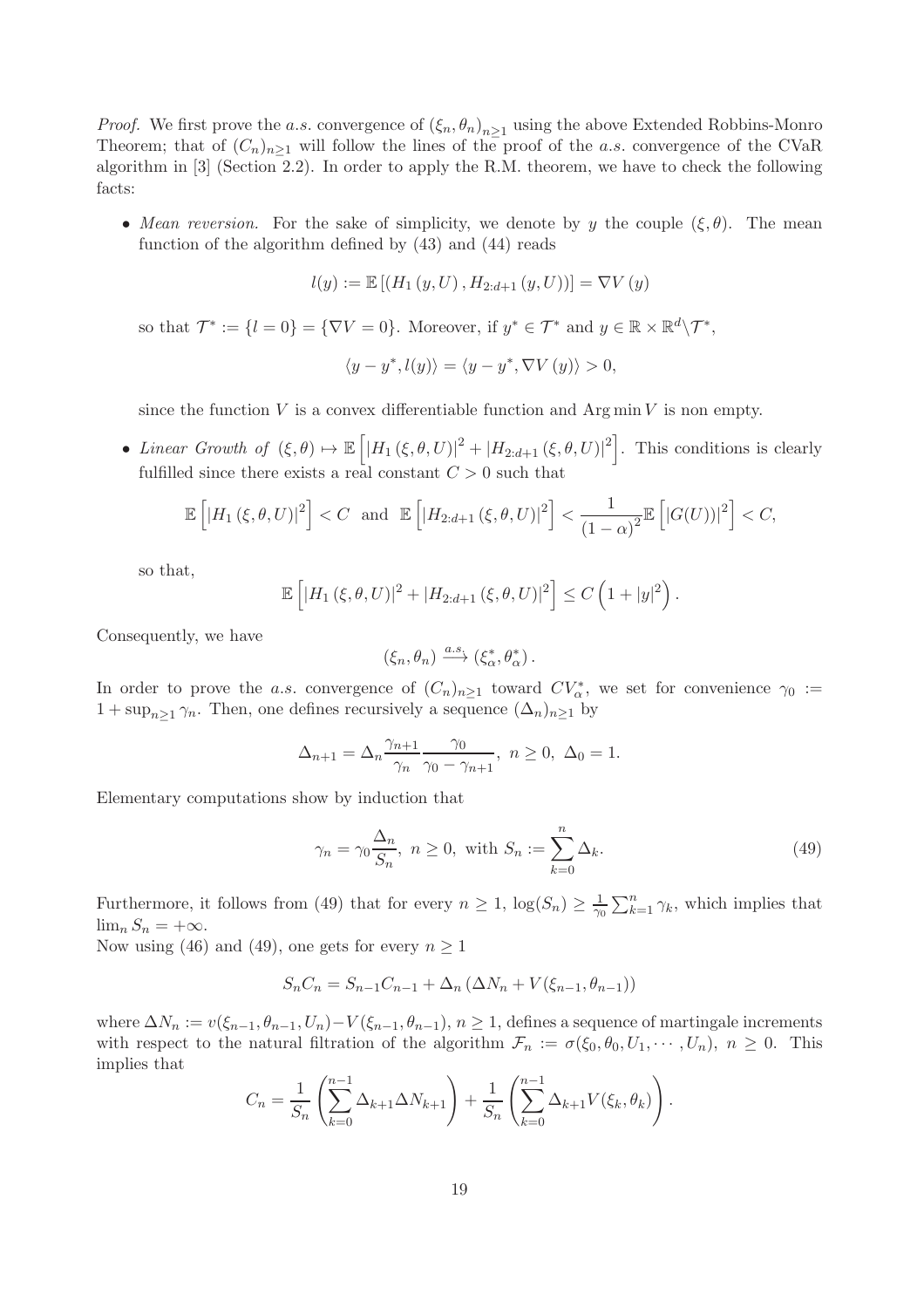The second term in the right hand side of the above equality converges to  $V(\xi^*_\alpha, \theta^*_\alpha) = C^*_\alpha$  owing to the continuity of V at  $(\xi^*_\alpha, \theta^*_\alpha)$  and Cesàro's Lemma. The convergence to 0 of the first term will follow from the a.s. convergence of the series

$$
N_n^{\gamma} := \sum_{k=1}^n \gamma_k \Delta N_k, \quad n \ge 1,
$$

by the Kronecker Lemma since  $\gamma_n = \gamma_0 \frac{\Delta_n}{S_n}$  $\frac{\Delta_n}{S_n}$ . The sequence  $(N_n^{\gamma})_{n\geq 1}$  is an  $\mathcal{F}_n$ -martingale since the  $\Delta N_k$ 's are martingale increments and

$$
\mathbb{E}\left[ (\Delta N_n)^2 | \mathcal{F}_{n-1} \right] \leq \frac{1}{(1-\alpha)^2} \mathbb{E}\left[ (F(U) - \theta.G(U) - \xi)^2 + \right]_{|\xi = \xi_{n-1}, \theta = \theta_{n-1}}.
$$

Assumption 6 and the *a.s.* convergence of  $(\xi_n, \theta_n)$  toward  $(\xi_\alpha^*, \theta_\alpha^*)$  imply that

$$
\sup_{n\geq 1} \mathbb{E}[(\Delta N_n)^2 | \mathcal{F}_{n-1}] < +\infty \quad a.s.
$$

Consequently, the step assumption (45) implies  $\langle N^{\gamma} \rangle_{\infty} = \sum_{n \geq 1} \gamma_n^2 \mathbb{E}[(\Delta N_n)^2 | \mathcal{F}_{n-1}] < \infty$ , which in term yields the *a.s.* convergence of  $(N_n^{\gamma})_{n\geq 1}$ , so that  $C_n \stackrel{a.s.}{\longrightarrow} \overline{C}V_{\alpha}^*$ .  $\Box$ 

As concerns the rate of convergence, the global procedure composed by (43), (44), (46) is a regular stochastic algorithm that behaves as described in usual Stochastic Approximation textbooks like [5], [6], [19]. As soon as  $\mathcal{T}^*$  is reduced to a single point  $(\xi^*_\alpha, \theta^*_\alpha)$  (the local CVaR  $CV^*_\alpha$  is always unique), the procedure satisfies under quite standard assumptions a CLT at rate  $\gamma_n^{-\frac{1}{2}}$ . It is well known that the best asymptotic rate is obtained by specifying  $\gamma_n = \frac{c}{b+1}$  $\frac{c}{b+n}$ ,  $c, b > 0$ . However, the choice of c is subject to a stringent condition depending on  $(\xi^*_{\alpha}, \theta^*_{\alpha})$  (which is unknown to the user). This always induces a more or less (sub-optimal) blind choice for the constant c.

To overcome this classical problem, we introduce the empirical mean of the global algorithm implemented with a slowly decreasing step "à la Ruppert & Polyak" (see e.g. [23]). First, we write the global algorithm in a more synthetic way by setting for  $n \geq 1$ 

$$
\phi_n = (\xi_n, \theta_n, C_n), \phi_0 = (\xi_0, \theta_0, C_0)
$$

and

$$
\phi_n = \phi_{n-1} - \gamma_n H\left(\phi_{n-1}, U_n\right),\tag{50}
$$

where  $H(\phi, u) = (H_1(\xi, \theta, u), H_{2:d+1}(\xi, \theta, u), H_{d+2}(\xi, \theta, c, u))$ . Thus, the Cesàro mean of the procedure

$$
\overline{\phi}_n = \frac{\phi_0 + \dots + \phi_{n-1}}{n}, \quad n \ge 1,\tag{51}
$$

where  $\phi_n$  is defined by (50), a.s. converges to the same target. The Ruppert & Polyak's Averaging Principle says that an appropriate choice of the step yields for free the optimal asymptotic rate and the smallest possible asymptotic variance. We recall below this result following a version established in [24].

**Theorem 3.3.** (Ruppert and Polyak's Averaging Principle) Suppose that the  $\mathbb{R}^d$ -sequence  $(\phi_n)_{n\geq 0}$ is defined recursively by

$$
\phi_n = \phi_{n-1} - \gamma_n \left( h(\phi_{n-1}) + \epsilon_n \right),
$$

where h is a Borel function. Let  $\mathcal{F}_n := \sigma(\xi_0, \theta_0, U_1, \cdots, U_n)$  be the natural filtration of the algorithm. Suppose that h is  $C^1$  in the neighborhood of a zero  $\phi^*$  of h and that  $P = Dh(\phi^*)$  is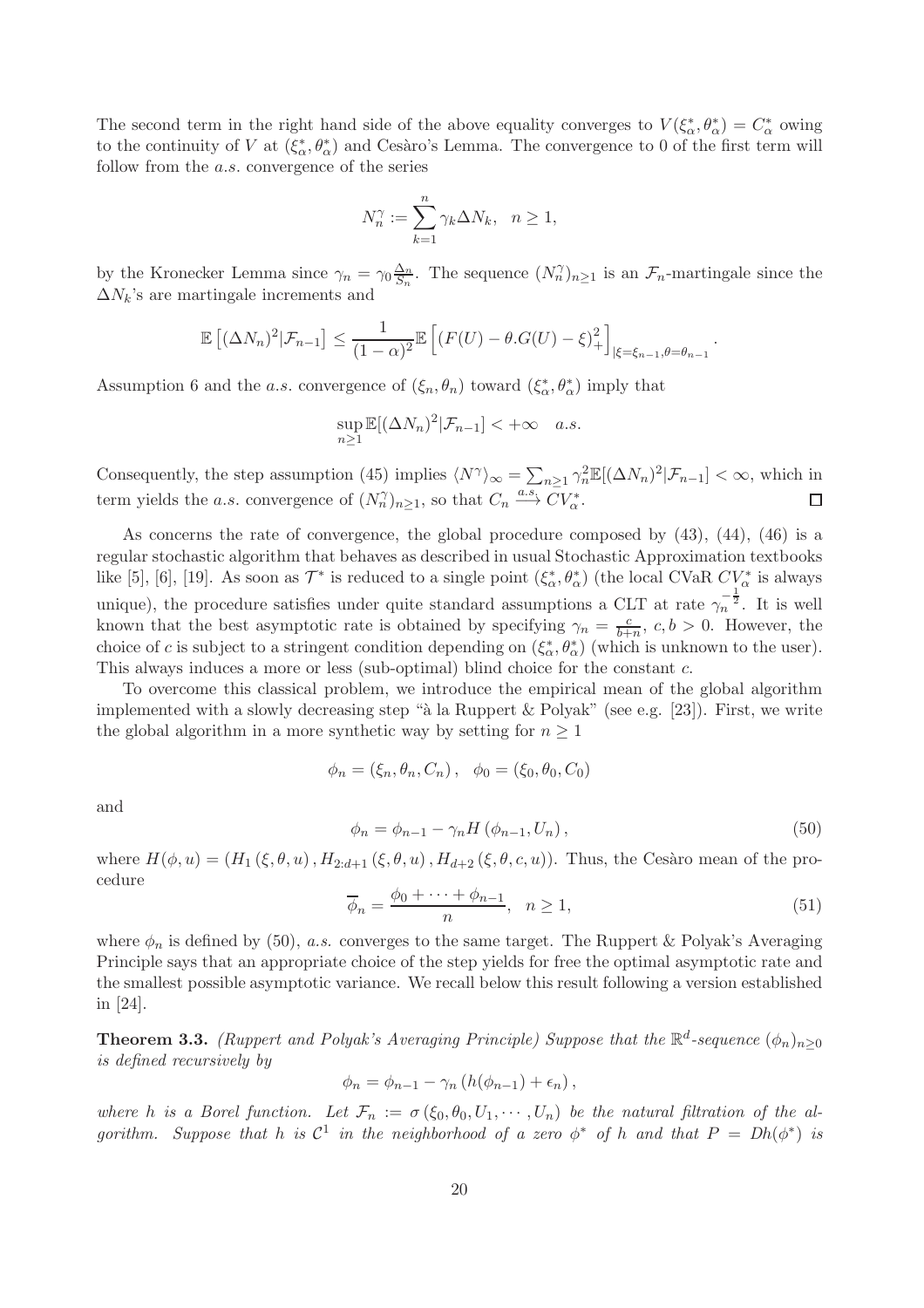a uniformly repulsive matrix (all its eigenvalues have positive real parts), and that  $(\epsilon_n)_{n>1}$  is a random  $\mathcal{F}_n$ -adapted sequence satisfying

$$
(RP) \equiv \exists C > 0, \text{ such that a.s.} \begin{cases} (i) \mathbb{E}[\epsilon_{n+1}|\mathcal{F}_n] \mathbf{1}_{\{|\phi_n - \phi^*| \le C\}} = 0, \\ (ii) \mathbb{E}[s_{n+1}|\mathcal{F}_n] \mathbf{1}_{\{|\phi_n - \phi^*| \le C\}} < +\infty, \\ (iii) \mathbb{E}[S_{n+1}|\mathcal{F}_n] \mathbf{1}_{\{|\phi_n - \phi^*| \le C\}} < +\infty, \\ (iv) \mathbb{E}[S_{n+1}|\mathcal{F}_n] \mathbf{1}_{\{|\phi_n - \phi^*| \le C\}} < +\infty, \end{cases} (52)
$$

Set  $\gamma_n = \frac{\gamma_1}{n^{\beta}}$  with  $\frac{1}{2} < \beta < 1$ , and

$$
\overline{\phi}_n := \frac{\phi_0 + \dots + \phi_{n-1}}{n} = \overline{\phi}_{n-1} - \frac{1}{n} \left( \overline{\phi}_{n-1} - \phi_{n-1} \right), \quad n \ge 1.
$$

Then, on the set of convergence  $\{\phi_n \to \phi^*\}$ :

$$
\sqrt{n} \left( \overline{\phi}_n - \phi^* \right) \stackrel{\mathcal{L}}{\rightarrow} \mathcal{N} \left( 0, P^{-1} \Gamma (P^{-1})^T \right) \quad \text{as } n \to +\infty,
$$

In order to derive the convergence rate of the averaged algorithm, we suppose that the conditional distribution of  $(X_M - X_{\ell_0}, L)$  given  $(X_{\ell_0}, Z_{\ell_0}) = (x_{\ell_0}, z_{\ell_0})$  has a probability density function  $p_{(X_{\ell_0},Z_{\ell_0})=(x_{\ell_0},z_{\ell_0})}^{(X_{\ell_0},Z_{\ell_0})=(x_{\ell_0},z_{\ell_0})}$  $(x_{\ell_0}, z_{\ell_0}) = (x_{\ell_0}, z_{\ell_0})$  for all  $(x_{\ell_0}, z_{\ell_0}) \in \mathbb{R}^d \times \mathbb{R}^q$  that we will denote  $p_{X,L}$  for the sake of simplicity. Moreover, in order to simplify the notations, we will denote X the conditional distribution of  $(X_M - X_{\ell_0})$  given  $(X_{\ell_0}, Z_{\ell_0}) = (x_{\ell_0}, z_{\ell_0})$ . Finally, we will denote by  $p_X$  and  $p_L$  the (conditional) marginal density functions of  $X_M - X_{\ell_0}$  and L (given  $(X_{\ell_0}, Z_{\ell_0}) = (x_{\ell_0}, z_{\ell_0})$ ) respectively. Moreover, we make the following additional assumption on the joint conditional probability density function  $p_{X,L}$ 

#### Assumption 7.

(*i*) For all  $x \in \mathbb{R}^d y \mapsto p_{X,L}(x, y)$  is continuus on  $\mathbb{R}$ , (*ii*) For all  $\theta \in \mathbb{R}^d$ , for every compact set  $K \subset \mathbb{R}$  sup  $p_{X,L}(x, \theta \cdot x + y) \in L^1(\mathrm{d}x)$ . (*iii*) For all  $\xi \in \mathbb{R}$ , for every compact set  $K \subset \mathbb{R}^d$  sup  $\sup_{\theta \in K} (1+|x|^2) p_{X,L}(x, \theta \cdot x + \xi) \in L^1(\mathrm{d}x),$  $(iv)$  $\int_{\mathbb{R}^d} p_{X,L}(x,\xi^*_{\alpha} + \theta^*_{\alpha}.x) dx > 0$ , for all  $(\xi^*_{\alpha}, \theta^*_{\alpha}) \in \text{Arg}\min V$ .

Example 1. We take the example (that will be studied in Section 5) of the energy provider which buys on an energy market a quantity  $C_T = \mu_C + \sigma_C G_1$  where  $G_1 \sim \mathcal{N}(0, 1)$  of gas at price  $S_T^g$  $_T^g,$ where gas spot price is modeled as a geometrice Brownian motion correlated with  $\rho \neq 0$  to the consumption, namely

$$
S_T^g = S_0 e^{-\frac{\sigma_g^2}{2}T + \sigma_g \sqrt{T} \left(\rho G_1 + \sqrt{1 - \rho^2} G_2\right)}
$$

This quantity is sold to consumers at a price  $K = S_0$ . The energy provider uses a one step self-financed strategy based on  $S^g$  to reduce its risk so that  $X = S_T^g - S_0$ . The loss L can be written

$$
L = (S_T^g - K)C_T = (S_T^g - S_0)C_T.
$$

Using the change of variable formula, one shows that the joint conditional distribution function writes for  $x > -S_0, x \neq 0, v \in \mathbb{R}$ ,

$$
p_{X,L}(x,y) = \frac{1}{2\pi\rho\sigma_g\sigma_C\sqrt{T}} \frac{1}{(x+S_0)|x|} e^{-\frac{1}{2\rho^2} \left(\frac{1}{\sigma_g\sqrt{T}} \left(\log(\frac{x}{S_0}+1) + \frac{\sigma_g^2}{2}T\right) - \sqrt{1-\rho^2} \frac{1}{\sigma_C^2} \left(\frac{y}{x}-\mu_C\right)\right)^2} e^{-\frac{1}{2\sigma_C^2} \left(\frac{y}{x}-\mu_C\right)^2}.
$$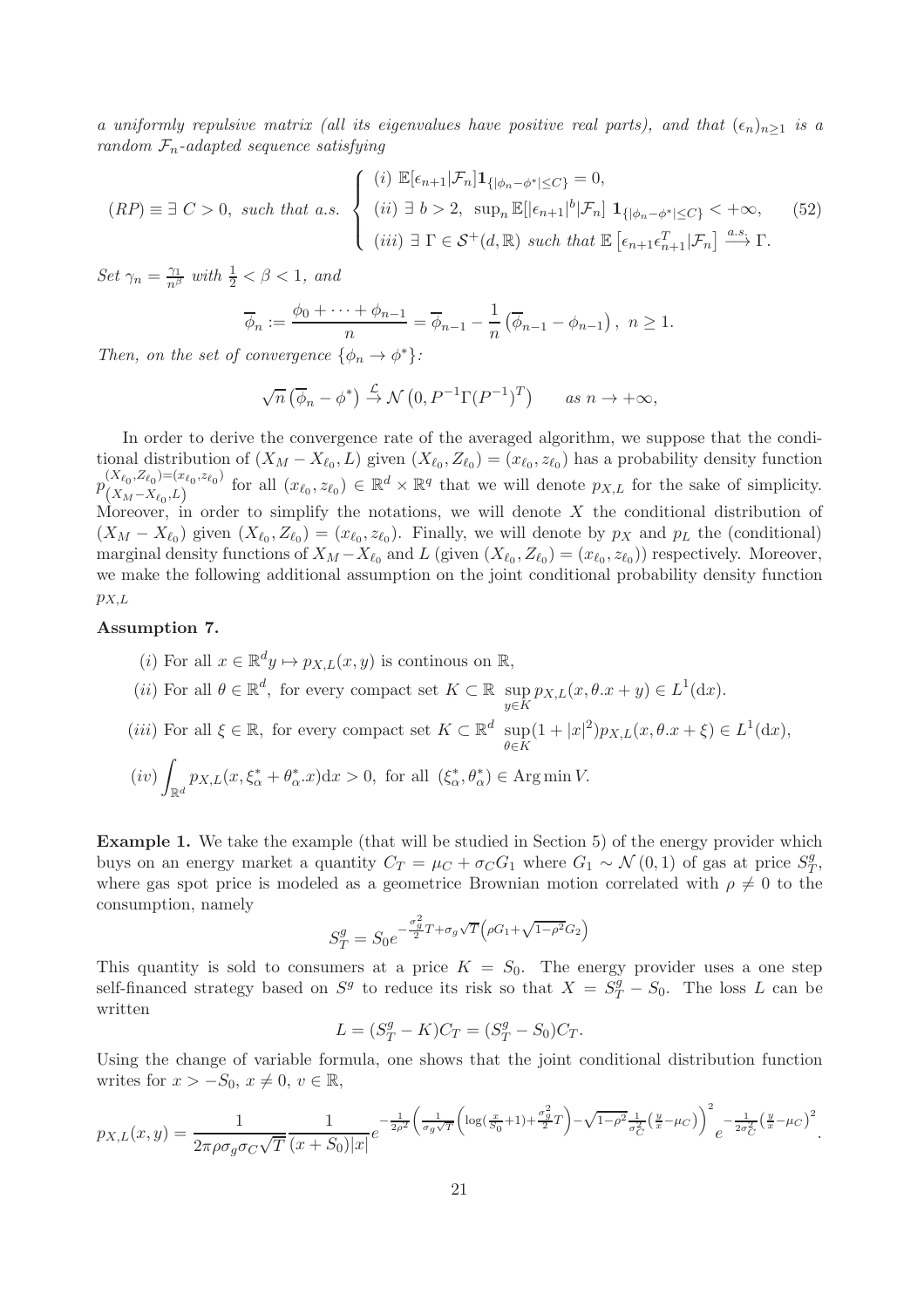Consequently,  $p_{X,L}$  satisfies (i) and (iv). Moreover, for all  $x > -S_0$ ,  $x \neq 0$  and  $y, \theta \in \mathbb{R}$ ,

$$
p_{X,L}(x, \theta \cdot x + y) \le \frac{1}{2\pi \rho \sigma_g \sigma_C \sqrt{T}} \frac{1}{(x + S_0)|x|} \in L^1(\mathrm{d}x).
$$

so that, (ii) is satisfied. Now, if  $K \subset \mathbb{R}$  is a compact set, for all  $\xi \in \mathbb{R}$ , there exists a constant  $A > 0$  such that for all  $x > -S_0, x \neq 0$ 

$$
(1+|x|^2)p_{X,L}(x,\theta.x+\xi) \le \frac{1}{2\pi\rho\sigma_g\sigma_C\sqrt{T}}\frac{1+|x|^2}{(x+S_0)|x|}e^{-A\frac{1}{x^2}} \in L^1(\mathrm{d}x),
$$

so that *(iii)* is satisfied.

In next theorem, we use notations of Theorem 3.3. We establish a CLT for the empirical mean sequence  $\bar{\phi}_n$  defined by (51).

**Theorem 3.4.** (Convergence rate of the procedure) Suppose that Assumptions 4, 6 (with  $a > 1$ ) and  $\gamma$  are satisfied. If the step sequence is  $\gamma_n = \frac{\gamma_1}{n^{\beta}}$ , with  $\frac{1}{2} < \beta < 1$  and  $\gamma_1 > 0$ , then the averaged procedure defined by (51) satisfies

$$
\sqrt{n} \left( \overline{\phi}_n - \phi^* \right) \xrightarrow{\mathcal{L}} \mathcal{N} \left( 0, \Sigma \right) \qquad \text{as } n \to +\infty
$$

where the asymptotic covariance matrix  $\Sigma$  is given by

$$
\Sigma = P^{-1}\Gamma(P^{-1})^T
$$

with

$$
P := \frac{1}{1 - \alpha} \begin{pmatrix} \int_{\mathbb{R}^d} p_{X,L}(x, \xi_{\alpha}^* + \theta_{\alpha}^* . x) dx & \left( \int_{\mathbb{R}^d} x p_{X,L}(x, \xi_{\alpha}^* + \theta_{\alpha}^* . x) dx \right)^T & 0 \\ \int_{\mathbb{R}^d} x p_{X,L}(x, \xi_{\alpha}^* + \theta_{\alpha}^* . x) dx & \int_{\mathbb{R}^d} x x^T p_{X,L}(x, \xi_{\alpha}^* + \theta_{\alpha}^* . x) dx & 0 \\ 0 & 0 & 1 - \alpha \end{pmatrix}, \qquad (53)
$$

and

$$
\Gamma := \begin{pmatrix} \frac{\alpha}{1-\alpha} & 0 & \frac{\alpha \mathbb{E}[(L-\theta_{\alpha}^{*}.X-\xi_{\alpha}^{*})_{+}]}{(1-\alpha)^{2}} \\ 0 & \frac{\mathbb{E}\left[XX^{T}\mathbf{1}_{\{L-\theta_{\alpha}^{*}.X\geq\xi_{\alpha}^{*}\}\right]}{(1-\alpha)^{2}} & \frac{\mathbb{E}[X(L-\theta_{\alpha}^{*}.X-\xi_{\alpha}^{*})_{+}]}{(1-\alpha)^{2}} \\ \frac{\alpha \mathbb{E}[(L-\theta_{\alpha}^{*}.X-\xi^{*})_{+}]}{(1-\alpha)^{2}} & \frac{\mathbb{E}[X(L-\theta_{\alpha}^{*}.X-\xi^{*})_{+}]}{(1-\alpha)^{2}} & \frac{\text{Var}((L-\theta_{\alpha}^{*}.X-\xi^{*})_{+})}{(1-\alpha)^{2}} \end{pmatrix}.
$$
 (54)

Proof. First note that the procedure (50) can be written

 $\forall n \geq 1, \phi_n = \phi_{n-1} - \gamma_n (h(\phi_{n-1}) + \epsilon_n), \phi_0 = (\xi_0, \theta_0, C_0),$ 

where  $h(\phi) := \mathbb{E}[H(\phi, U)] = \nabla V(\phi, x, z)$ , and  $\epsilon_n$ ,  $n \geq 1$ , denotes the  $\mathcal{F}_n$ -adapted martingale increment sequence defined by:

$$
\epsilon_{1,n} := \frac{1}{1-\alpha} \left( \mathbb{P} \left( L - \theta \cdot X \ge \xi \right)_{|\xi = \xi_{n-1}, \theta = \theta_{n-1}} - \mathbf{1}_{\{L_n - \theta_{n-1} \cdot X_n \ge \xi_{n-1}\}} \right),
$$
  
\n
$$
\epsilon_{i,n} := \frac{1}{1-\alpha} \left( \mathbb{E} \left[ X_{i-1} \mathbf{1}_{\{L-\theta \cdot X \ge \xi\}} \right]_{|\xi = \xi_{n-1}, \theta = \theta_{n-1}} - X_{i-1,n} \mathbf{1}_{\{L_n - \theta_{n-1} \cdot X_n \ge \xi_{n-1}\}} \right), \quad i = 2, \cdots, d+1,
$$
  
\n
$$
\epsilon_{d+2,n} := \Delta N_n = \frac{1}{1-\alpha} \left( \mathbb{E} \left[ (L - \theta \cdot X - \xi)_{+} \right]_{|\xi = \xi_{n-1}, \theta = \theta_{n-1}} - (L_n - \theta_{n-1} \cdot X_n - \xi_{n-1})_{+} \right),
$$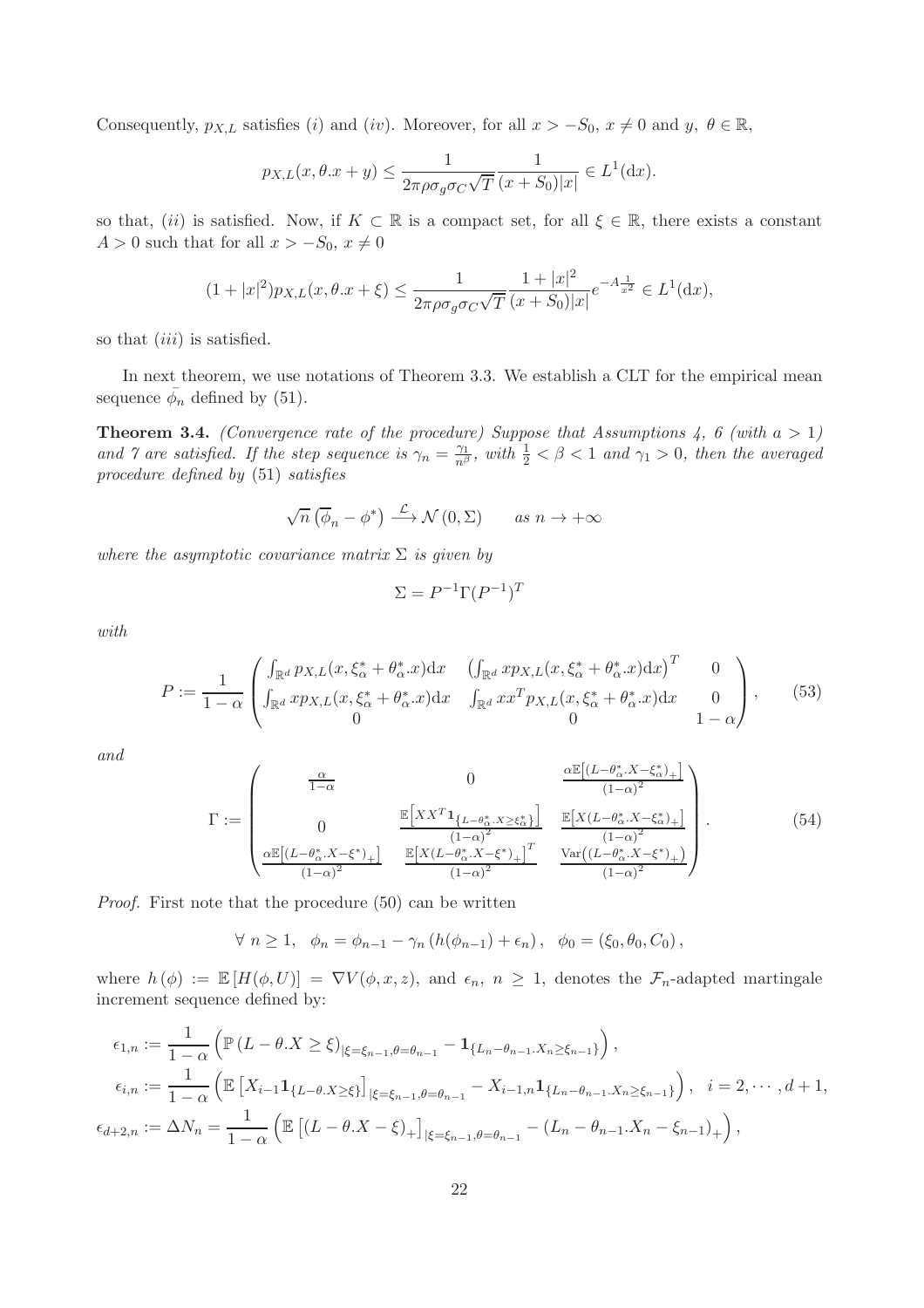where  $L_n = F(U_n)$  and  $X_n := G(U_n)$ . Since the function V is convex, its hessian matrix P is positive as soon as  $h$  is differentiable. Now, in order to differentiate  $h$ , we write

$$
h_1(\phi) = 1 - \frac{1}{1 - \alpha} \int_{\mathbb{R}^d \times \mathbb{R}} p_{X,L}(x, y) \mathbf{1}_{\{y \ge \xi + \theta, x\}} \mathrm{d}x \mathrm{d}y,
$$
  
\n
$$
h_i(\phi) = -\frac{1}{1 - \alpha} \int_{\mathbb{R}^d \times \mathbb{R}} x_i p_{X,L}(x, y) \mathbf{1}_{\{y \ge \xi + \theta, x\}} \mathrm{d}x \mathrm{d}y, \quad i = 2, \cdots, d + 1,
$$
  
\n
$$
h_{d+2}(\phi) = C - \left(\xi + \frac{1}{1 - \alpha} \mathbb{E}\left[ (L - \theta, X - \xi)_{+} \right] \right).
$$

In order to differentiate  $h_1$ , note that, by Fubini's Theorem,

$$
h_1(\phi) = 1 - \frac{1}{1-\alpha} \int_{\xi}^{+\infty} dy \int_{\mathbb{R}^d} p_{X,L}(x,y) dx = 1 - \frac{1}{1-\alpha} \int_{\mathbb{R}^d} dx \int_{\xi+\theta,x}^{+\infty} p_{X,L}(x,y) dy.
$$

Owing to Assumption 7, one can interchange integral and derivation. In order to differentiate  $h_{2:d+1}$ , first note that, by Fubini's Theorem,

$$
h_{2:d+1}(\phi) = -\frac{1}{1-\alpha} \int_{\xi}^{+\infty} dy \int_{\mathbb{R}^d} x p_{X,L}(x,y) dx = -\frac{1}{1-\alpha} \int_{\mathbb{R}^d} dx \int_{\xi+\theta.x}^{+\infty} x p_{X,L}(x,y) dy,
$$

so that owing to Assumption 7 and Lebesgue's differentiation Theorem, one can interchange integral and derivation. Consequently, the functions  $h_1$  and  $h_{2:d+1}$  are differentiable at  $\phi^* := (\xi^*_\alpha, \theta^*_\alpha, C^*_\alpha)$ and for  $i = 2, \dots, d + 1$ ,

$$
\frac{\partial h_1}{\partial \xi}(\phi^*) = \frac{1}{1-\alpha} \int_{\mathbb{R}^d} p_{X,L}(x,\xi^*_{\alpha} + \theta^*_{\alpha}.x) dx, \quad \frac{\partial h_1}{\partial \theta_{i-1}}(\phi^*) = \frac{\partial h_i}{\partial \xi}(\phi^*) = \frac{1}{1-\alpha} \int_{\mathbb{R}^d} x_i p_{X,L}(x,\xi^*_{\alpha} + \theta^*_{\alpha}.x) dx,
$$

$$
\frac{\partial h_1}{\partial C}(\phi^*) = \frac{\partial h_{d+2}}{\partial \xi}(\phi^*) = 0, \qquad \frac{\partial h_i}{\partial \theta_j}(\phi^*) = \frac{\partial h_j}{\partial \theta_i}(\phi^*) = \frac{1}{1 - \alpha} \int_{\mathbb{R}^d} x_i x_j p_{X,L}(x, \xi^*_{\alpha} + \theta^*_{\alpha}.x) dx,
$$

$$
\frac{\partial h_i}{\partial C}(\phi^*) = \frac{\partial h_{d+2}}{\partial \theta_i}(\phi^*) = 0, \quad \frac{\partial h_{d+2}}{\partial C}(\phi^*) = 1,
$$

so that M is given by (53). Let  $u = (u_1, u_2, u_3) \in \mathbb{R} \times \mathbb{R}^d \times \mathbb{R}$ ,

$$
u^{T}Mu = \frac{\int_{\mathbb{R}^{d}} p_{X,L}(x,\xi_{\alpha}^{*} + \theta_{\alpha}^{*}.x)dx}{1-\alpha} \left(u_{1}^{2} + 2u_{1} \frac{\int_{\mathbb{R}^{d}} xp_{X,L}(x,\xi_{\alpha}^{*} + \theta_{\alpha}^{*}.x)}{ \int_{\mathbb{R}^{d}} p_{X,L}(x,\xi_{\alpha}^{*} + \theta_{\alpha}^{*}.x)dx}dxu_{2} + u_{2}^{T} \frac{\int_{\mathbb{R}^{d}} x x^{T} p_{X,L}(x,\xi_{\alpha}^{*} + \theta_{\alpha}^{*}.x)dx}{\int_{\mathbb{R}^{d}} p_{X,L}(x,\xi_{\alpha}^{*} + \theta_{\alpha}^{*}.x)dx}u_{2} + u_{3}^{2}\right),
$$

using the inequality  $2u_1 \frac{\int_{\mathbb{R}^d} x p_{X,L}(x,\xi^*_{\alpha}+\theta^*_{\alpha},x)}{\int_{\mathbb{R}^d} n_{X,L}(x,\xi^*_{\alpha}+\theta^*_{\alpha},x)dx}$  $\int_{\mathbb{R}^d} \frac{d}{\mathcal{P}X, L(x,\xi_{\alpha}^*+\theta_{\alpha}^*,x)} \, dx \, dy \geq -u_1^2 - u_2^T \mathbb{E}_{\mathbb{Q}}[X] \mathbb{E}_{\mathbb{Q}}[X]^T u_2$ , we obtain

$$
u^T Mu \ge \frac{\int_{\mathbb{R}^d} p_{X,L}(x,\xi^*_{\alpha} + \theta^*_{\alpha}.x) dx}{1 - \alpha} \left( u_2^T \int_{\mathbb{R}^d} \left( x - \frac{\int_{\mathbb{R}^d} x p_{X,L}(x,\xi^*_{\alpha} + \theta^*_{\alpha}.x)}{\int_{\mathbb{R}^d} p_{X,L}(x,\xi^*_{\alpha} + \theta^*_{\alpha}.x) dx} \right) \times \left( x - \frac{\int_{\mathbb{R}^d} x p_{X,L}(x,\xi^*_{\alpha} + \theta^*_{\alpha}.x)}{\int_{\mathbb{R}^d} p_{X,L}(x,\xi^*_{\alpha} + \theta^*_{\alpha}.x) dx} \right)^T p_{X,L}(x,\xi^*_{\alpha} + \theta^*_{\alpha}.x) dx u_2 + u_3^2 \right),
$$

 $> 0.$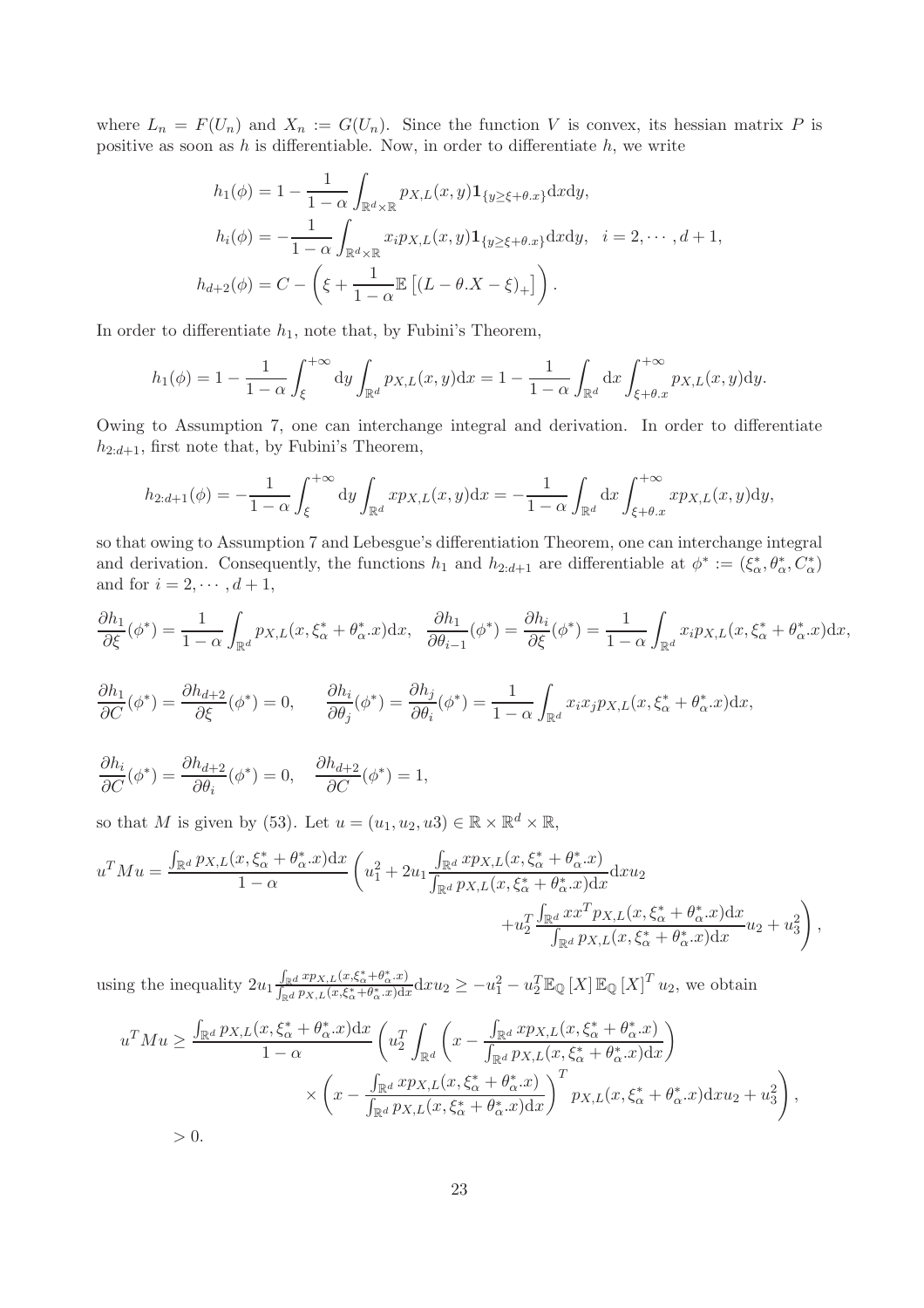Consequently, the matrix  $P$  is a uniformly repulsive matrix. To apply Theorem 3.3, we need to check assumptions (RP) of (52). Let  $C > 0$ . First note that

$$
\mathbb{E}\left[|\epsilon_{1,n+1}|^{2a}|\mathcal{F}_n\right]1_{\{|\phi_n-\phi^*|\leq C\}} \leq \left(\frac{1}{1-\alpha}\right)^{2a}2^{2a} < +\infty.
$$

Thanks to Assumption 4 (with  $a > 1$ ), there exists  $A > 0$ , such that for  $i = 2, \dots, d + 1$ ,

$$
\mathbb{E}\left[|\epsilon_{i,n+1}|^{2a}|\mathcal{F}_n\right]1_{\{|\phi_n-\phi^*|\leq C\}} \leq A \mathbb{E}\left[X_{i-1}^{2a}\right] < +\infty,
$$

and

$$
\mathbb{E}\left[\left|\epsilon_{d+2,n+1}\right|^{2a}|\mathcal{F}_n\right]1_{\{|\phi_n-\phi^*|\leq C\}} \leq A\left(\mathbb{E}\left[|L|^{2a}\right]+\mathbb{E}\left[|X|^{2a}\right]\right) < +\infty.
$$

Consequently, (*ii*) of (52) holds true with  $b = 2a$  since

$$
\sup_{n\geq 0}\mathbb{E}\left[\left|\epsilon_{n+1}\right|^{2a}|\mathcal{F}_n\right]\mathbf{1}_{\{\left|\phi_n-\phi^*\right|\leq C\}}<+\infty.
$$

It remains to check  $(iii)$  for some positive definite symmetric matrix Γ.

The continuity of the functions  $(\xi, \theta) \mapsto \mathbb{E}\left[X_{i-1}X_{j-1}\mathbf{1}_{\{L-\theta,X\geq\xi\}}\right]$  and  $(\xi, \theta) \mapsto \mathbb{E}\left[X_{i-1}\mathbf{1}_{\{L-\theta,X\geq\xi\}}\right]$ at  $(\xi^*, \theta^*_{\alpha})$  which follows from the continuity of the joint distribution  $(L, X)$ , combined with the equality  $\mathbb{E}\left[X_{i-1}\mathbf{1}_{\{L-\theta^*_{\alpha} \cdot X \geq \xi^*_{\alpha}\}}\right] = 0, i = 2, \cdots, d+1$ , implies that

$$
\mathbb{E}\left[\left(\epsilon_{n+1}\epsilon_{n+1}^T\right)_{i,j}|\mathcal{F}_n\right] = \mathbb{E}\left[\left(\epsilon_{n+1}\epsilon_{n+1}^T\right)_{j,i}|\mathcal{F}_n\right]
$$
  
\n
$$
= \frac{1}{(1-\alpha)^2}\left(\mathbb{E}\left[X_{i-1}X_{j-1}\mathbf{1}_{\{L-\theta.X\geq\xi\}}\right]_{|\xi=\xi_n,\theta=\theta_n} - \frac{1}{\mathbb{E}\left[X_{i-1}\mathbf{1}_{\{L-\theta.X\geq\xi\}}\right]_{|\xi=\xi_n,\theta=\theta_n} \mathbb{E}\left[X_{j-1}\mathbf{1}_{\{L-\theta.X\geq\xi\}}\right]_{|\xi=\xi_n,\theta=\theta_n}\right),
$$
  
\n
$$
\xrightarrow{a.s.} \frac{1}{(1-\alpha)^2}\mathbb{E}\left[X_{i-1}X_{j-1}\mathbf{1}_{\{L-\theta_\alpha^*,X\geq\xi_\alpha^*\}}\right].
$$

Using similar arguments one shows that  $\mathbb{E}\left[\epsilon_{n+1}\epsilon_{n+1}^T|\mathcal{F}_n\right] \stackrel{a.s.}{\longrightarrow} \Gamma$ . This completes the proof.  $\Box$ 

One may be interested by the asymptotic variance of each components of the algorithm, namely  $\xi_n$ ,  $\theta_n$  and  $C_n$  rather than the whole asymptotic matrix. The inverse matrix  $P^{-1}$  can be written

$$
P^{-1} := \frac{1 - \alpha}{\int_{\mathbb{R}^d} p_{X,L}(x, \xi_\alpha^* + \theta_\alpha^*.x) dx} \begin{pmatrix} 1 + V^T \Pi^{-1} V & -V^T \Pi^{-1} & 0 \\ -\Pi^{-1} V & \Pi^{-1} & 0 \\ 0 & 0 & \frac{1}{1 - \alpha} \int_{\mathbb{R}^d} p_{X,L}(x, \xi_\alpha^* + \theta_\alpha^*.x) dx \end{pmatrix},
$$
(55)

where  $\Pi := \int_{\mathbb{R}^d} \left( x - \frac{\int_{\mathbb{R}^d} x p_{X,L}(x,\xi^*_\alpha + \theta^*_\alpha.x)}{\int_{\mathbb{R}^d} p_{X,L}(x,\xi^*_\alpha + \theta^*_\alpha.x)} \right)$  $\frac{\int_{\mathbb{R}^d} x p_{X,L}(x,\xi^*_{\alpha}+\theta^*_{\alpha}.x)}{\int_{\mathbb{R}^d} p_{X,L}(x,\xi^*_{\alpha}+\theta^*_{\alpha}.x) \mathrm{d}x} \bigg) \left( x - \frac{\int_{\mathbb{R}^d} x p_{X,L}(x,\xi^*_{\alpha}+\theta^*_{\alpha}.x)}{\int_{\mathbb{R}^d} p_{X,L}(x,\xi^*_{\alpha}+\theta^*_{\alpha}.x) \mathrm{d}x} \right)$  $\int_{\mathbb{R}^d} p_{X,L}(x,\xi^*_{\alpha}+\theta^*_{\alpha}.x) \mathrm{d}x$  $\int^T p_{X,L}(x,\xi^*_\alpha + \theta^*_\alpha.x)dx$ , and  $V := \frac{1}{\int_{\mathbb{R}^d} p_{X,L}(x,\xi_\alpha^*+\theta_\alpha^*x)dx} \int_{\mathbb{R}^d} xp_{X,L}(x,\xi_\alpha^*+\theta_\alpha^*x)dx$ , so that, for  $i=2,\cdots,d+1$ ,

$$
\Sigma_{1,1} = \frac{1}{\left(\int_{\mathbb{R}^d} p_{X,L}(x,\xi_\alpha^* + \theta_\alpha^*,x)dx\right)^2} \left(\left(1 + V^T \Pi^{-1} V\right)^2 \alpha (1 - \alpha) + \left(\Pi^{-1} V\right)^T \mathbb{E}\left[XX^T \mathbf{1}_{\{L - \theta_\alpha^*, X \ge \xi_\alpha^*\}}\right] \Pi^{-1} V\right),\tag{56}
$$

$$
\Sigma_{i,i} = \frac{1}{\left(\int_{\mathbb{R}^d} p_{X,L}(x,\xi^*_{\alpha} + \theta^*_{\alpha}.x)dx\right)^2} \left(m_i^2 \alpha \left(1 - \alpha\right) + \tilde{m}_i^T \mathbb{E}\left[XX^T \mathbf{1}_{\{L - \theta^*_{\alpha}.X \ge \xi^*_{\alpha}\}}\right] \tilde{m}_i\right),\tag{57}
$$

$$
\Sigma_{d+2,d+2} = \left(\frac{1}{1-\alpha}\right)^2 \text{Var}\left((L-\theta_{\alpha}^*X-\xi_{\alpha}^*)_{+}\right),\tag{58}
$$

where  $m = \Pi^{-1}V$  and  $\Pi^{-1} = (\tilde{m}_{i,j})_{1 \leq i \leq d, 1 \leq j \leq d}$ .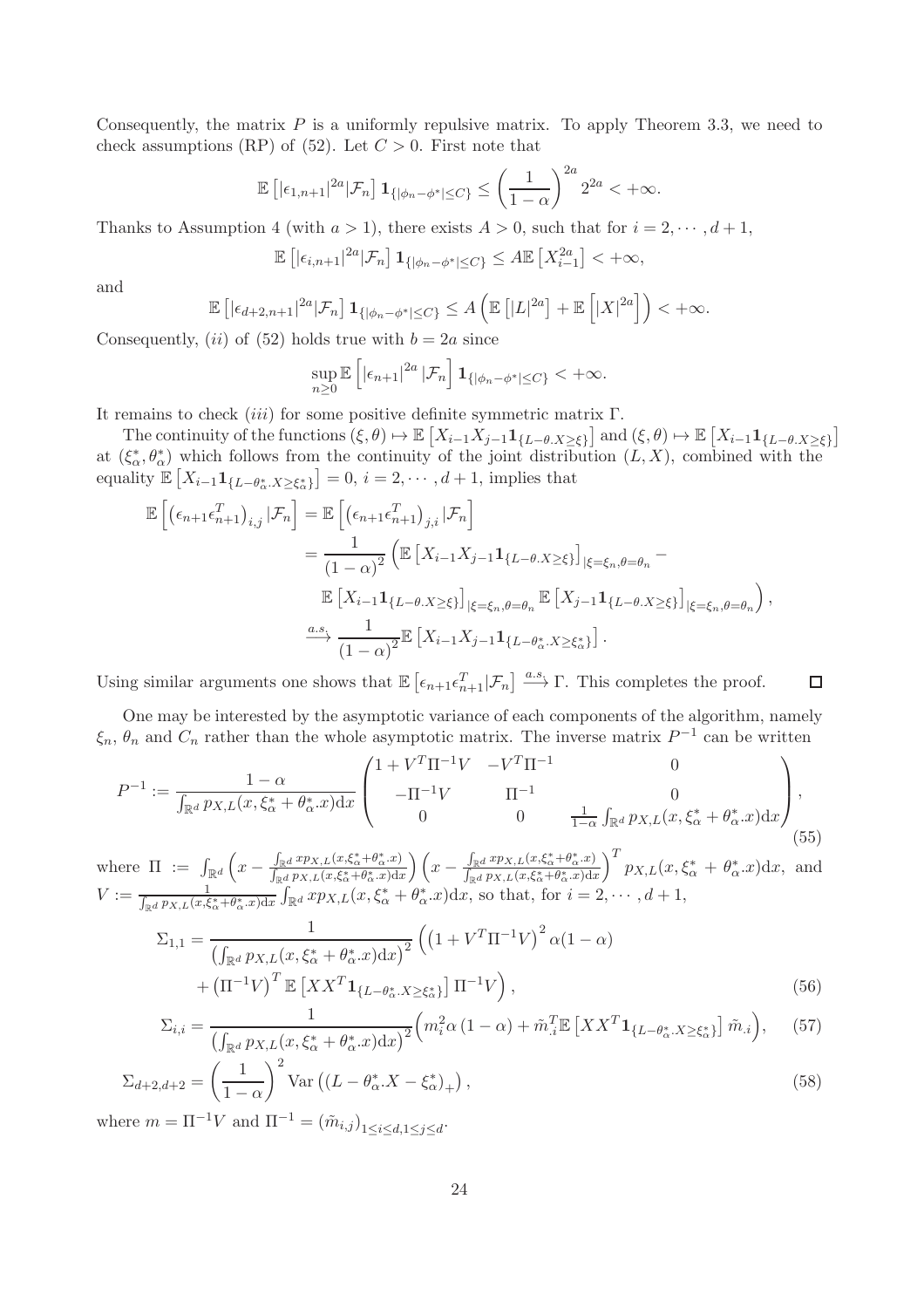#### 3.3 Dynamic CVaR hedging

In this section, we propose several methods to compute the optimal strategy of (1), the VaR and the CVaR of the CVaR-hedged portfolio. From a modeling point of view, under Assumption 2, we suppose for every  $\ell = 1, \dots, M$  that there exists two continuous functions  $G_{\ell}: \mathbb{R}^{d} \times \mathbb{R}^{q} \times \mathbb{R}^{r_{\ell}} \to \mathbb{R}^{d}$ ,  $F_{\ell}: \mathbb{R}^d \times \mathbb{R}^q \times \mathbb{R}^{r_{\ell}} \to \mathbb{R}$  such that

$$
X_{\ell} - X_{\ell-1} = G_{\ell}(X_{\ell-1}, Z_{\ell-1}, U_{\ell}), \text{ and } L = F_{\ell}(X_{\ell-1}, Z_{\ell-1}, U_{\ell}),
$$

where  $U_{\ell}$  is a  $r_{\ell}$ -dimensional random variable independent of  $\mathcal{G}_{l-1}$ .

#### Crude CVaR hedging Algorithm (C.H.)

The direct approach to solve (1) is to proceed as in the static framework and to devise a global stochastic gradient algorithm. To be more precise, at every time  $t_k$ , we consider an optimal  $N_k$ -quantization  $(\hat{X}_k, \hat{Z}_k), k = 1, \cdots, M-1$ , based on an optimal quantization  $N_k$  grid  $\Gamma_k =$  $((x_k^1, z_k^1), \cdots, (x_k^{N_k}, z_k^{N_k}))$  of the state process at time  $t_k$ .

A careful reading of Section 2.4 shows that the optimal number of shares to be held over the time period  $(k, k + 1]$ ,  $\theta_k^*$  depends of the whole process  $(X, Z)$ . For this method, we make the approximation which consists of making  $\theta_k^*$  depending only of the state process at time k,  $(X_k, Z_k)$ . Thus, we only need to estimate  $\theta_k^{j,*}$  at each time  $t_k$ , for all nodes  $\left(x_k^j\right)$  $\frac{j}{k}, z_k^j$  $\binom{j}{k}, j = 1, \cdots, N_k$  on the corresponding grid. This can be done by the following stochastic algorithm, namely,

$$
\xi_n = \xi_{n-1} - \gamma_n H_1(\xi_{n-1}, \theta_{n-1}, U_n), \tag{59}
$$

$$
\theta_{0,n} = \theta_{0,n-1} - \gamma_n H_{2,0} (\xi_{n-1}, \theta_{n-1}, U_n), \qquad (60)
$$

$$
\theta_{\ell,n}^j = \theta_{\ell,n-1}^j - \gamma_n H_{2,\ell}^j(\xi_{n-1}, \theta_{n-1}, U_n), \ j = 1, \cdots, N_\ell, \ k = 1, \cdots, M-1,\tag{61}
$$

$$
C_n = C_{n-1} - \gamma_n H_3(\xi_{n-1}, \theta_{n-1}, C_{n-1}, U_n), \qquad (62)
$$

where  $\theta_n = (\theta_{0,n}, \dots, \theta_{M-1,n}), (U_n)_{n \geq 1} = ((U_{1,n}, \dots, U_{M,n})_{n \geq 1})$  are i.i.d. random variables with  $U_{\ell,n} \sim U_{\ell}$  and for  $\ell = 1, \cdots, M$  and  $j = 1, \cdots, N_{\ell}$  the functions  $H_1$ ,  $H_3$  and  $H_{2,\ell}^j$  are defined by

$$
H_{1}(\xi, \theta, u) = 1 - \frac{1}{1 - \alpha} \mathbf{1}_{\{\sum_{i=1}^{M} \Delta L_{i} - \theta_{i-1} \cdot \Delta X_{i} \ge \xi\}},
$$
  
\n
$$
H_{2,0}(\xi, \theta, u) = -\frac{G_{1}(X_{0}, Z_{0}, U_{1})}{1 - \alpha} \mathbf{1}_{\{\sum_{i=1}^{M} \Delta L_{i} - \theta_{i-1} \cdot \Delta X_{i} \ge \xi\}},
$$
  
\n
$$
H_{2,\ell}^{j}(\xi, \theta, u) = -\frac{G_{\ell+1}(X_{\ell}, Z_{\ell}, U_{\ell+1})}{1 - \alpha} \mathbf{1}_{\{\sum_{i=1}^{M} \Delta L_{i} - \theta_{i-1} \cdot \Delta X_{i} \ge \xi\}} \mathbf{1}_{\{(X_{\ell}, Z_{\ell}) \in C_{j}(x_{\ell}, z_{\ell})\}},
$$
  
\n
$$
H_{3}(\xi, \theta, C, u) = C - \xi - \frac{1}{1 - \alpha} \left( \sum_{i=1}^{M} \Delta L_{i} - \theta_{i-1} \cdot \Delta X_{i} - \xi \right)_{+}.
$$

The sequence  $(\xi_n, \theta_n, C_n)_{n \geq 1}$  a.s. converges toward its target  $(\xi_\alpha^*, \theta_\alpha^*, C_\alpha^*)$ . Note that the dimension  $\sum_{\ell=2}^{M} d \times N_{\ell}.$ of the sequence  $(\xi_n, \theta_n, C_n)$  to be updated at each step of the algorithm is equal to  $D := 2 + d +$ 

When the dimension is low  $(D \leq 100)$ , which is often due to the fact that the number of trading dates is low (say  $M \leq 5$ ) and the number of traded assets used for the hedging is small  $(d \approx 1, 2)$ , the above algorithm is very efficient and we observe a great reduction of the CVaR compared to the static case (3).

However, if we consider a portfolio with a time horizon  $T = 1$  year, 12 trading dates (one each month), if the investor hedges using 5 stocks and in the case where all layers in the quantization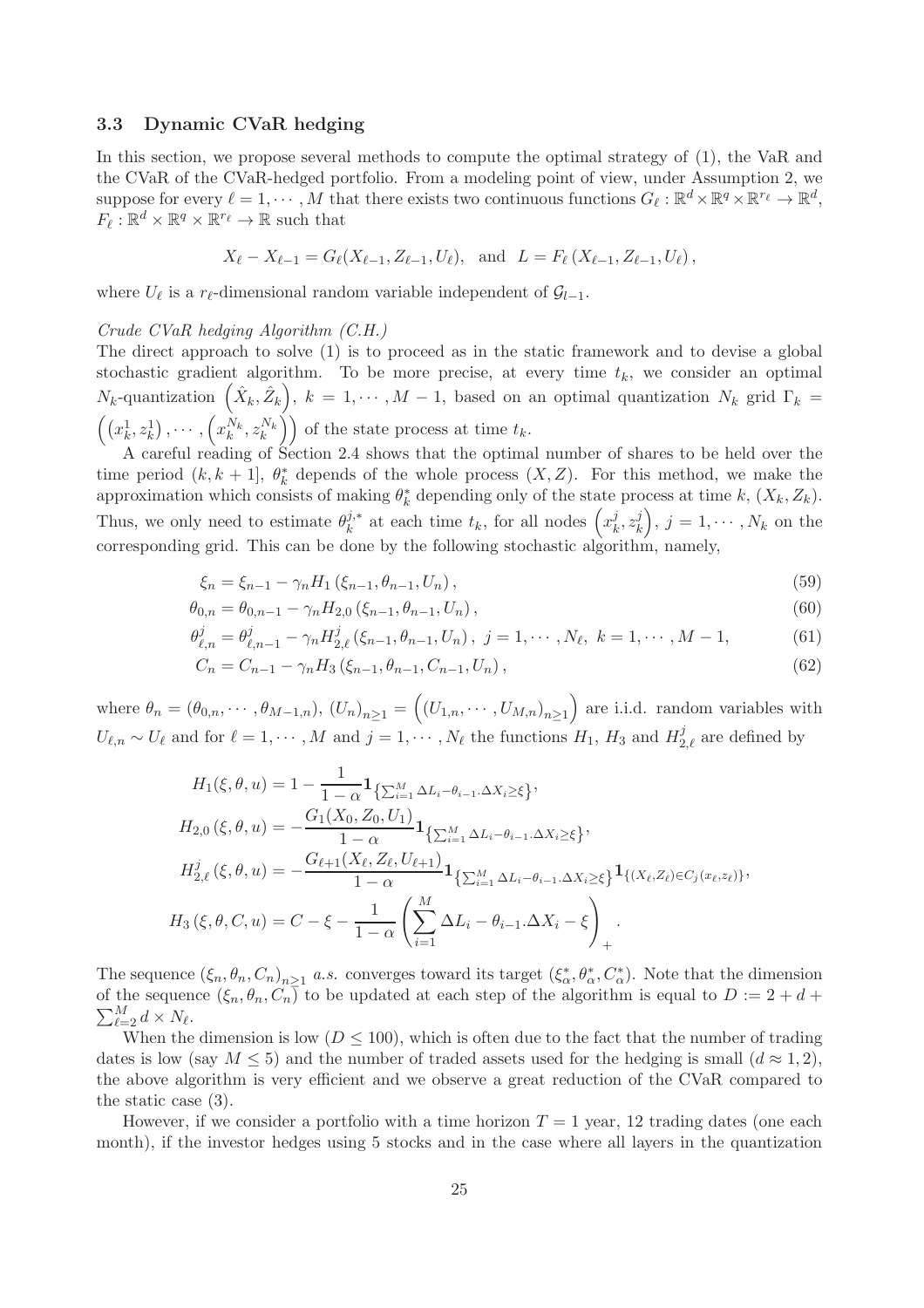grids have the same size, *i.e.*  $N = N_{\ell} = 5, \ell = 1, \cdots, M$ , the dimension of the algorithm is  $D = 282$ . This example is a reasonable case in the energy sector when an energy company has to provide electricity or gas to consumers all year long and simultaneously needs to control and hedge its risk every month using electricity and/or gas forward contracts since the underlying spot is not storable. For instance, one may use 12 forward contracts with maturity  $T_{\ell} = t_{\ell}$  that delivers electricity or gas over a period which corresponds to each month of the considered year. From a practical point of view, Electricity and Gas Futures market enable to trade: the next three months, the next two quarters and the next three electricity or gas seasons (see the Powernext Gas Futures market for instance), thus one may proceed to a rough risk hedging using only some of these contracts. However, when dealing with a portfolio that depends on several energy commodities as it is often the case in energy market, the dimension of the considered RM algorithm becomes a real issue.

From a numerical point of vue, we observe that in a high dimensional framework the algorithm "freezes" and "suffers", say as soon as the dimension is greater than 100 or 150. Moreover, we observe that some components of  $\theta_n$  are never updated by the algorithm. That is the bottleneck of this first algorithm in pratical implementation. To overcome this problem, we propose several approximate solutions to solve (1) which crucially relies on Assumptions 1, 2 and 5. These solutions have the major advantage to dramatically reduce the dimension of the above algorithm.

#### Backward dynamic hedging strategy (B.H.)

This strategy is based on (9) and consists in a backward resolution. To be more precise, if we consider M trading dates, then (9) and Assumption 1 imply that in order to hedge the risk at the last trading date  $t_{M-1}$ , we have to solve

$$
\inf_{\theta \in \mathcal{A}} \mathbb{E}\left[\mathcal{G}_{M-1}\text{-CVaR}_{\alpha}\left(L - \sum_{\ell=1}^{M} \theta_{\ell-1}.\Delta X_{\ell}\right)\right] = \inf_{\theta_{M-1} \in L^{0}(\mathcal{G}_{t_{M-1}})} \mathbb{E}\left[\mathcal{G}_{M-1}\text{-CVaR}_{\alpha}\left(L - \theta_{M-1}.\Delta X_{M}\right)\right].
$$

The optimization problem that appears in the right-hand side of the above equalitie can be easily solved using the static algorithm developed in Section 3. Now that we have the solution  $\theta_{M-1}^b$  of this problem, we can go one step backward and solve the new problem

$$
\inf_{\theta_{M-2}\in L^{0}(\mathcal{G}_{t_{M-2}})} \mathbb{E}\left[\mathcal{G}_{M-2}\text{-CVaR}_{\alpha}\left(L-\theta_{M-1}^{b}\Delta X_{M}-\theta_{M-2}\Delta X_{M-1}\right)\right],
$$

using again the algorithm developed in the static framework in order to obtain  $\theta_{M-2}^b$ . Following  $M-2$ this idea till time 0, we obtain step by step the backward hedging strategy  $\theta^b \equiv (\theta^b_\ell)_{1 \leq \ell \leq M-1}$ .

Although this method is not optimal from a theoretical point of view, it has the  $\overrightarrow{advantage}$  to provide a strategy which controls the risk at each time step until maturity. However we observe on numerical experiments that the resulting static CVaR related to this self-financed strategy  $\theta^b$ , namely

$$
\text{CVaR}_{\alpha} \left( L - \sum_{\ell=1}^{M} \theta_{\ell-1}^{b} \Delta X_{\ell} \right),
$$

is significantly higher than the one obtained by the first global algorithm (C.H.). The reason is that by solving at step  $k+1$  the optimization problem

$$
\inf_{\theta_{M-k-1}\in L^0(\mathcal{G}_{M-k-1})} \mathbb{E}\left[\mathcal{G}_{M-k-1}\text{-CVaR}_{\alpha}\left(L-\sum_{\ell=M-k+1}^M \theta_{\ell-1}^b \Delta X_{\ell} - \theta_{M-k-1}\Delta X_{M-k-1}\right)\right],
$$

there is an error (compared to the original problem (1)) on the estimate  $\theta_{M-\ell-1}^b \neq \theta_{M-\ell-1}^*$  which propagates at each step and can become more and more important as the number of trading dates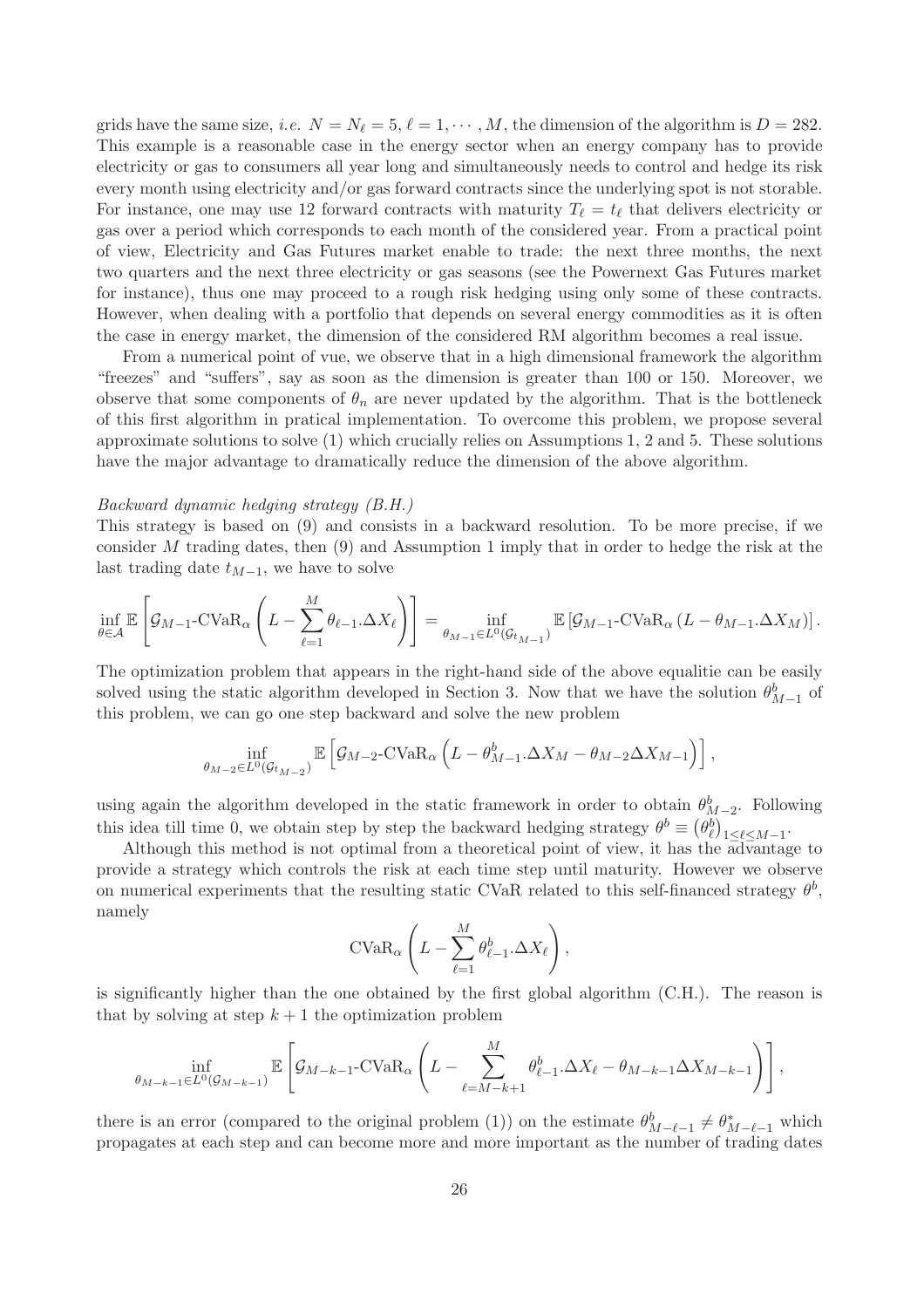increases. That is the major drawback of this procedure.

#### Dynamic hedging strategy based on a martingale decomposition of  $L(M.D.H.)$

This method is based on the sub-additivity of the CVaR and on the following decomposition of the loss L into a sum of G-martingale increments, namely

$$
L = \mathbb{E}\left[L\right] + \sum_{\ell=1}^{M} \tilde{\Delta} L_{\ell},\tag{63}
$$

where  $\tilde{\Delta}L_{\ell} = \mathbb{E}[L|\mathcal{G}_{\ell}] - \mathbb{E}[L|\mathcal{G}_{\ell-1}], 1 \leq \ell \leq M$ . Now, using the sub-additivity of the CVaR, we obtain

$$
\inf_{\theta \in \mathcal{A}} \text{CVaR}_{\alpha} \left( L - \sum_{\ell=1}^{M} \theta_{\ell-1} \Delta X_{\ell} \right) \leq \mathbb{E} \left[ L \right] + \sum_{\ell=1}^{M} \inf_{\theta_{\ell-1} \in L^{0}(\mathcal{G}_{\ell-1})} \text{CVaR}_{\alpha} \left( \tilde{\Delta} L_{\ell} - \theta_{\ell-1} \Delta X_{\ell} \right). \tag{64}
$$

The right-hand side of the last inequality shows that for each time step we have to solve a one step static local CVaR-hedging problem. From a numerical point of view, indeed, when the dimension of the algorithm is not too large (say  $D \le 150$ ), we observe that the CVaR obtained using this strategy is almost equal to the optimal one. When the dimension  $D$  becomes large, which is generally due to a large number of trading dates, we observe a good behavior with a real improvement on the CVaR when the number of trading dates increases. An even better behavior is obtained by slightly modifying this second aproach. We use the inequality

$$
\inf_{\theta_{\ell-1}\in L^0(\mathcal{G}_{\ell-1})} \mathbb{E}\left[\mathcal{G}_{\ell-1}\text{-CVaR}_{\alpha}\left(\tilde{\Delta}L_{\ell} - \theta_{\ell-1}\Delta X_{\ell}\right)\right] \leq \inf_{\theta_{\ell-1}\in L^0(\mathcal{G}_{\ell-1})} \text{CVaR}_{\alpha}\left(\tilde{\Delta}L_{\ell} - \theta_{\ell-1}\Delta X_{\ell}\right),\tag{65}
$$

and switch to the new optimization problem

$$
\sum_{\ell=1}^{M} \inf_{\theta_{\ell-1} \in L^0(\mathcal{G}_{\ell-1})} \mathbb{E}\left[\mathcal{G}_{\ell-1} - \text{CVaR}_{\alpha}\left(\tilde{\Delta}L_{\ell} - \theta_{\ell-1}\Delta X_{\ell}\right)\right].
$$
\n(66)

The main difference in solving the local problem in the left hand-side of (65) compared to the right hand-side appears in the variable  $\xi_n$  of the two associated RM algorithms, which corresponds to the estimate at step n of the VaR<sub>α</sub>. In this new version, like in the static case, the variable  $\xi_n$  is local and depends of the considered nodes whereas in the other version this variable is *qlobal* and is the same for all nodes of the quantization tree.

Although, to our knowledge, there is neither an equality nor an inequality between the original problem and (66), numerical experiments led us to the conclusion that this last algorithm behaves better than the one obtained by solving the right-hand side of (65) at each time step. To be more precise, the original CVaR estimated by the strategy obtained by (66) is lower than the one obtained by the strategy solution of the right-hand side in (64).

In order to solve (66), we use optimal vector quantization again to approximate the unknown random variable  $\tilde{\Delta}L_{\ell}$ , *i.e.*, we approximate  $\mathbb{E}[L|\mathcal{G}_{\ell}]$  by using the cubature formula

$$
\mathbb{E}\left[F_{\ell+1}(X_{\ell}, Z_{\ell}, U_{\ell+1})\right](X_{\ell}, Z_{\ell})\right] \approx \varphi(X_{\ell}, Z_{\ell}) = \sum_{j=1}^{N_{\ell}} F(X_{\ell}, Z_{\ell}, u_{\ell+1}^{j}) \mathbb{P}\left(U_{\ell+1} \in C_{j}(u_{\ell+1})\right),\tag{67}
$$

and design at each time step a RM algorithm based on the procedure investigated in the static framework. One may have considered the classical decomposition

$$
L = L_0 + \sum_{\ell=1}^{M} \Delta L_{\ell} \tag{68}
$$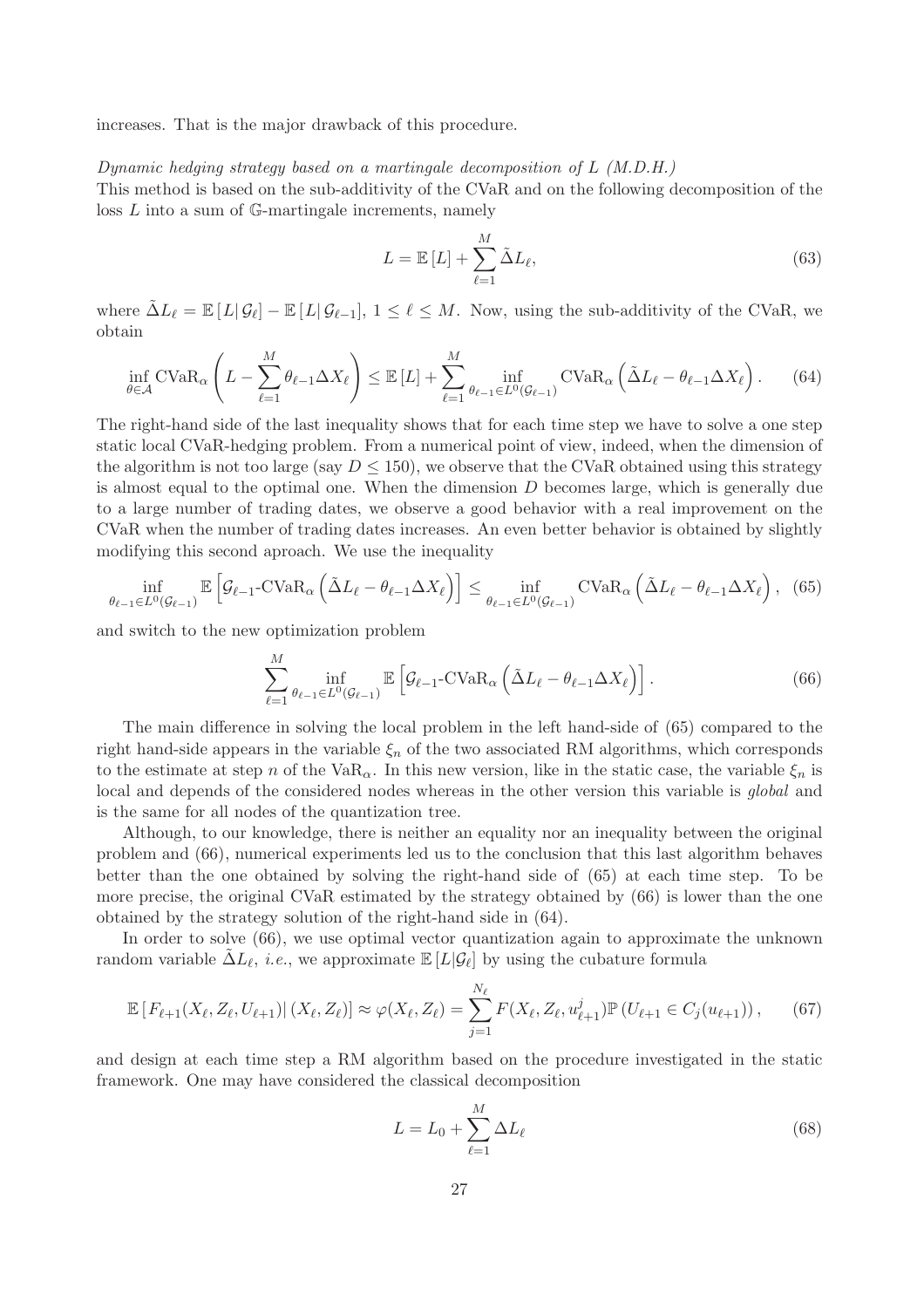instead of (63). However, it is quite natural to approximate from the sequence of martingale increments  $\Delta X_{\ell}$ ,  $\ell = 1, \cdots, M$ , another martingale sequence so that the decomposition (63) is more appropriate to our framework than the decomposition (68). The method based on this classical decomposition of L will be called C.D.H.

#### 3.4 Design of faster procedures: variance reduction techniques

In practice, the convergence of the different considered algorithms (static and dynamic frameworks) will be slow and chaotic when the confidence level  $\alpha$  is close to 1. This is due to the fact they are only updated on rare events since it tries to measure the tail distribution:  $\mathbb{P}(L-\theta_{\alpha}^*X>\xi_{\alpha}^*)=$  $1 - \alpha \approx 0$ . Another problem may be the simulation of L and X. Each evaluation may require a lot of computational efforts and takes a long time when  $L$  is representative of the loss of a huge and complex portfolio. So, for practical implementation, it is necessary to combine the above procedures with variance reduction techniques to achieve accurate estimates at a reasonable cost.

In [15], two variance reduction techniques have been developed in order to reduce the asymptotic variance in the CLT (53). The first one is based on the unconstrained importance sampling (IS) stochastic algorithm originally developed in [20] and then applied to both VaR and CVaR in [3]. Assume that U has an absolutely continuous distribution  $\mathbb{P}_U(du) = p(u)\lambda_r(du)$  where  $\lambda_r$  denotes the Lebesgue measure on  $(\mathbb{R}^r, \mathcal{B}or(\mathbb{R}^r))$ . The starting idea of importance sampling (by translation) applied to stochastic approximation algorithm like (50) is to use the invariance of the Lebesgue measure by translation to show that for every  $\mu \in (\mathbb{R}^r)^{d+2}$ ,

$$
\mathbb{E}\left[H_i(\xi,\theta,U)\right] = \mathbb{E}\left[H_i(\xi,\theta,U+\mu_i)\frac{p(X+\mu_i)}{p(X)}\right], \quad i=1,\cdots,d+1
$$
\n(69)

$$
\mathbb{E}\left[H_{d+2}(\xi,\theta,c,U)\right] = \mathbb{E}\left[H_{d+2}(\xi,\theta,c,U+\mu_{d+2})\frac{p(X+\mu_{d+2})}{p(X)}\right].
$$
\n(70)

It is easy to obtain a new CLT using these new random variables with the same expectations following the lines of Theorem 3.4. However, now we want to select  $\mu$  so that the asymptotic variance covariance matrix is minimal in a specific sense, namely that  $\mathbb{E}\left[H_i^2(\xi_\alpha^*,\theta_\alpha^*,U+\mu_i)\frac{p^2(X+\mu_i)}{p^2(X)}\right]$  $p^2(X)$ i is minimal over all  $\mu_i \in \mathbb{R}^r$ ,  $i = 1, \dots, d+1$  (idem with  $i = d+2$ ). This yields a new minimization problem that can be solved by a Stochastic Approximation procedure. As  $(\xi^*_\alpha, \theta^*_\alpha, C^*_\alpha)$  are unknown, we combine these new procedures in an adaptive way with the algorithm (50) in its averaged form following the ideas developped in [3] for the recursive computation of VaR and CVaR. To minimize the three variances  $\text{Var} \left( \mathbf{1}_{\{L-\theta^*_\alpha . X \geq \xi^*_\alpha\}} \right)$  $\left( \sum_{i=1}^{\infty} \mathbb{1}_{\{L-\theta_{\alpha}^{*}.X\geq\xi_{\alpha}^{*}\}}\right]$  and Var  $((L-\theta_{\alpha}^{*}.X-\xi_{\alpha}^{*})_{+})$ respectively using (69) and (70), we are lead to minimize the functions  $Q_i(.,\xi^*_\alpha,\theta^*_\alpha)$  defined for  $\mu = (\mu_1, \cdots, \mu_{d+2}) \in (\mathbb{R}^r)^{d+2}$  by,

$$
Q_1(\mu_1, \xi_\alpha^*, \theta_\alpha^*) := \mathbb{E}\left[\mathbf{1}_{\{L^{(+\mu_1)} - \theta_\alpha^*, X^{(+\mu_1)} \ge \xi_\alpha^*\}} \frac{p^2(U + \mu_1)}{p^2(U)}\right],
$$
  
\n
$$
Q_i(\mu_i, \xi_\alpha^*, \theta_\alpha^*) := \mathbb{E}\left[\left(X_i^{(+\mu_i)}\right)^2 \mathbf{1}_{\{L^{(+\mu_i)} - \theta_\alpha^*, X^{(+\mu_i)} \ge \xi_\alpha^*\}} \frac{p^2(U + \mu_i)}{p^2(U)}\right],
$$
  
\n
$$
Q_{d+2}(\mu_{d+2}, \xi_\alpha^*, \theta_\alpha^*) := \mathbb{E}\left[\left(L^{(+\mu_{d+2})} - \theta_\alpha^*, X^{(+\mu_{d+2})} - \xi_\alpha^*\right)_+^2 \frac{p^2(U + \mu_{d+2})}{p^2(U)}\right],
$$

where for sake of simplicity we use the notations  $L^{(\pm \mu)} = F(U \pm \mu) = F(x, z, U \pm \mu)$ ,  $X^{(\pm \mu)} =$  $G(U \pm \mu) = G(x, z, U \pm \mu) - x$  and  $X_i^{(\pm \mu)} = G_i(U \pm \mu) - x_i$ , for  $\mu \in \mathbb{R}^r$ .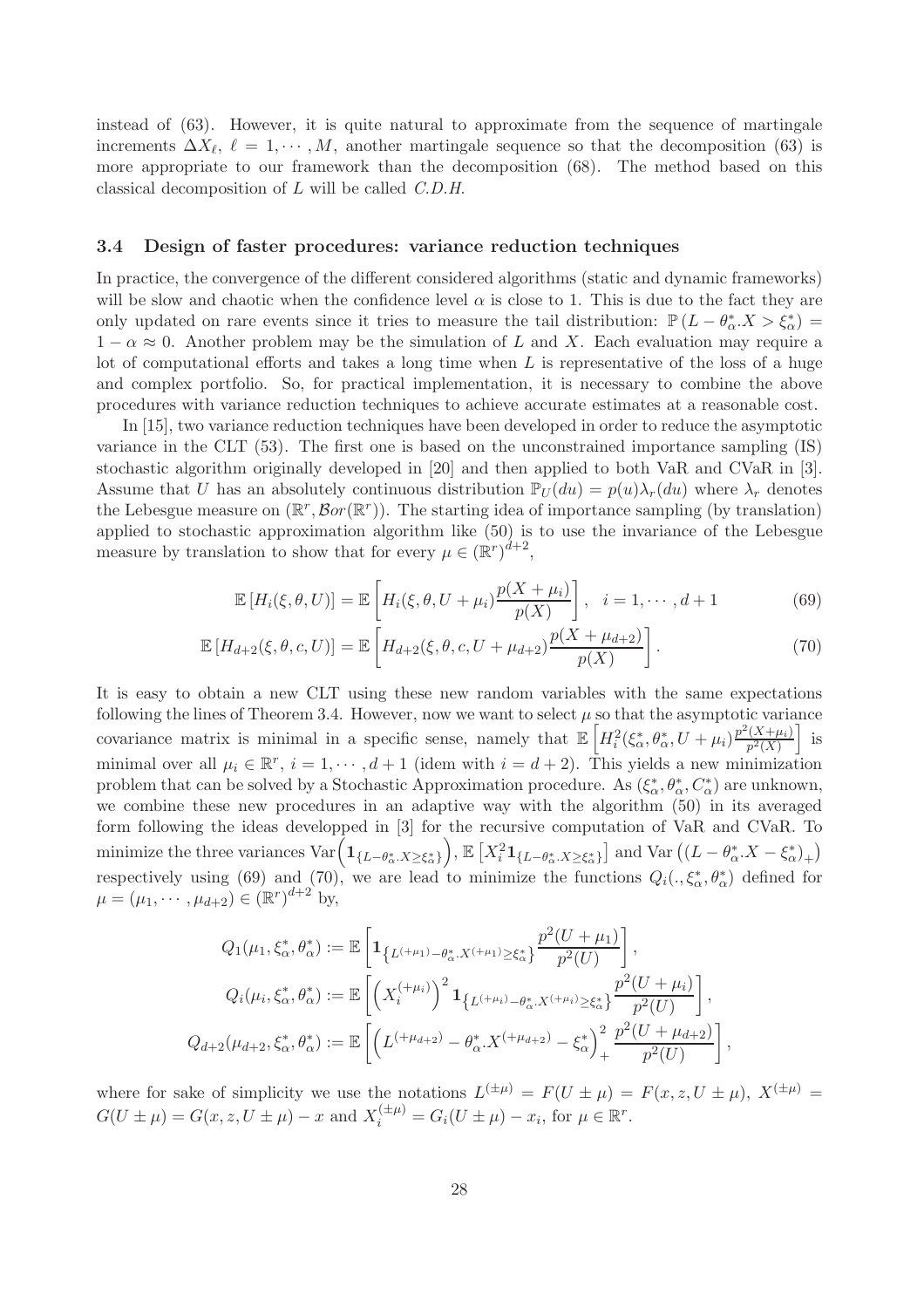Under some classical log-concavity hypothesis on  $p_U$  (for more details we refer to [20]), one shows that  $Q_i$  is finite, convex, differentiable on  $\mathbb{R}^r$  so that if we define  $W(\mu, u) = \frac{p^2(u-\mu)}{p(u)p(u-2)}$  $p(u)p(u-2\mu)$  $\nabla p(u-2\mu)$  $\frac{\sqrt{p(u-2\mu)}}{p(u-2\mu)},$ we have

$$
\nabla Q_1(\mu, \xi_\alpha^*, \theta_\alpha^*) = \mathbb{E}\left[\mathbf{1}_{\{L^{(-\mu)} - \theta_\alpha^*, X^{(-\mu)} \ge \xi_\alpha^*\}} W(\mu, U)\right],\tag{71}
$$

$$
\nabla Q_i(\mu, \xi_\alpha^*, \theta_\alpha^*) = \mathbb{E}\left[ \left( X_i^{(-\mu)} \right)^2 \mathbf{1}_{\{L^{(-\mu)} - \theta_\alpha^*, X^{(-\mu)} \ge \xi_\alpha^* \}} W(\mu, U) \right],\tag{72}
$$

$$
\nabla Q_{d+2}(\mu, \xi_{\alpha}^*, \theta_{\alpha}^*) = \mathbb{E}\left[\left(L^{(-\mu)} - \theta_{\alpha}^* X^{(-\mu)} - \xi_{\alpha}^*\right)_+^2 W(\mu, U)\right],\tag{73}
$$

for all  $\mu \in \mathbb{R}^r$ . Moreover, one shows that  $\lim_{|\mu| \to +\infty} Q_i(\mu, \xi^*_\alpha, \theta^*_\alpha) = +\infty$  so that  $\arg \min Q_i(., \xi^*_\alpha, \theta^*_\alpha) =$  $\{\mu \in \mathbb{R}^r \mid \nabla_{\mu} Q_i(\mu, \xi^*_{\alpha}, \theta^*_{\alpha}) = 0\}$  is non empty.

Equations (71), (72) and (73) may look complicated at first glance but in fact the weight term  $W(\mu, U)$  can be easily controlled by a deterministic function of  $\mu$  since

$$
|W(\mu, u)| \le e^{2\rho |\mu|^b} (A|u|^{b-1} + A|\mu|^{b-1} + B), \tag{74}
$$

for some real constants  $\rho$ , A and B (for more details we refer to [20] and [15]). In the case of a normal distribution  $U \stackrel{d}{=} \mathcal{N}(0; 1),$ 

$$
W(\mu, U) = e^{\mu^2} (2\mu - U).
$$

Now if we have a control on the growth of the function  $F$  and  $G$ , typically for some positive constants  $C$  and  $c$ 

$$
\begin{cases}\n\forall u \in \mathbb{R}^r, |F(u)| \le \tilde{F}(u) \quad \text{and} \quad \tilde{F}(u+v) \le C(1+\tilde{F}(u))^c (1+\tilde{F}(v))^c, \\
\forall u \in \mathbb{R}^r, |G(u)| \le \tilde{G}(u) \quad \text{and} \quad \tilde{G}(u+v) \le C(1+\tilde{G}(u))^c (1+\tilde{G}(v))^c, \\
\mathbb{E}\left[|U|^{2(b-1)}\left(\tilde{F}(U)^{4c} + \tilde{G}(U)^{4c}\right) + \tilde{G}(U)^{4c}\right] < +\infty,\n\end{cases} \tag{75}
$$

then we can define, for  $\mu \in (\mathbb{R}^r)^{d+2}$ 

$$
K_{1}(\mu_{1}, \xi_{\alpha}^{*}, \theta_{\alpha}^{*}, U) = e^{-2\rho|\mu_{1}|^{b}} \mathbf{1}_{\{L^{(-\mu_{1})} - \theta_{\alpha}^{*}.X^{(-\mu_{1})} \ge \xi_{\alpha}^{*}\}} W(\mu_{1}, U),
$$
\n
$$
K_{i}(\mu_{i}, \xi_{\alpha}^{*}, \theta_{\alpha}^{*}, U) = \frac{e^{-2\rho|\mu_{i}|^{b}}}{1 + \tilde{G}(-\mu_{i})^{2c}} \left(X_{i}^{(-\mu_{i})}\right)^{2} \mathbf{1}_{\{L^{(-\mu_{i})} - \theta_{\alpha}^{*}.X^{(-\mu_{i})} \ge \xi_{\alpha}^{*}\}} W(\mu_{i}, U), \ i = 2, \cdots, d+1
$$
\n(77)

$$
K_{d+2}(\mu_{d+2}, \xi_{\alpha}^*, \theta_{\alpha}^*, U) = \frac{e^{-2\rho|\mu_{d+2}|^b}}{1 + \tilde{F}(-\mu_{d+2})^{2c} + |\theta_{\alpha}^*|^{2c}\tilde{G}(-\mu_{d+2})^{2c}} \left(L^{(-\mu_{d+2})} - \theta_{\alpha}^*.X^{(-\mu_{d+2})} - \xi_{\alpha}^*\right)_+^2 W(\mu_{d+2}, U),\tag{78}
$$

so that it satisfies the linear growth assumption (48) of the RM Theorem and for  $i = 1, \dots, d+2$ 

$$
\{\mu_i \in \mathbb{R}^r \mid \mathbb{E}\left[K_i(\mu_i, \xi_\alpha^*, \theta_\alpha^*, U)\right] = 0\} = \{\mu_i \in \mathbb{R}^r \mid \nabla_{\mu_i} Q_i(\mu_i, \xi_\alpha^*, \theta_\alpha^*) = 0\}.
$$

Moreover, since  $Q_i$  is convex  $\nabla_{\mu_i} Q_i$  satisfies (47). Now the RM algorithms defined for  $n \geq 1$  by

$$
\mu_{i,n} = \mu_{i,n-1} - \gamma_n K_i(\mu_{i,n-1}, \xi_\alpha^*, \theta_\alpha^*, U_n), \ \mu_{i,0} \in \mathbb{R}^r,
$$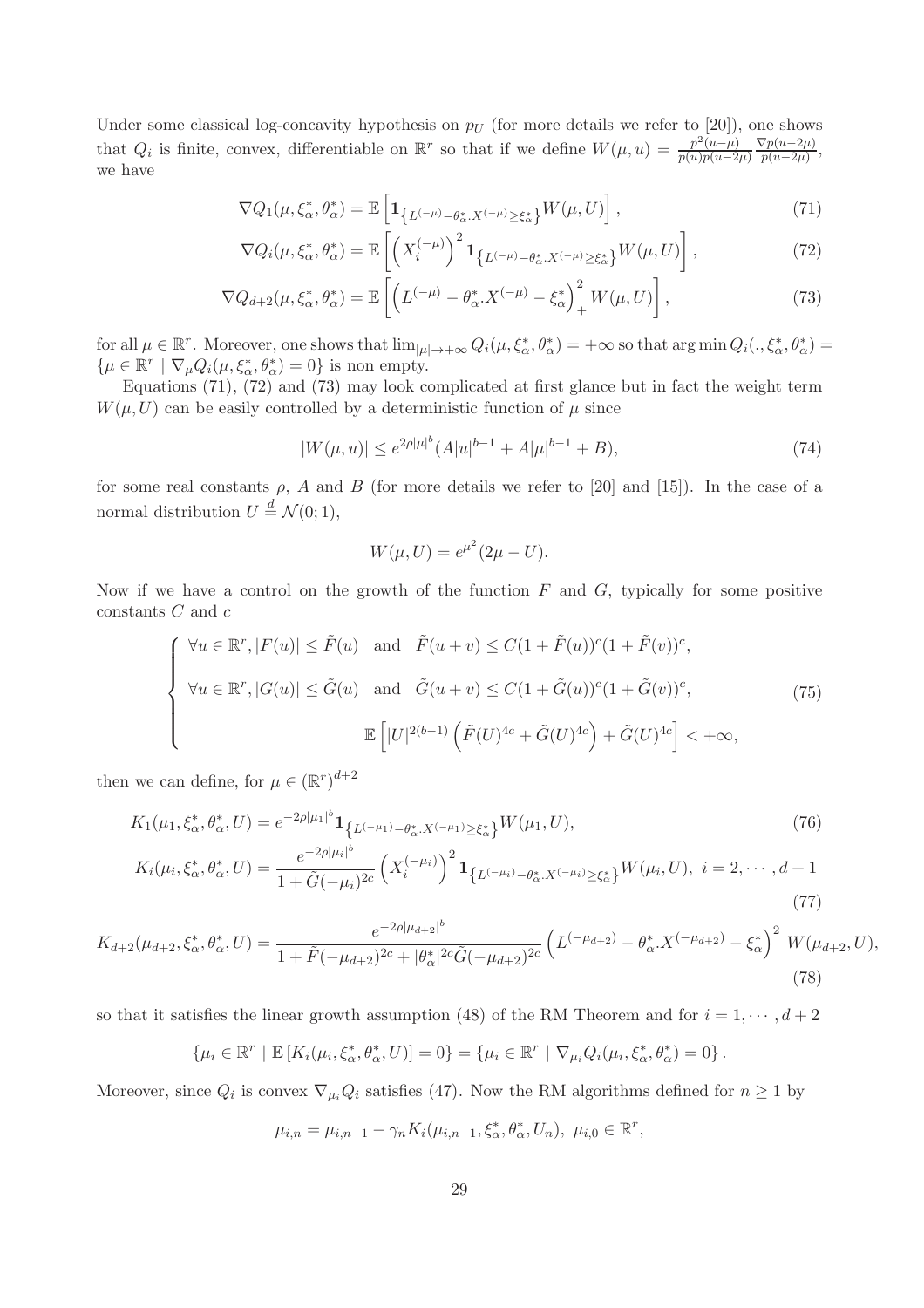a.s. converges to an Arg min  $Q_i(.,\xi^*_\alpha,\theta^*_\alpha)$  (square integrable) random variable  $\mu^*_{i,\alpha}$  (for more details about unconstrained recursive IS, we refer to [20] and [3]). Now, since we do not know either  $\xi_{\alpha}^*$ and  $\theta_{\alpha}^{*}$  respectively, we make the whole procedure adaptive by replacing at step n, these unknown parameters by their running approximation at step  $n - 1$ . This finally justifies to introduce the following global procedure. One defines the state variable, for  $n \geq 0$ ,

$$
\phi_n = (\xi_n, \theta_n, C_n, \mu_{1,n}, \cdots, \mu_{d+2,n}), \qquad (79)
$$

where  $\xi_n$ ,  $\theta_n$ ,  $C_n$  denotes the VaR<sub>α</sub>, the regression vector and the CVaR<sub>α</sub> estimates at step n,  $\mu_1$ denotes the variance reducer for the VaR<sub>α</sub>,  $\mu_i$  denotes the variance reducer for the *ith* component of  $\theta_{\alpha}^*$ , *i.e.*  $\theta_{i,\alpha}^*$  and  $\mu_{d+2}$  denotes the variance reducer for the CVaR<sub>α</sub>. We update this state variable recursively by

$$
\phi_n = \phi_{n-1} - \gamma_n L(\phi_{n-1}, U_n), \ n \ge 1,\tag{80}
$$

where  $(U_n)_{n\geq 1}$  is an i.i.d. sequence with distribution U (and probability density p) and for  $i =$  $2, \cdots, d+1,$ 

$$
L_1(\xi, \theta, \mu_1, u)) = e^{-\rho |\mu_1|^b} \left( 1 - \frac{1}{1 - \alpha} \mathbf{1}_{\{L^{(+\mu_1)} - \theta, X^{(+\mu_1)} \ge \xi\}} \frac{p(u + \mu_1)}{p(u)} \right),\tag{81}
$$

$$
L_i(\xi, \theta, \mu_i, u) = \frac{e^{-\rho|\mu_i|^b}}{\left(1 + \tilde{G}^{2c}(-\mu_i)\right)^{1/2}} X^{(+\mu_i)} \mathbf{1}_{\{L^{(+\mu_i)} - \theta, X^{(+\mu_i)} \ge \xi\}} \frac{p(u + \mu_i)}{p(u)},
$$
(82)

$$
L_{d+2}(\xi, \theta, C, \mu_{d+2}, u) = C - \xi - \frac{1}{1 - \alpha} \left( L^{(+\mu_{d+2})} - \theta \cdot X^{(+\mu_{d+2})} - \xi \right)_{+} \frac{p(u + \mu_{d+2})}{p(u)},\tag{83}
$$

$$
L_{d+2+j}(\xi, \theta, \mu_j, u) = K_j(\mu_j, \xi, \theta, u), \quad j = 1, \cdots, d+2,
$$
\n(84)

In  $[15]$  it is shown that the algorithm  $(80)$  behaves as expected, *i.e.* it *a.s.* converges toward its target and that its empirical mean satisfies a Gaussian CLT with optimal rate and minimal variances.

The second variance reduction tool is based on Linear Control Variate. We use a control variable based on X, since under Assumption 1 we have  $\mathbb{E}[X] = 0$ . For more details, we refer to [15] where we only develop and study those two methods in the static self-financed strategy framework though it can be easily generalized to the other considered algorithm.

### 4 Numerical Examples

#### 4.1 Static setting

First we consider two simple examples in the static framework in order to show the efficiency of the CVaR hedging algorithm and of the two variance reduction techniques. For all example, we use RM algorithm with two phases (see Remark 4.1) combined with the Ruppert & Polyak's averaging principle. In all examples, we define the step sequence by  $\gamma_n = \frac{1}{n^p}$ , with  $p = \frac{3}{4}$  $\frac{3}{4}$ .

#### Spark Spread

We consider a short position on an exchange option between gas and electricity (called spark spread). Since Electricity has very limited storage possibilities, the seller of this option hedges by trading only gas spot contracts. The process  $Z$  can be considered as the electricity spot price since it is observable on the energy market but cannot be used to set up hedging strategies. We choose to model the price of the two spot contracts by the Black & Scholes model with a correlation  $\rho = 0.8$ between the two Brownian motions. The loss  $L$  can be written

$$
L = \left(S_T^e - h_R S_T^g - C\right)_+
$$

,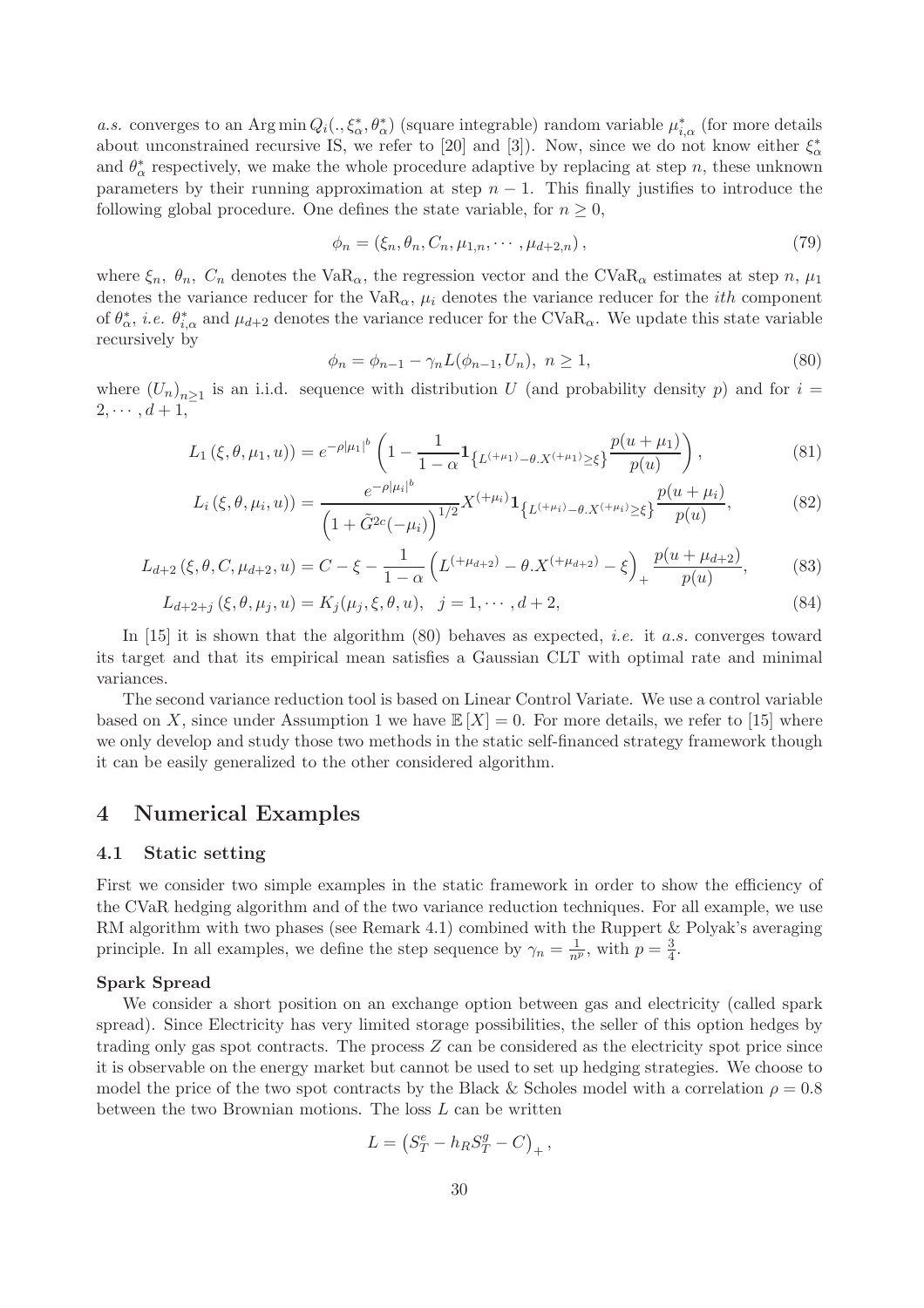|          | No hedging |                | Static hedging |                   |       |                |                   |                    |                  |
|----------|------------|----------------|----------------|-------------------|-------|----------------|-------------------|--------------------|------------------|
| $\alpha$ | VaR        | $_{\rm{CVaR}}$ | VaR            | $\theta^*_\alpha$ | CVaR  | $VR_{VaR}(IS)$ | ΊS)<br>$VR_{Reg}$ | (IS<br>$VR_{CVaR}$ | $VR_{CVaR}(LCV)$ |
| 95%      | 65.1       | .14.4          | 63.1           | 7.8               | 98.3  | $3.0\,$        | $1.9\,$           | 16.7               | $2.0\,$          |
| 99%      | $-42.2$    | 208.3          | 120.2          | 13.6              | 163.2 | 3.7            | 2.3               | 19.0               | 1.7              |
| 99.5%    | .83.1      | 257.8          | .46.8          | 16.4              | 190.2 | 4.5            | 3.0               | 20.2               | 1.5              |

Table 1: One step Self-financed static CVaR-hedging of Spark Spread option

where the time horizon  $T = 1$  (year), the heat rate  $h_R = 4B T U/kWh$  (BTU: British Thermal Unit), the generation costs  $C = 3\$/MWh$ , the two volatilities  $\sigma_g = 0.4$ ,  $\sigma_e = 0.8$  and the electricity and gas initial spot prices are  $S_0^e = 40\$/MWh$ ,  $S_0^g = 3\$/MMBTU$ . The seller of the option uses a self-financed static strategy based on the gas spot price in order to reduce its risk at time  $t_0 = 0$ . Thus, its optimal strategy is given by the solution of (3) with  $\ell = 0$ . A crude Monte Carlo gives  $\mathbb{E}[L] = 11.86$  with a variance of 3692 after 3 000 000 trials. The variance ratios correspond to an estimate of the asymptotic variance obtained without any variance reduction techniques, *i.e.* (56), (57) and (58) divided by an estimate of the asymptotic variance using IS (column (IS)) or LCV (column (LCV)) (see the asymptotic matrix obtained using IS and LCV in [15]).

In this example, the LCV method based on  $X$  doesn't provide any variance reduction. However, for the CVaR component, we use the control

$$
\Lambda = \mathbf{1}_{\{S_T^e \ge q_\delta^e\}} - (1 - \delta),
$$

where  $q_{\delta}^{e}$  is the quantile of  $S_{T}^{e}$  at level  $\delta$ . We choose:  $\delta = 0.995$   $(q_{\delta}^{e} \approx 228.04)$  for  $\alpha = 0.95$ ,  $\delta = 0.999$  $(q_{\delta}^e \approx 344.15)$  for  $\alpha = 0.99$  and  $\delta = 0.9995$   $(q_{\delta}^e \approx 403.95)$  for  $\alpha = 0.9995$ . The results obtained for three different values of the confidence level  $\alpha = 95\%$ , 99%, 99.5% after 3 000 000 iterations of the Robbins-Monro procedure are specified in Table 1. We provide the VaR and CVaR of the loss without any hedging strategy which are computed using the Robbins-Monro procedure developed in [3].

To complete this numerical example, we provide the histograms of the loss obtained with and without hedging. We clearly see on Figure 1 that the asymetry of the histogram has been changed from right(loss) to left (gain) so that gains are more likely to occured with the hedged portfolio. In order to change the right tail distribution of the loss, the mode of the original portfolio has been greatly reduced and slightly translated to the right. Figure 2 confirms this idea: in order to hedge rare events that happen in the right tail distribution, the strategy consists in enlarging the left tail distribution. This induces a slight reduction of the mode and its translation to the right.

#### Consumption hedging

At time  $T = 1$  (year), an energy provider buys on an energy market a quantity  $C_T$  of gas at price  $S_7^g$  $T$  and sells it to consumers at a fixed price  $K = 11 \in / \text{MWh}$ . The quantity  $C_T$  denotes the consumption at time T and is equal to  $C_T = a - bT_T$ , with  $a = 100$  Mwh and  $b = 3$  MWh/<sup> $\circ$ </sup>C. The temperature is modeled as an Ornstein-Uhlenbeck process so that the temperature at time T is given by

$$
T_T = e^{-\lambda T} T_0 + m(1 - e^{-\lambda T}) + \sigma_T \sqrt{\frac{1 - e^{-2\lambda T}}{2\lambda}} G_1,
$$

with  $T_0 = 11°C$ ,  $\lambda = 0.02$ ,  $m = 11°C$ ,  $\sigma_T = 6°C$  and  $G_1 \sim \mathcal{N}(0, 1)$ . Gas spot price is modeled as a geometric Brownian motion with  $S_0 = 11 \in /MWh$  and the Brownian motion of gas spot price is correlated with the one of the temperature,  $\rho = -0.8$ , namely

$$
S_T = S_0 e^{-\frac{\sigma_g^2}{2}T + \sigma_g \sqrt{T} \left(\rho G_1 + \sqrt{1 - \rho^2} G_2\right)},
$$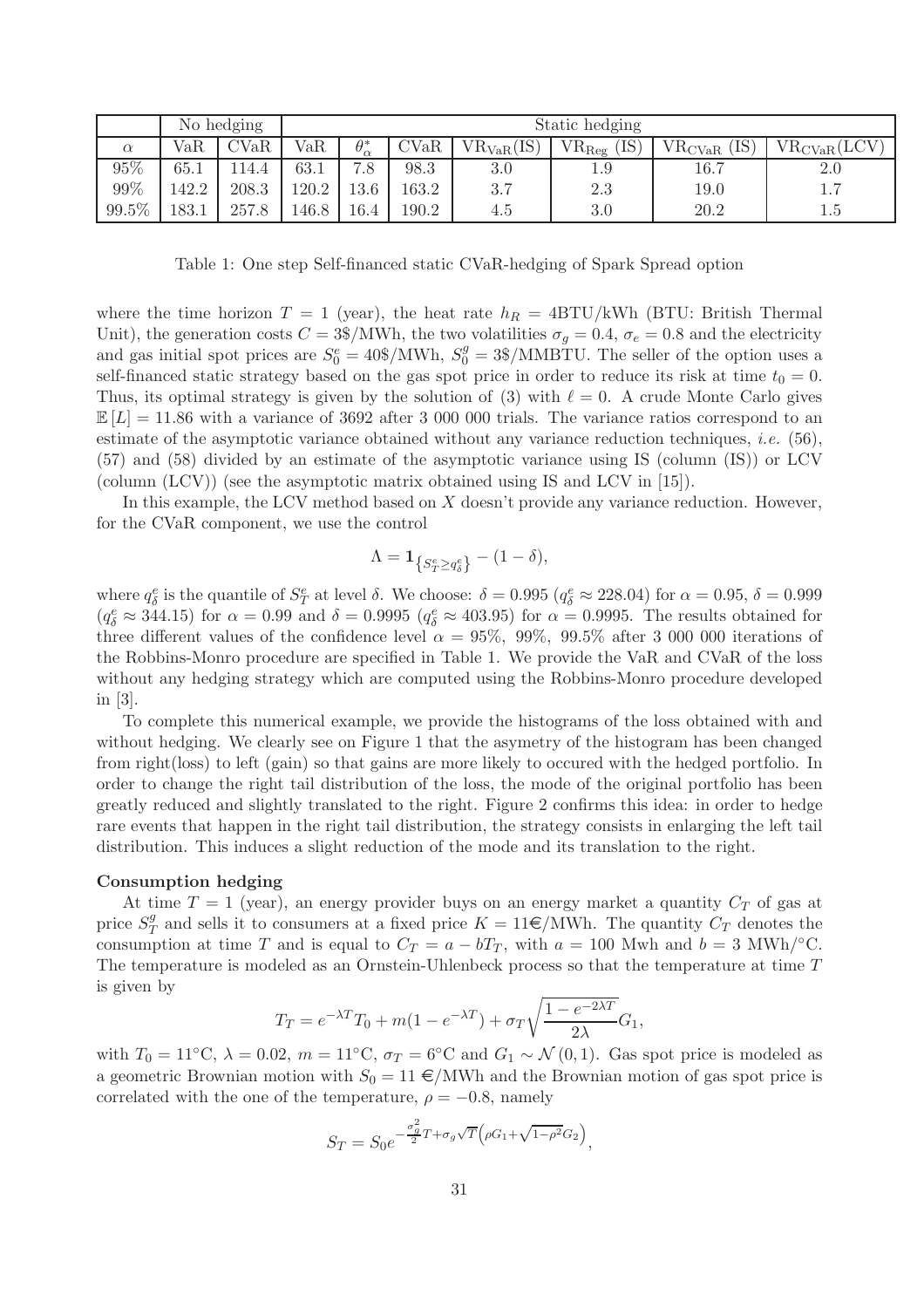

Figure 1: Histogram of loss with (dashed lines) and without (normal lines) one step CVaR-hedging at level  $\alpha = 95\%$ . The vertical line is the mean of the portfolio loss distribution.



Figure 2: Histogram of one step CVaR-hedged loss at level  $\alpha = 95\%$  (normal lines) and  $\alpha = 99\%$ (dashed lines). The vertical line is the mean of the portfolio loss distribution.

where  $\sigma_g = 0.4$ ,  $G_2 \sim \mathcal{N}(0, 1)$ , and is independent of  $G_1$ . Consequently, the loss suffered by the energy provider at time  $T$  is given by

$$
L = (S_T - K)C_T.
$$

The energy provider uses a self-financed static strategy based on the gas spot price in order to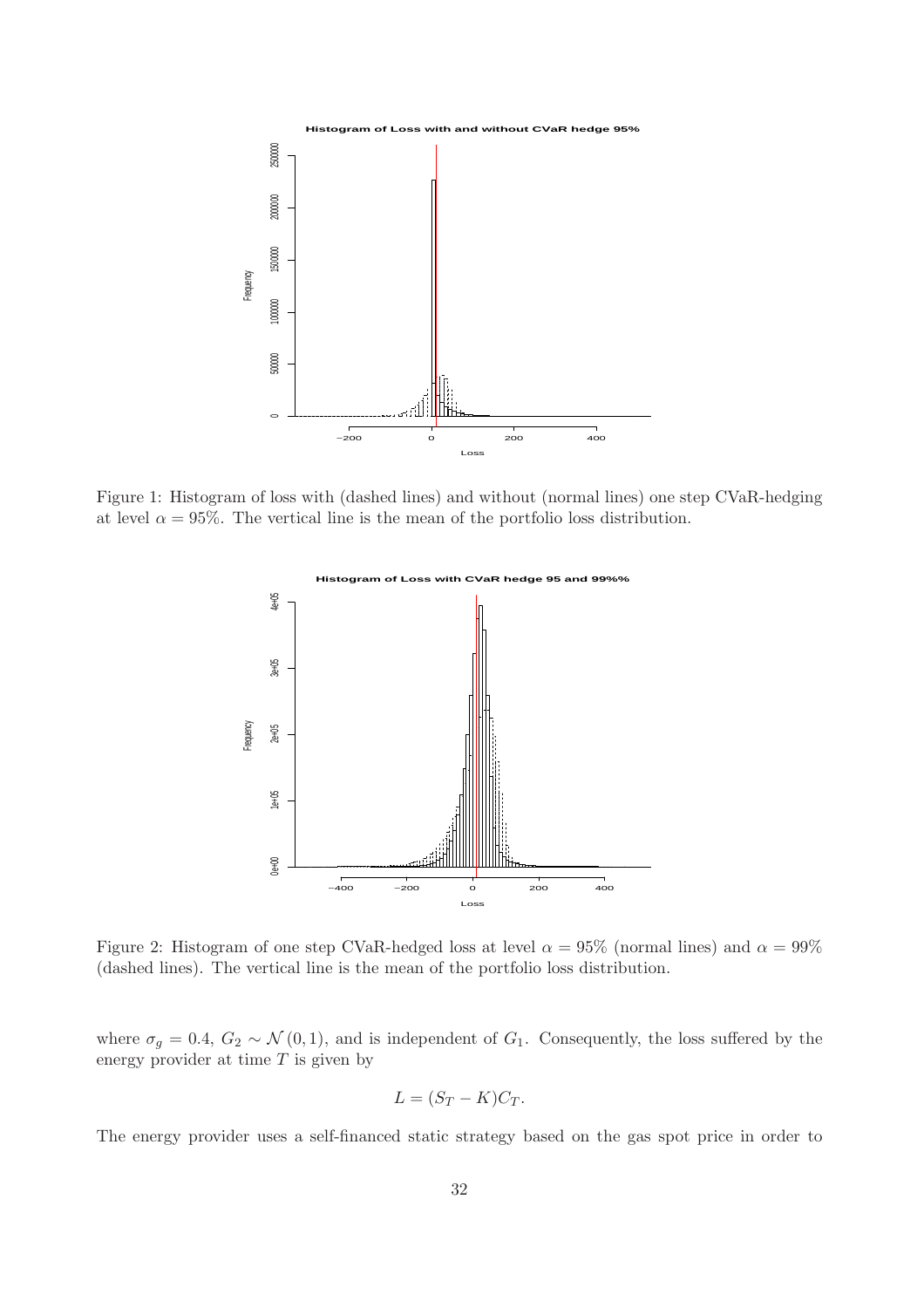|          |        | No hedging | Static hedging |      |       |  |
|----------|--------|------------|----------------|------|-------|--|
| $\alpha$ | VaR.   | CVaR       | VaR.           |      | CVaR  |  |
| 95%      | 784.6  | 1226.3     | 259.6          | 81.6 | 366.5 |  |
| 99%      | 1452.4 | 2012.3     | 437.1          | 89.9 | 537.3 |  |
| 99.5%    | 1769.9 | 2382.8     | 505.7          | 92.3 | 608.6 |  |

Table 2: Self-financed static hedging of Consumption

reduce its risk at time  $t_0 = 0$ . A crude Monte Carlo gives  $\mathbb{E}[L] = 62.6$  with a variance of 10747.4 after 3 000 000 trials.

In this example, IS algorithms and the LCV method based on X don't achieve any significative variance reduction. Consequently, for the hedged portfolio, we don't provide any variance reduction ratio. However, we notice that in order to estimate both VaR and CVaR of the loss L without hedging portfolio, the IS algorithm and the LCV method provides significant variance reduction. Those results are due to the fact that, in this example, CVaR hedging already appears as a way to (optimally) reduce the variance of the loss. Consequently, reducing again the different variances by IS doesn't provide any further variance reduction whereas in the first example, CVaR hedging did not reduce the variance of the original loss but tries to capture some gains in order to reduce the global CVaR so that IS and LCV succeeds in reducing the considered variances. Results are summarized in Table 2.

To complete this numerical example, we provide the histograms of the loss obtained with and without CVaR hedging using 3 000 000 samples. We can see on Fig 3. that the right tail distribution (which corresponds to high loss) is greatly reduced. The deformation provided by a CVaR hedging at level 95% is very impresive. The mode of the hedged loss distribution has been translated to the right near 0 whereas without hedging it was negative, which means that the loss occuring the most frequently has changed from negative (gain) to positive value (loss). In order to reduce the right heavy tail which corresponds to high loss, the CVaR hedging strategy translates the mode near the mean and thus gives more probability to small losses. Fig 4. illustrates the histrograms obtained with a CVaR hedging at level 95% and 99%. We remark that the distribution which corresponds to a CVaR hedging at level 99% has heavier tails than the one corresponding to a CVaR hedging at level 95%. The more  $\alpha$  is close to 1, the heavier CVaR-hedged loss distribution tails are. Note that the mode of the distribution slightly translated to the left.

#### 4.2 Dynamic setting

We keep on studying the consumption hedging example and now, we experiment our 4 different algorithms to compute the optimal self-financed dynamic strategy: C.H., B.H., M.D.H. and C.D.H. (see Section 3 for more details about each strategy and the RM algorithm associated). The parameters of the last example remain unchanged.

We consider 3 different values for the number of trading dates:  $M = 4$  (one trade each trimester),  $M = 12$  (one trade each month),  $M = 52$  (one trade each week) and the CVaR-hedging level is 95%. All layers in the quantization tree of the process  $(X_{\ell}, Z_{\ell})_{1 \leq \ell \leq M}$  have the same size, *i.e.*  $N = N_{\ell} = 10, \, \ell = 1, \cdots, M$ . Note that we do not quantify the process  $(S_{t_{\ell}}, T_{t_{\ell}})_{1 \leq M-1}$  but only the two gaussian random variables  $(G1, G2)$  so that our quantization trees are obtained as a transform of the 2-dimensional normal distribution optimal grid. It is crucial to have a good approximate of the random variable  $\tilde{\Delta}L_{\ell}$ ,  $\ell = 1, \cdots, M$ , for the method M.D.H. so that we use an optimized quantization grid of size 100 in (67). Results are summarized in Table 3.

We clearly see that the optimal strategy is given by the M.D.H. method when the number of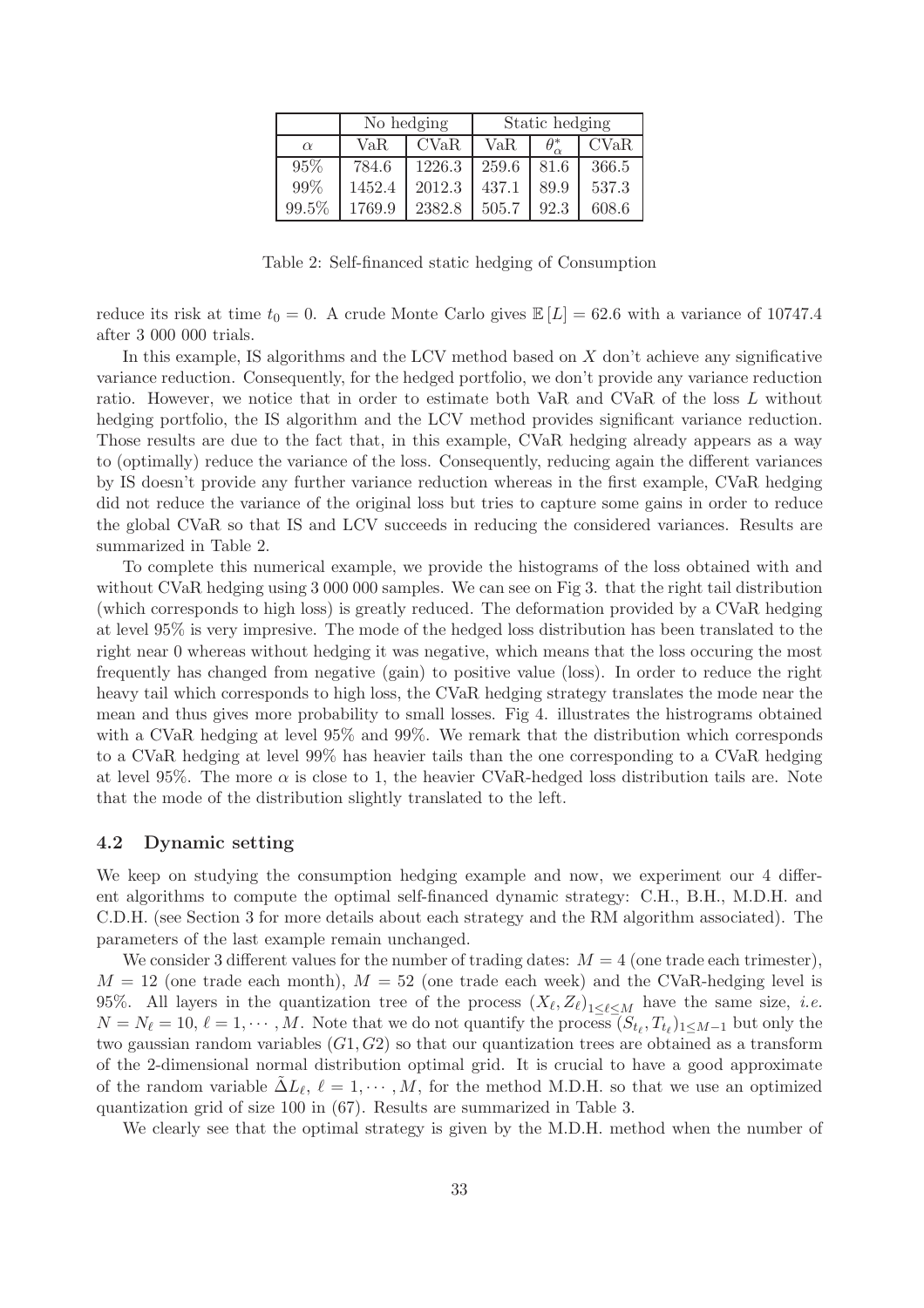

Figure 3: Histogram of loss with (dashed lines) and without (normal lines) one step CVaR-hedging at level  $\alpha = 95\%$ . The vertical line is the mean of the portfolio loss distribution.



Figure 4: Histogram of one step CVaR-hedged loss at level  $\alpha = 95\%$  (normal lines) and  $\alpha = 99\%$ (dashed lines).

trading dates becomes large. The C.H. method for  $M \leq 12$  is optimal but suffers from convergence when  $M \geq 12$ . When M is large enough, the dimension of the algorithm in the C.H. method becomes too high and the estimate of the optimal strategy doesn't converge anymore. The larger is the number of trading dates, the greater is the difference between the M.D.H. and C.D.H. methods. Figure 5 presents the histograms of the loss without any hedging strategy and with a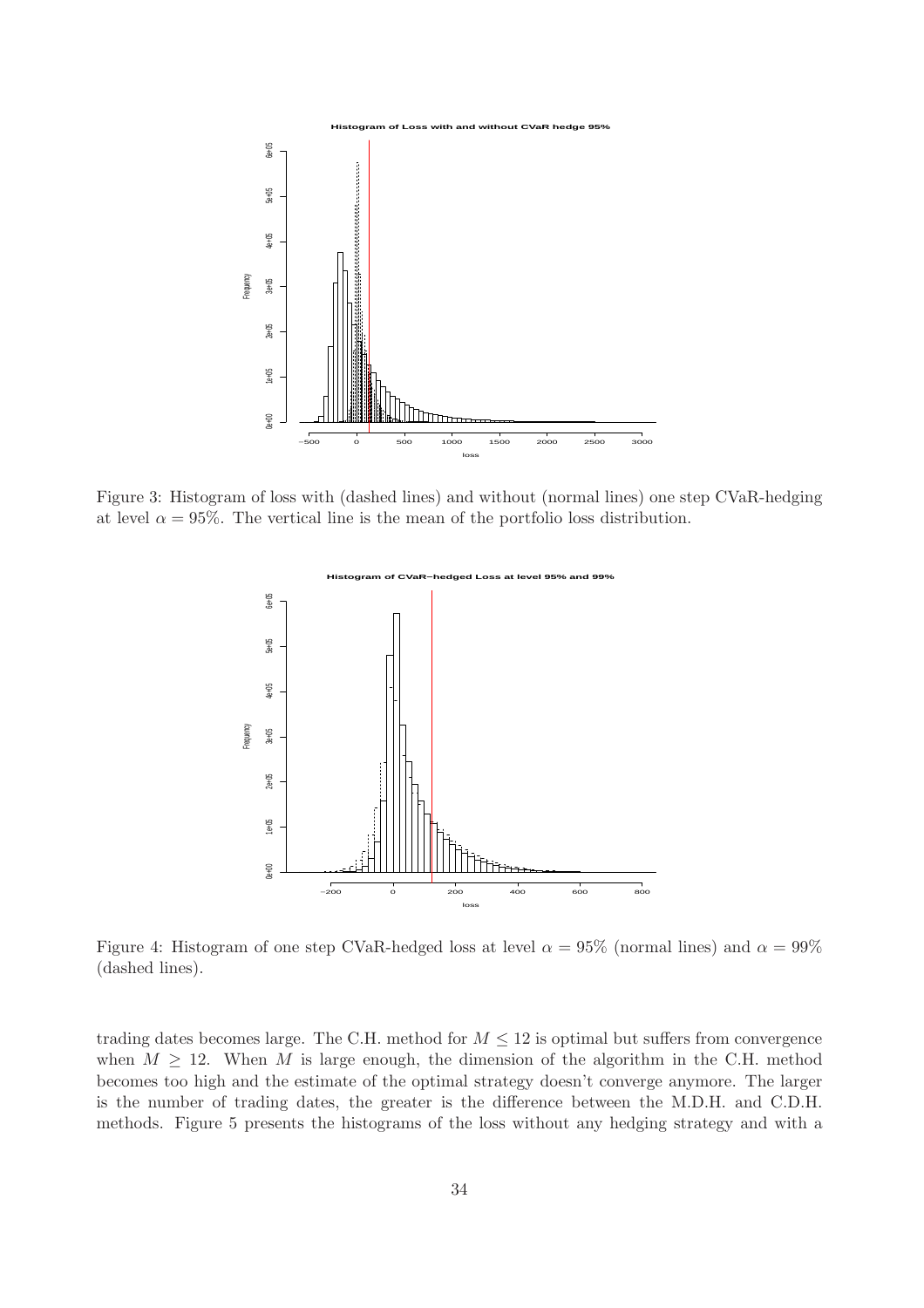| method | C.H.  |             | B.H.  |             | M.D.H. |       | C.D.H. |             |
|--------|-------|-------------|-------|-------------|--------|-------|--------|-------------|
| М      | VaR.  | <b>CVaR</b> | VaR   | <b>CVaR</b> | VaR    | CVaR  | VaR    | <b>CVaR</b> |
|        | 178.3 | 240.9       | 175.9 | 252.5       | 177.8  | 252.9 | 178.9  | 259.2       |
| 12     | 163.2 | 214.1       | 160.7 | 233.8       | 158.7  | 221.7 | 161.9  | 232.9       |
| 52     | 272.6 | 395.1       | 158   | 233.2       | 148.7  | 210.1 | 153.1  | 223.7       |

Table 3: Self-financed dynamic CVaR hedging of Consumption at level 95% with different strategies.

CVaR-hedging at level 95% using the M.D.H. method with 52 trading dates. The deformation of the loss distribution is very impresive. Like in the static framework, the mode of the CVaR hedged loss distribution has been translated near the mean and in order to reduce the right tail distribution, the CVaR hedging strategy makes middle loss more likely. Figure 6 compares the CVaR hedged loss distribution at level 95% using the static strategy and the dynamic strategy M.D.H. with 52 dates. The dynamic strategy translates the mode on the mean and removes losses under the mean to reduce the right tail distribution. Note that the very left tail of the two distributions (which corresponds to gains) are quite similar: dynamic strategy reduces greatly high losses and slightly high gains. Figure 7 shows the 10 components of the optimal trading strategy using the M.D.H with 52 trading dates.



Figure 5: Histogram of Consumption's Loss with (dashed lines) and without (normal lines) dynamic CVaR-hedging at level  $\alpha = 95\%$  using the M.D.H. strategy (52 trading dates).

### References

- [1] P. Artzner, F. Delbaen, E. J.M., and D. Heath. Coherent measures of risk. Mathematical Finance, 9:203–228, 1999.
- [2] M. Avellaneda. Minimum-relative-entropy calibration of asset pricing models. International Journal of Theoretical and Applied Finance, 1:447–472, 1998.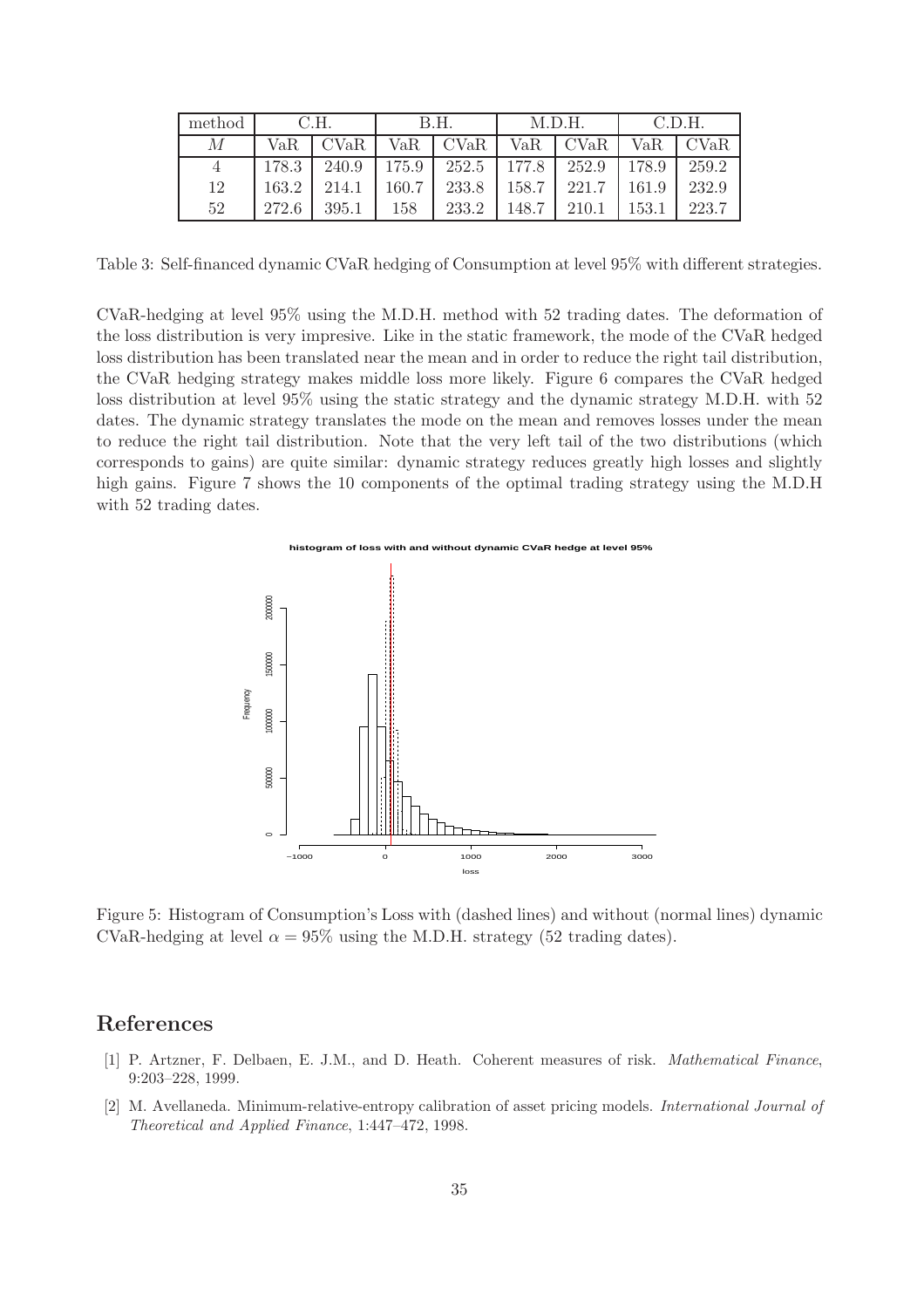

Figure 6: Histogram of CVaR hedged Loss at level  $\alpha = 95\%$  with one step static (normal lines) and dynamic (dashed lines, M.D.H. with 52 trading dates) self-financed strategies.



Figure 7: Optimal trading strategy using the M.D.H. at level  $\alpha = 95\%$  with 52 trading dates and 10 quantization nodes per dates.

- [3] O. Bardou, N. Frikha, and G. Pagès. Computing VaR and CVaR using stochastic approximation and adaptive unconstrained importance sampling. Monte Carlo Methods Appl., 15(3):173–210, 2009.
- [4] P. Barrieu and N. El Karoui. Optimal derivatives design under dynamic risk measures. Mathematics of Finance, A.M.S. Proceedings 351, 2004.
- [5] M. Benveniste, M. Metivier, and P. Priouret. Adaptive algorithms and stochastic approximation.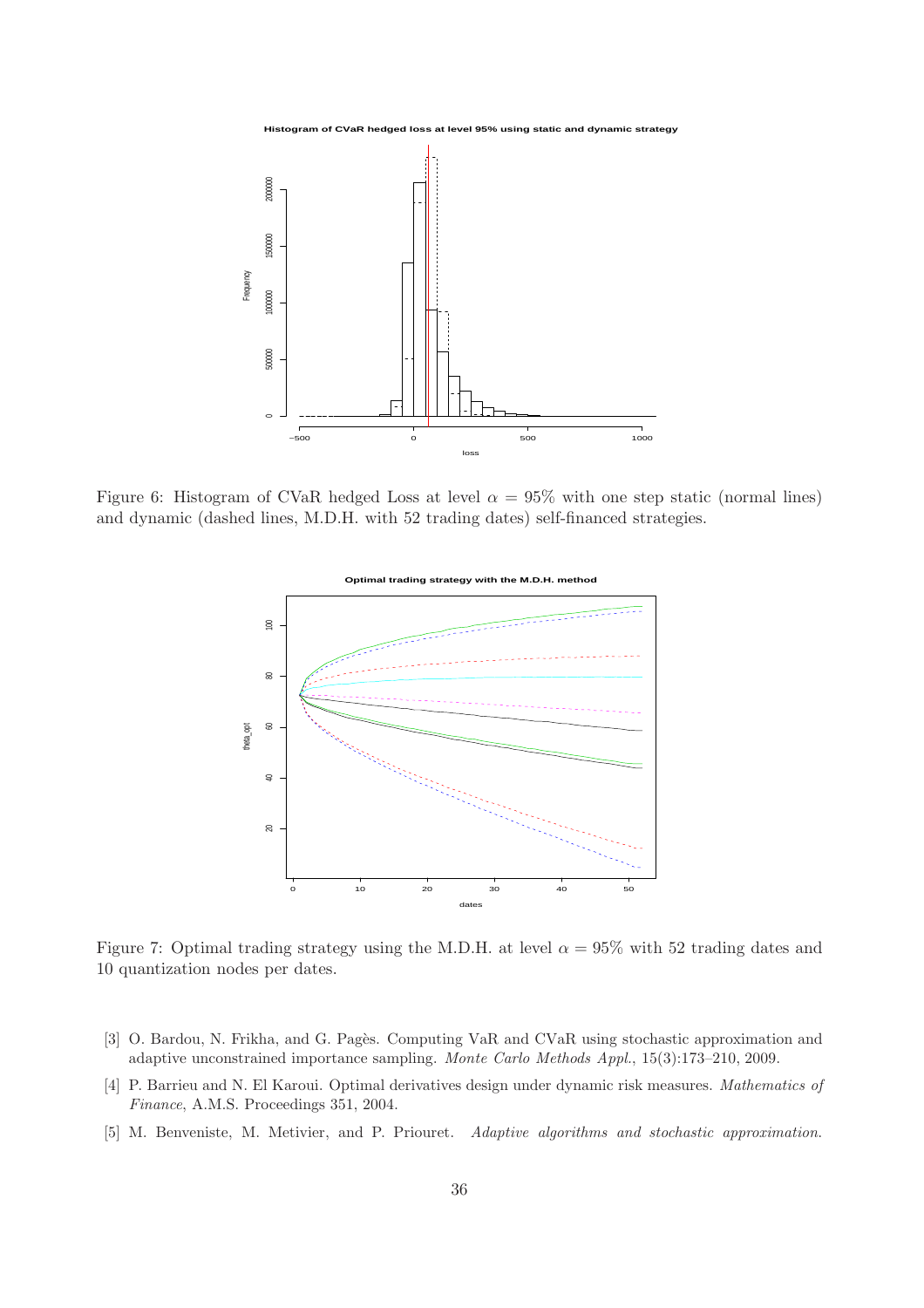Springer-Verlag, 1990.

- [6] M. Duflo. Iterative random models. Springer-Verlag, 1988.
- [7] M. Duflo. Algorithmes Stochastiques. Springer, Berlin, 1996.
- [8] N. El Karoui and M.-C. Quenez. Dynamic programming and pricing of contingent claims in an incomplete market. SIAM J. Control and Optim., 33:29–66, 1995.
- [9] N. El Karoui and R. Rouge. Pricing via utility maximsation and entropy. Mathematical Finance, 10:250–276, 2000.
- [10] V. Evstigneev, I. Measurable selection and dynamic programming. Mathematics of operations Research, 1:267–275, 1976.
- [11] H. Foellmer and P. Leukert. Quantile hedging. Finance and Stochastics, 3:251–273, 1999.
- [12] H. Foellmer and A. Schied. Convex measures of risk and trading constraints. Finance and Stochastics, 6:429–447, 2002.
- [13] H. Foellmer and M. Schweizer. Hedging of contingent claims under incomplete information. Applied Stochastic Analysis, pages 389–414, 1991.
- [14] H. Foellmer and D. Sonderman. Hedging of non-redundant contingent claims. Contributions to Mathematical Economics, pages 205–223, 1986.
- [15] N. Frikha. Contribution à la modélisation et à la gestion dynamique du risque sur les marchés de l'énergie. PhD thesis, Université Pierre & Marie Curie, 2010.
- [16] M. Fritteli. The minimal entropy martingale measure and the valuation problem in incomplete markets. Mathematical Finance, 10:39–52, 2002.
- [17] S. D. Hodges and A. Neuberger. Optimal replication of contingent claims under transaction costs. The Review of Futures Markets, 8:222–239, 1989.
- [18] I. Karatzas, J. Lehoczky, S. Shreve, and G. Xu. Martingale and duality methods for utility maximization in an incomplete market. SIAM J. Control and Optimization, 29:702–730, 1991.
- [19] H. J. Kushner and G. Yin. Stochastic Approximation and Recursive algorithms and Applications. Springer, 2003.
- [20] V. Lemaire and G. Pagès. Unconstrained recursive importance sampling. Annals of Applied Probability, 20:1029–1067, 2010.
- [21] Y. Miyahara. Pricing model and related estimation problems. Asia-Pacific Financial Markets, 8:45–60, 2001.
- [22] G. Pagès. A space vector quantization method for numerical integration. J. Computational and Applied Mathematics, 89:1–38, 1998.
- [23] M. Pelletier. Asymptotic almost sure efficiency of averaged stochastic algorithms. SIAM J. Control Optim., 39(1):49–72 (electronic), 2000.
- [24] M. Pelletier. Asymptotic almost sure efficiency of averaged stochastic algorithms. SIAM J. Control Optim., 39:49–72, 2000.
- [25] R. T. Rockafellar and S. Uryasev. Optimization of conditional value-at-risk. Journal of Risk, 2:493–517, 2000.
- [26] M. Schweizer. Option hedging for semimartingales. Stochastic Processes & Their Applications, pages 339–363, 1991.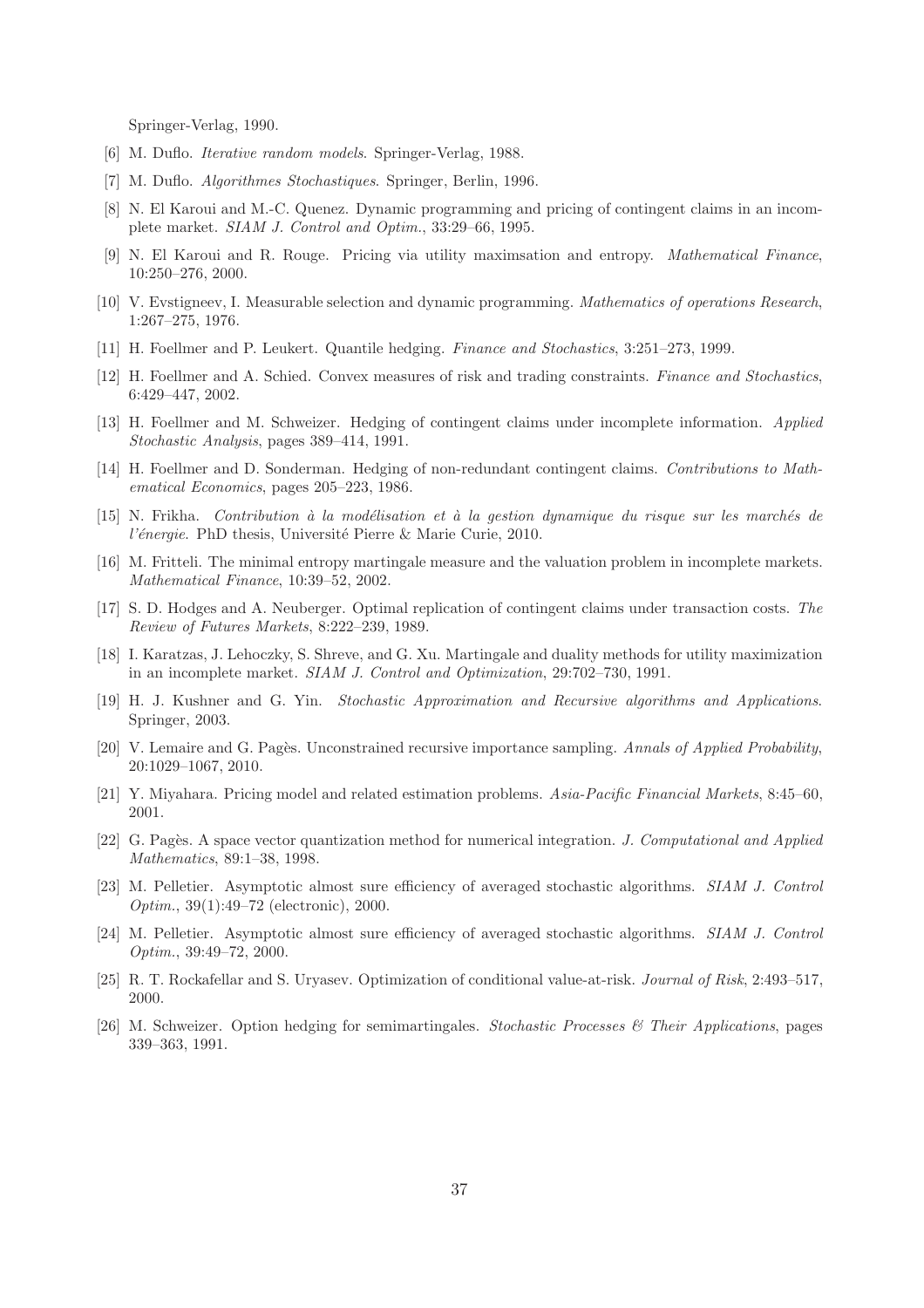# 5 Appendix: Proof of Proposition 2.4

We propose below the proof of  $(21)$  and  $(22)$  which are the key results in order to derive our R.M. algorithm. The proof of (19) and (20) will follow using similar arguments.

*Proof.* First note that since  $L \in L^1(\mathbb{P})$ ,  $\mathbb{E}[L|\mathcal{F}] \in L^0(\mathcal{F})$  so that

$$
\mathbb{E}\left[\mathcal{F}\text{-CVaR}_{\alpha}\left(L-\theta.X\right)\right]=\mathbb{E}[L]+\mathbb{E}\left[\mathcal{F}\text{-CVaR}_{\alpha}\left(L-\mathbb{E}\left[L\right|\mathcal{F}\right]-\theta.X\right)\right].
$$

Consequently, we can suppose that  $\mathbb{E}[L|\mathcal{F}] = 0$  for the rest of the proof. It is straightforward that

$$
\inf_{\theta L_{\mathbb{R}^d}^0(\mathcal{F})} \mathbb{E}\left[\mathcal{F}\text{-CVaR}_{\alpha}(L-\theta,X)\right] \geq \mathbb{E}\left[\underset{\theta,\xi\in L^0(\mathcal{F})}{\text{ess inf}}\mathbb{E}\left[\xi + \frac{1}{1-\alpha}\left(L-\theta,X-\xi\right)_+|\mathcal{F}\right]\right].
$$

Let  $(\theta_n)_{n\geq 1}$  be a sequence in  $L^0_{\mathbb{R}^d}(\mathcal{F})$  such that

ess inf 
$$
\underset{\theta,\xi\in L_{\mathbb{R}^d}^0(\mathcal{F})}{\mathbb{E}}\left[\xi+\frac{1}{1-\alpha}(L-\theta.X-\xi)_+|\mathcal{F}\right]=\inf_{n\geq 1}\mathcal{F}\text{-CVaR}_{\alpha}(L-\theta_n.X),
$$

and consider the sequence  $(\Xi_n)_{n>1}$  with  $\Xi_1 = \theta_0 := 0$ , and defined recursively for  $n \geq 1$  by

$$
\Xi_{n+1}:=\left\{\begin{array}{ll} \Xi_n & \text{, if }\;\mathcal{F}\text{-CVaR}_\alpha\left(L-\Xi^n.X\right)\leq \mathcal{F}\text{-CVaR}_\alpha\left(L-\theta_n.X\right),\\[1ex] \theta_n & \text{, if }\;\mathcal{F}\text{-CVaR}_\alpha\left(L-\Xi^n.X\right)\geq \mathcal{F}\text{-CVaR}_\alpha\left(L-\theta_n.X\right). \end{array}\right.
$$

Note that  $\Xi_n \in L^0_{\mathbb{R}^d}(\mathcal{F})$  for  $n \geq 1$  and

$$
\mathcal{F}\text{-CVaR}_{\alpha}\left(L-\Xi_{n+1}.X\right)=\min_{0\leq p\leq n}\mathcal{F}\text{-CVaR}_{\alpha}\left(L-\theta_{p}.X\right)\quad a.s.,
$$

so that the sequence  $(\mathcal{F}\text{-CVaR}_{\alpha}(L-\Xi_n.X))$ is non increasing and by Jensen's inequality  $n\geq 0$ 

$$
\mathcal{F}\text{-CVaR}_{\alpha}\left(L-\Xi_{n}.X\right) \geq \frac{1}{1-\alpha}\mathbb{E}\left[L_{+}|\mathcal{F}\right] \geq \frac{1}{1-\alpha}\mathbb{E}\left[L|\mathcal{F}\right]_{+} = 0.
$$

Moreover, by definition for  $n \geq 0$ 

$$
\mathcal{F}\text{-CVaR}_{\alpha}\left(L-\Xi_{n}.X\right)\leq \mathcal{F}\text{-CVaR}_{\alpha}\left(L\right)\leq \frac{1}{1-\alpha}\mathbb{E}\left[L_{+}|\mathcal{F}\right]\in L^{1}(\mathbb{P}).
$$

The sequence  $(\mathcal{F}\text{-CVaR}_{\alpha} (L - \Xi_n.X))$ converges in  $L^1(\mathbb{P})$  ought to Beppo-Levi's Theorem and

$$
\inf_{\theta \in L_{\mathbb{R}^d}^0(\mathcal{F}, \mathbb{P})} \mathbb{E}\left[\mathcal{F}\text{-CVaR}_{\alpha}\left(L-\theta \cdot X\right)\right] \geq \inf_{n \geq 0} \mathbb{E}\left[\mathcal{F}\text{-CVaR}_{\alpha}\left(L-\Xi_n \cdot X\right)\right]
$$
\n
$$
\geq \mathbb{E}\left[\inf_{n} \mathcal{F}\text{-CVaR}_{\alpha}\left(L-\Xi_n \cdot X\right)\right]
$$
\n
$$
= \mathbb{E}\left[\underset{\theta \in L_{\mathbb{R}^d}^0(\mathcal{F}, \mathbb{P})}{\text{ess inf}} \mathcal{F}\text{-CVaR}_{\alpha}\left(L-\theta \cdot X\right)\right]
$$

.

.

The proof of (19) follows using similar arguments.

Let  $\omega \in \Omega$ . The convexity of  $V_f(\omega, \ldots)$  is a consequence of the convexity of  $(\xi, \theta) \mapsto v_f(\xi, \theta, y, x)$  for all  $(y, x) \in \mathbb{R} \times \mathbb{R}^d$ . Owing to Jensen's inequality, for all  $(\xi, \theta) \in \mathbb{R} \times \mathbb{R}^d$ ,

$$
V_f(\omega, \xi, \theta) \ge \xi + \frac{1}{1 - \alpha} \left( \int y \Pi(\omega, dx, dy) - \xi \right)_+
$$